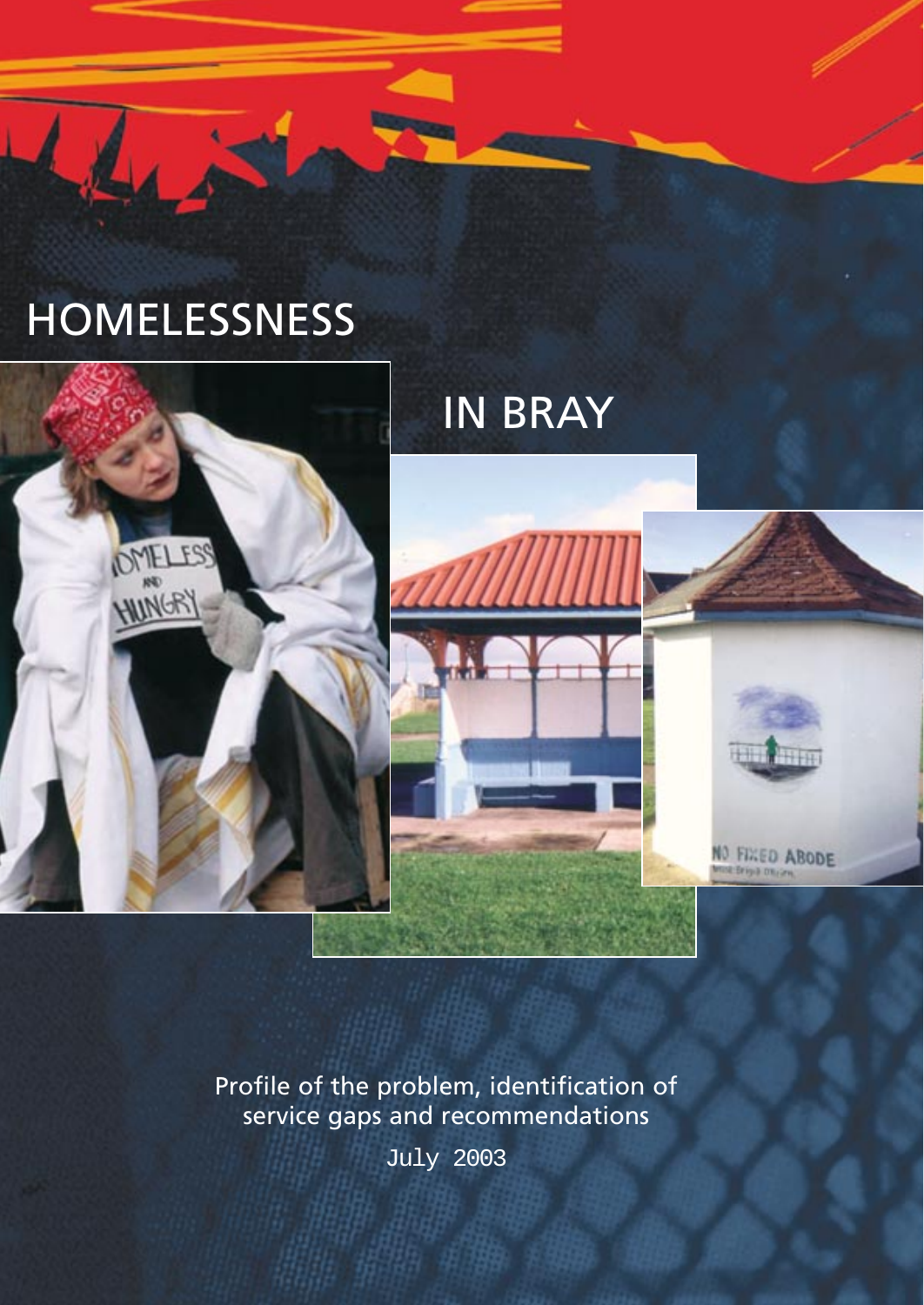## **CONTRADICTIONS OF ENDURANCE**

Balanced precariously On the knife-edge of a rock, The climber's endurance Is severely tested. Likewise the explorer Who travels to remote places Surviving moments of terror, Of deprivation, Of cold, hunger and fear When they return We praise them, Look with amazement At their achievements.

The man or woman Without a house, Someone to love them, Enough money for food and warmth, Is scorned - Blamed for their own state Of misery.

What kind of world is this That rewards deliberate tasks Of endurance, Yet ignores the daily distress Of those outside the mainstream, Struggling to stay alive So that someday their gifts May be recognised?

*Joan Jennings*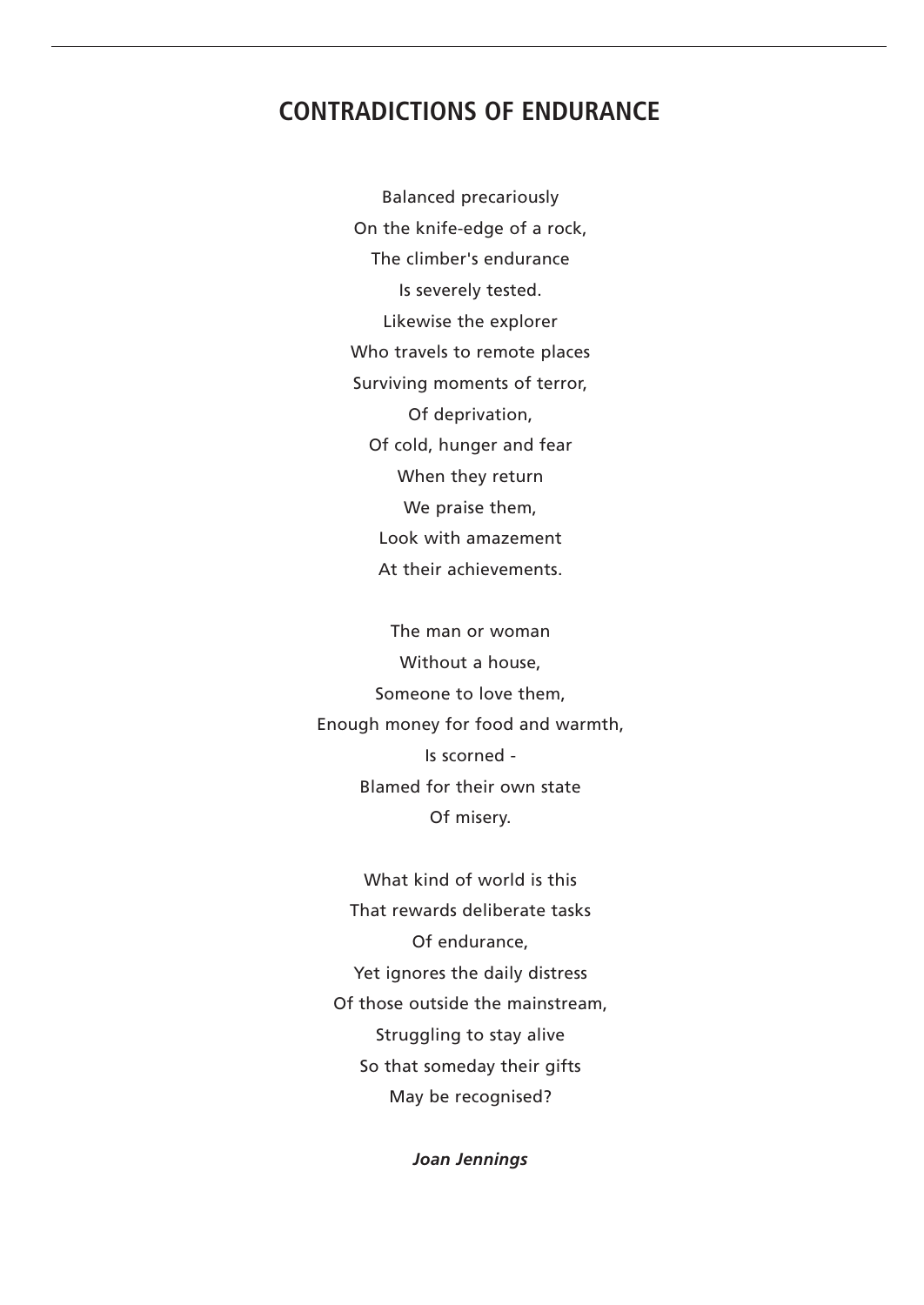## **DEDICATION**

At the request of a number of people from the town, this report is dedicated to the memory of Philip Lee, who was one of the homeless individuals included in the homeless count and who died in June 2003.

## **HOMELESSNESS IN BRAY**

*Profile of the problem, identification of service gaps and recommendations*

July 2003

## **Emmet Bergin**

Research Consultant 087-6714152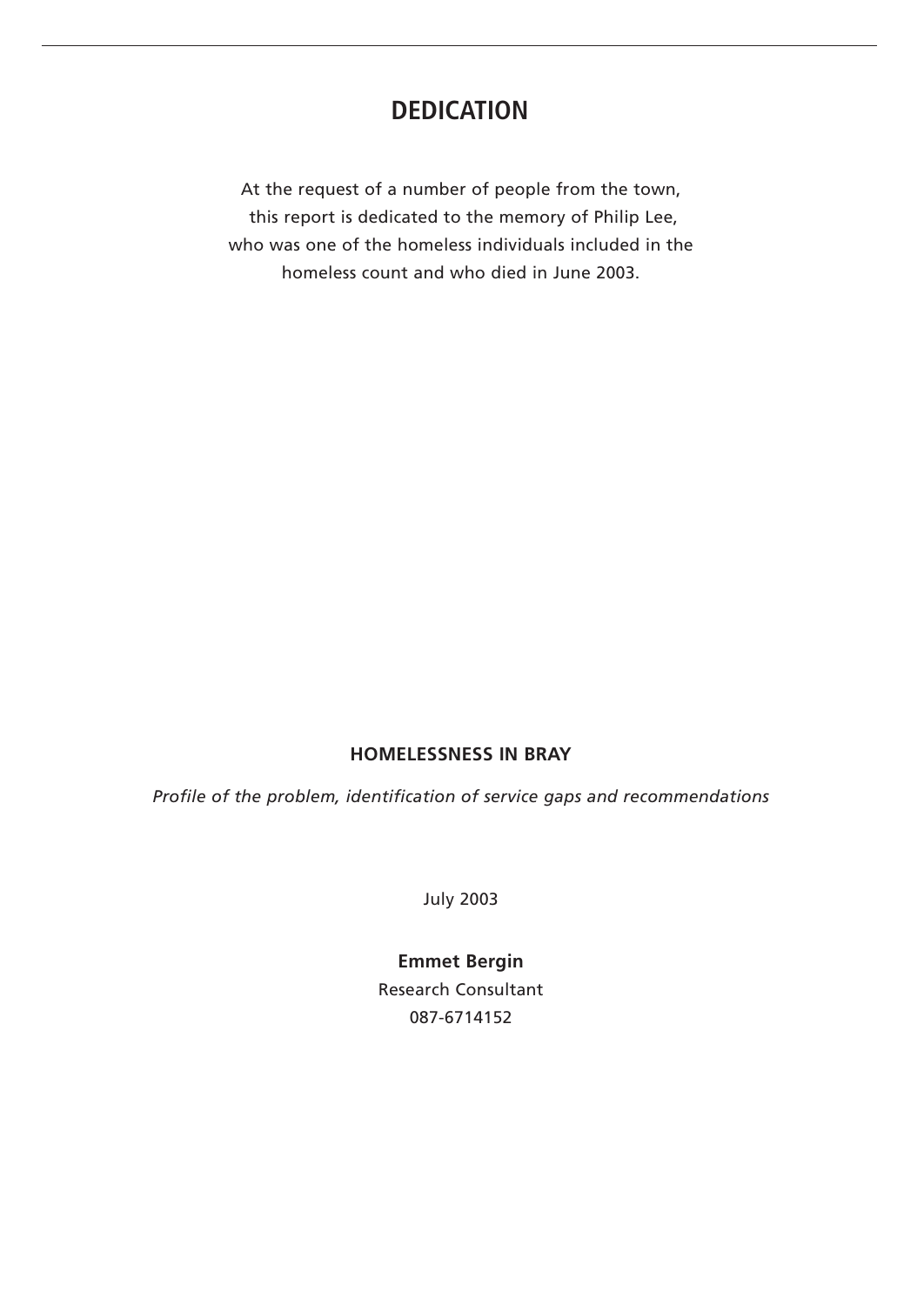# **TABLE OF CONTENTS**

| <b>EXECUTIVE SUMMARY</b> |                                                                                      |         |
|--------------------------|--------------------------------------------------------------------------------------|---------|
|                          | <b>SECTION 1 – INTRODUCTION</b>                                                      | Page 4  |
| 1.1                      | Contents                                                                             | Page 4  |
| 1.2                      | Acknowledgements                                                                     | Page 4  |
|                          | SECTION 2 - DEFINITIONS, RATIONALE AND METHODOLOGY                                   | Page 6  |
| 2.1                      | Rationale for a separate homeless survey count                                       | Page 6  |
| 2.2                      | Definitions                                                                          | Page 7  |
| 2.3                      | Methodology                                                                          | Page 7  |
| 2.4                      | Information and support                                                              | Page 9  |
| 2.5                      | The Questionnaire                                                                    | Page 9  |
|                          | <b>SECTION 3 - COUNT RESULTS</b>                                                     | Page 10 |
| 3.1                      | Survey forms                                                                         | Page 10 |
| 3.2                      | Number of homeless people, including children                                        | Page 10 |
| 3.3                      | Typology of homeless households                                                      | Page 10 |
| 3.4                      | Gender                                                                               | Page 10 |
| 3.5                      | Age                                                                                  | Page 11 |
| 3.6                      | Type of Homelessness                                                                 | Page 11 |
| 3.7                      | Length of time Homeless                                                              | Page 12 |
| 3.8                      | Registered on local authority list as homeless                                       | Page 13 |
| 3.9                      | <b>Originating from Bray</b>                                                         | Page 14 |
| 3.10                     | Type of accommodation before becoming homeless                                       | Page 14 |
|                          | SECTION 4 - A PROFILE OF THE SERVICES PRESENTLY AVAILABLE TO HOMELESS PEOPLE IN BRAY | Page 16 |
| 4.1                      | Profile of Bray, Co Wicklow                                                          | Page 16 |
|                          | 4.1.1 Population                                                                     | Page 16 |
|                          | 4.1.2 Employment                                                                     | Page 16 |
|                          | 4.1.3 Educational Profile                                                            | Page 16 |
|                          | 4.1.4 Disadvantaged Women                                                            | Page 16 |
|                          | 4.1.5 Travellers                                                                     | Page 17 |
|                          | 4.1.6 Substance Abusers                                                              | Page 17 |
|                          | 4.2.1 Statutory Agencies                                                             | Page 17 |
|                          | 4.2.2 Voluntary and Community Organisations and other Groups                         | Page 20 |
|                          | SECTION 5 - GAPS AND DEFICIENCIES IN THE EXISTING SERVICES AND WAYS                  |         |
|                          | IN WHICH THEY CAN BE ADDRESSED                                                       | Page 23 |
| 5.1                      | Housing                                                                              | Page 23 |
|                          | 5.1.1 Emergency Accommodation                                                        | Page 23 |
|                          | 5.1.2 Transitional Housing                                                           | Page 25 |
|                          | 5.1.3 Long-term housing access                                                       | Page 27 |
| 5.2                      | The Community Welfare Service and Access to Private Rented Accommodation             | Page 30 |
| 5.3                      | <b>Support Services</b>                                                              | Page 31 |
| 5.4                      | Prevention and Education                                                             | Page 34 |
| 5.5                      | <b>Strategy and Finance</b>                                                          | Page 35 |
|                          | <b>SECTION 6 - CONCLUSION</b>                                                        | Page 38 |
|                          | <b>BIBLIOGRAPHY</b>                                                                  | Page 39 |
|                          | <b>APPENDICES</b>                                                                    | Page 40 |
| 1.                       | List of contributors                                                                 | Page 40 |
| 2.                       | <b>Survey Instructions</b>                                                           | Page 41 |
| 3.                       | Existing local authority scheme of lettings in Bray                                  | Page 42 |
| 4.                       | Survey on homelessness in Bray                                                       | Page 42 |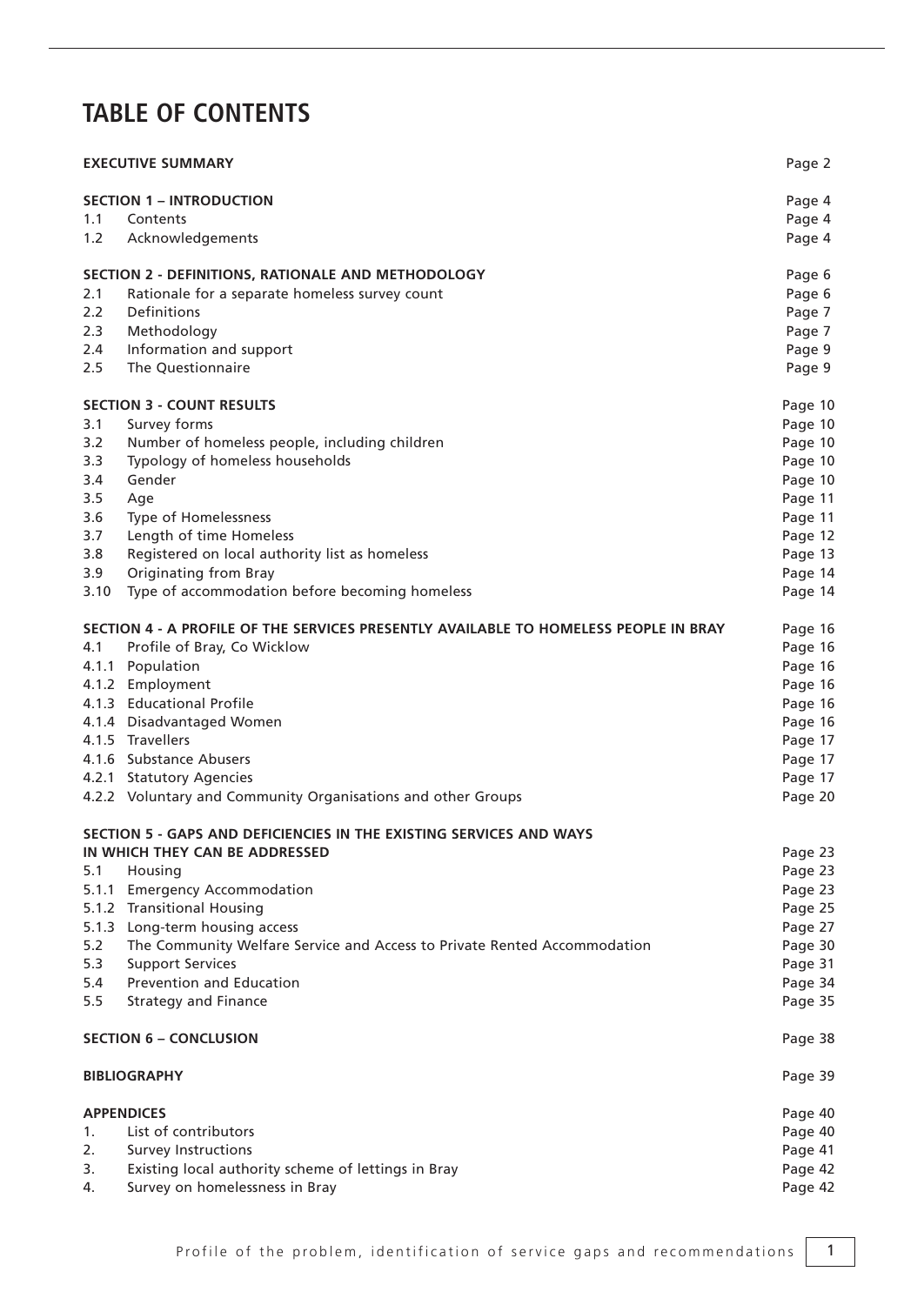# **EXECUTIVE SUMMARY**

The growth in the number of people homeless in recent years and the extent to which this growth has put pressure on existing social services to respond to sometimes complex needs has become a issue of concern in many towns and cities in Ireland.

In Bray statutory and voluntary organisations have acknowledged the serious problem that exists. However very little was known about those experiencing homelessness, their numbers, ages, gender, etc. and the main issues affecting them. In addition, although the (then) Homeless Initiative drew up a draft Action Plan for the Bray area in 2000, and later, Wicklow County Council drew up its Homeless Action Plan 2001, a meaningful strategy that addresses the full range of needs of homeless people from Bray, has not yet been implemented.

This research attempts to address these two gaps. For the first time, it sets out the full extent and profile of people homeless from Bray, using a variety of methods to ensure the most accurate findings. In addition it sets out a detailed description of the type of existing services available to homeless people in Bray; if and where there are gaps in services; and what is needed to provide a more effective service to those people who become homeless to help them settle again in the community.

## **Homeless Count**

The first part of the research was the undertaking of a homeless count.

The research finds that by any chosen measure, Bray has a relatively large-scale homeless problem for a town of its size. 87 households from Bray were met and verified as homeless, amounting to 119 people, including 24 children.

A high proportion, almost one third, of this group is female. There are also a high proportion of single person households, with 85% living alone.

Homeless people in Bray are using a wide variety of accommodation options. The most common is staying with friends (33%), then a hostel (29%), sleeping rough (14%), B&B (11%), a women's refuge (5%) and other options (8%) including caravan trailers.

The age profile is broad, with 21% of heads of households aged under 25, 36% aged between 26 - 40 years and 42% aged between 41 – 65 years.

The proportion of households homeless for 1 year or more is high compared to Dublin, where in Bray 72% are homeless for more than 1 year compared to 51% in Dublin.

As an ethnic group, Travellers made up a significant minority of the homeless population, with 5 households consisting of 9 adults and 10 children found to be homeless during the week.

Another significant finding is that there are a sizeable number of people from Bray homeless in Dublin. 6 households were recorded by the Homeless Agency and included in the count. This is almost certainly an underestimate considering that the Dublin based Homeless Persons Unit met with 24 households from Bray during the years 2001-2. It is clear that part of Bray's homeless problem is being exported into Dublin City rather than being addressed locally.

A majority (52%) of people homeless from Bray during the week of the count is not registered with a local authority as homeless. Of the 34 households who think they are registered with Bray Town Council, a majority (20 households or 59%) could not be verified as being on the housing list section referring to homeless people. These 20 households may be on the general housing list but this could not be verified. Obviously they should be on the homeless list if they are homeless. One of the reasons they may not be on this general list could be that they never informed the council when they became homeless.

## **Recommendations to address problem**

The second part of the research profiles existing services, identifies the main gaps in services and makes recommendations on how existing problems can be addressed.

Since homeless people interviewed identified accommodation as their number one priority in nearly all cases, the research examines accommodation options in some depth. Existing accommodation options are particularly limited in Bray. Allocation of local authority accommodation is never immediately available and for single homeless people, waits of five years or more are typical. The local private rented accommodation market has become very difficult to access in recent years and rent levels as well as some operational Supplementary Welfare Allowance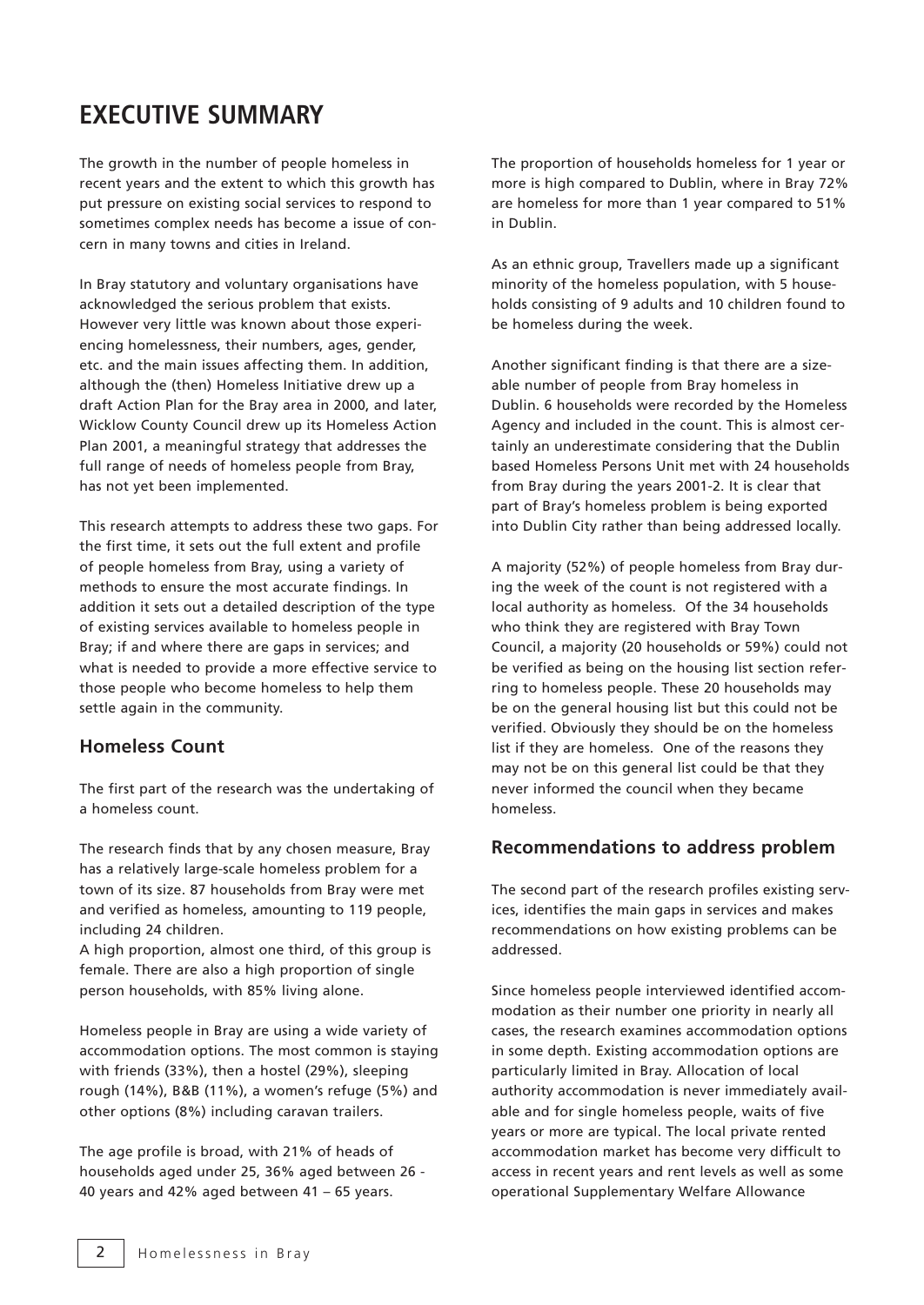matters make it particularly difficult for homeless people to access.

For someone in need of emergency accommodation this leaves B&B accommodation (which is only sometimes offered) and/or referral to the privately operated, County Council funded Rathdrum Hostel or the Bray Women's Refuge if this is available and applicable. If none of these options are available or suitable then the individual/ family is offered the Homeless free phone number based in Dublin City where accommodation can sometimes be accessed.

Recommendations to address accommodation deficiencies include the provision of an emergency direct access hostel in Bray as one of the major priorities for any plan to address homelessness. In addition clear guidelines on who, when, where and for how long people who are homeless can access Bed and Breakfast accommodation should be set out and greater flexibility in the allocation of B&B accommodation considered.

There are also recommendations on increasing the capacity of the Bray Women's Refuge; the use of the property situated on the boundary of the Shanganagh site for transitional accommodation; the setting of a target by Bray Town Council on the number of homeless households that are housed from its waiting list during the period 2003-2006; the housing of 3 or 4 single homeless people in shared local authority housing; the provision of accommodation to Travellers experiencing homelessness to be addressed in conjunction with the National Traveller Accommodation Strategy; and recommendations on the administration of the Supplementary Welfare Allowance private rented accommodation sector, including greater flexibility for homeless people in the administration of deposits, the payment of higher rent levels and the use of the "Housing Access Unit".

Of course homelessness is about more than just a roof over one's head. Other needs, including addiction and mental health difficulties, need to be addressed if people are to be enabled to live more independently.

While there is not the same deficiency in the area of support services compared to accommodation, indeed there is a good existing network of support

services in Bray, they have not yet been tailored to the needs of homeless people and therefore homeless people are can be excluded.

In this area a number of recommendations are made including the rebalancing between Bray Town Council and Wicklow County Council of the Outreach Settlement Worker's workload to reflect the relative levels of homelessness between Bray and the rest of the county; the East Coast Area Health Board to consider apportioning additional staffing roles to the social inclusion section within the Health Board to help co-ordinate the different organisations and staffing roles that are working to support homeless people in the region; existing mental health services explicitly identifying the needs of homeless people and the services they are using; the Community Addiction Team and the Health Board Drug and Aids Outreach Workers to liase more directly with other homeless services, including the local authority, in developing a key worker system for homeless drug users; and any emergency hostel developed to keep in focus the need to accommodate homeless alcoholics who are one of the most excluded groups and more likely to sleep rough.

Implementation is clearly key to the effectiveness of any strategy. In particular in this case, if the consideration and work involved in previous and present strategies to address homeless (including this research) are not to be lost, then the support of both voluntary and statutory organisations is needed. To this end it is recommended that the existing Bray Homeless Forum should be re-constituted under Bray Town Council with Bray Partnership maintaining its best practice support role. In addition the Bray Homeless Forum should agree a vision for their work with measurable targets for their next three years work.

Although many of the recommendations flowing from the research are cost neutral, there are some additional funding implications. In the short term, the research finds that the main sources of funding for new services will be the Department of the Environment/ Local Authority, the Health Board and some voluntary funding-raising.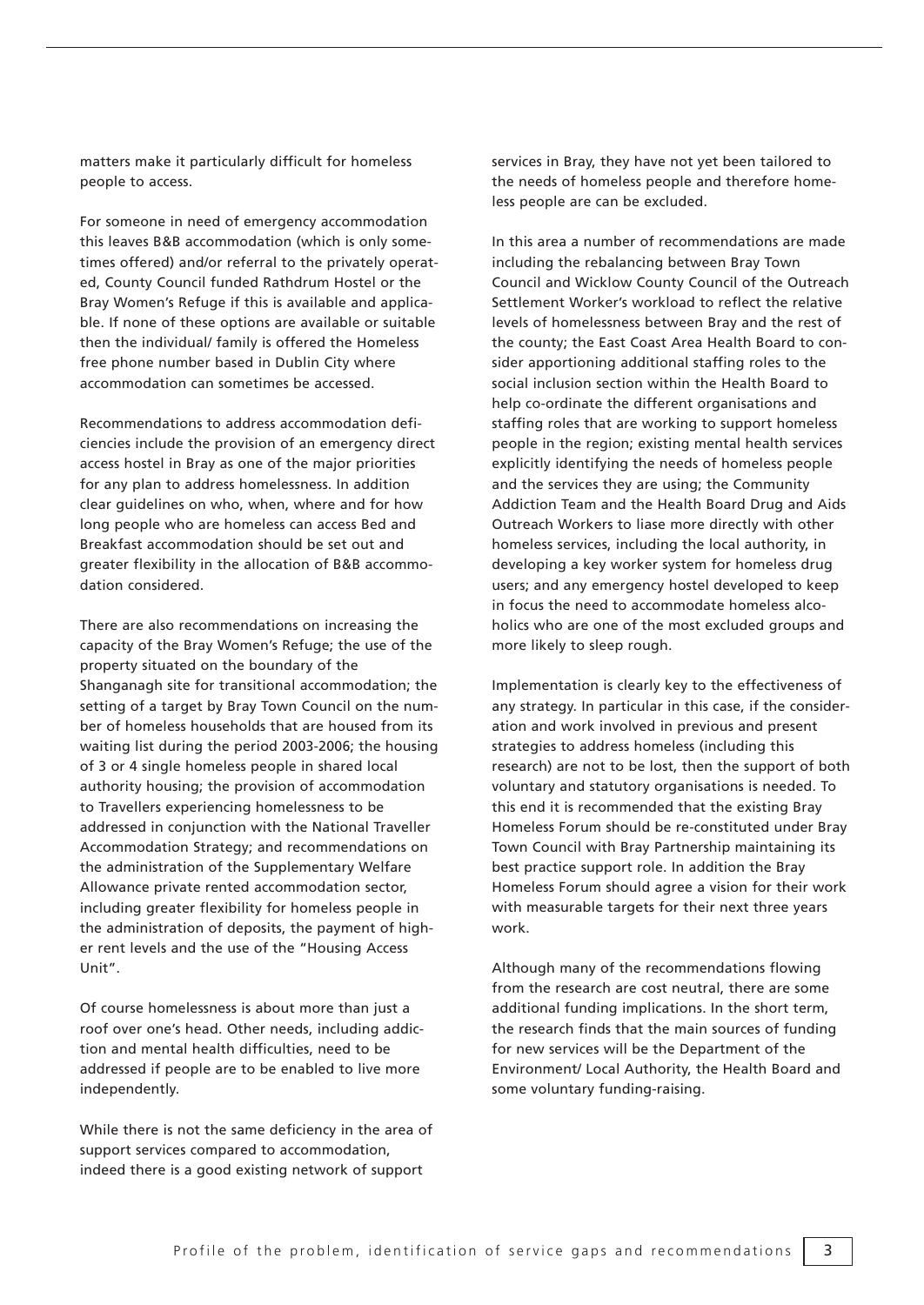# **SECTION 1 - INTRODUCTION**

Following the Cross-Departmental Review "Homelessness- An integrated strategy" of May 2000 and the Local Authority/ Health Board Homeless Action Plans, a new set of priorities and a new policy direction is developing to address the problem of homelessness in local areas. Under the guidance of Wicklow County Council, a Homeless Forum has been set up for the Wicklow local authority area.

In response to the particular circumstances in Bray,

- ◗ where much of the area's responsibility to manage and allocate housing lies with Bray Town Council rather than directly under the remit of Wicklow County Council, and
- where the greater proportion of homeless people in Wicklow are resident (because of its size, urban nature and proximity to Dublin),

a Homeless Forum for Bray, with membership from Bray Partnership, the East Coast Area Health Board (including Public Health Nurse and Environmental Health Officer), Probation and Welfare Service, Bray Partnership Citizens Information Centre, Little Bray Family Resource Centre, the INOU, Bray Town Council, Bray Local Employment Service Network, Mental Health Services, Senior Community Welfare Officer and local voluntary and community groups including Cracked Pots and the Society of St Vincent de Paul, was formed in September 2002 to agree pragmatic and practical responses to the problem of homelessness in Bray. The Forum seeks to make recommendations that are backed by research; address identified needs, will be implemented and can be financed over the longer term.

## **1.1 Contents**

*This research study is in two parts.*

*In part one,* the report quantifies the numbers of people from Bray who are homeless and records their demographic profile and other information. This includes a sound 'point in time' statistical estimate of the numbers of people from Bray who are homeless during a set week (the 24th to 30th March 2003).

◗ Section 2 explains the methodology of the count and the rationale for undertaking a homeless

survey count rather than relying exclusively on the local authority's housing list.

◗ Section 3 sets out and summarises the findings of the count.

*In part two,* existing services in Bray for homeless people are profiled, gaps are identified and through the inclusion of the views of homeless people and service providers, a number of practical recommendations for improving the delivery of services, closing service gaps and reducing the incidence of homelessness are made.

- ◗ Section 4 gives a profile of the services presently available to homeless people in Bray
- ◗ Section 5 identifies the gaps and deficiencies in the existing services and ways in which these problems can be addressed

## **1.2 Acknowledgements**

I would like to express my thanks to all those who took part in the research, including all those people who helped with the homeless count, making time to be interviewed, attending the seminar in June and commenting on different draft versions of the report. For their guidance and support I would like to thank the members of the research group, in particular Davin Roche of Bray Partnership (who conceived and co-ordinated the research process), Leonie O'Neill of the East Coast Area Health Board, Eileen Byrnes of Bray Partnership and Naomi Roche of Bray Town Council. Thank you to the Signal Arts Centre, Bray, for the cover photographs and poetry from their exhibition "No Fixed Abode". Also thanks are due to Ann Booth of CASC. However any errors or admissions are the author's.

The research project has been funded through the generous assistance of the East Coast Area Health Board, the Combat Poverty Agency and the support of the Wicklow County Development Board. The views expressed in this report do not necessarily reflect the views of the Combat Poverty Agency or the other sponsors or funders.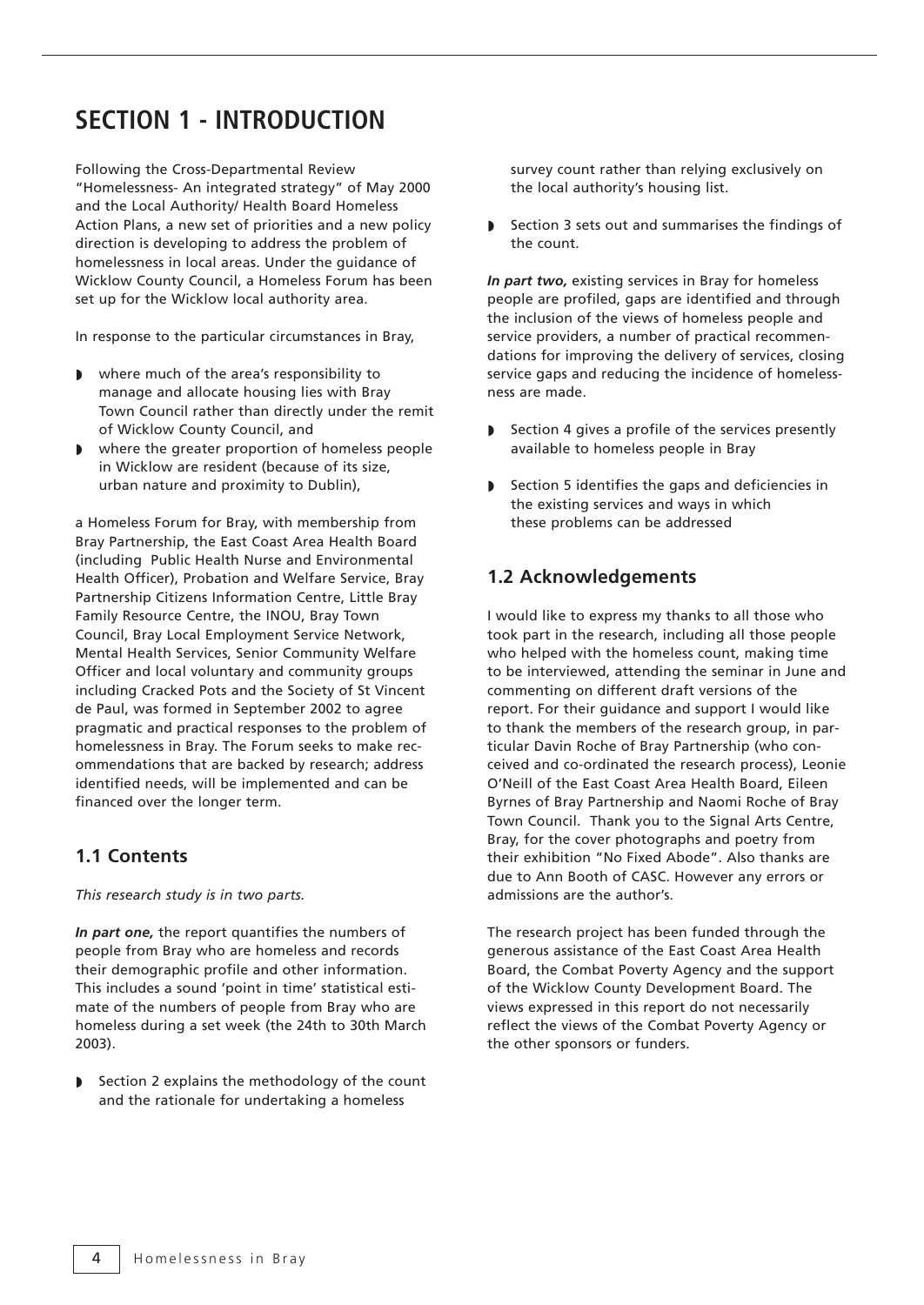# **PART 1**

**Quantifying the numbers of people from Bray who are homeless during the week 24th to 30th March 2003 and recording their demographic profile and other information.**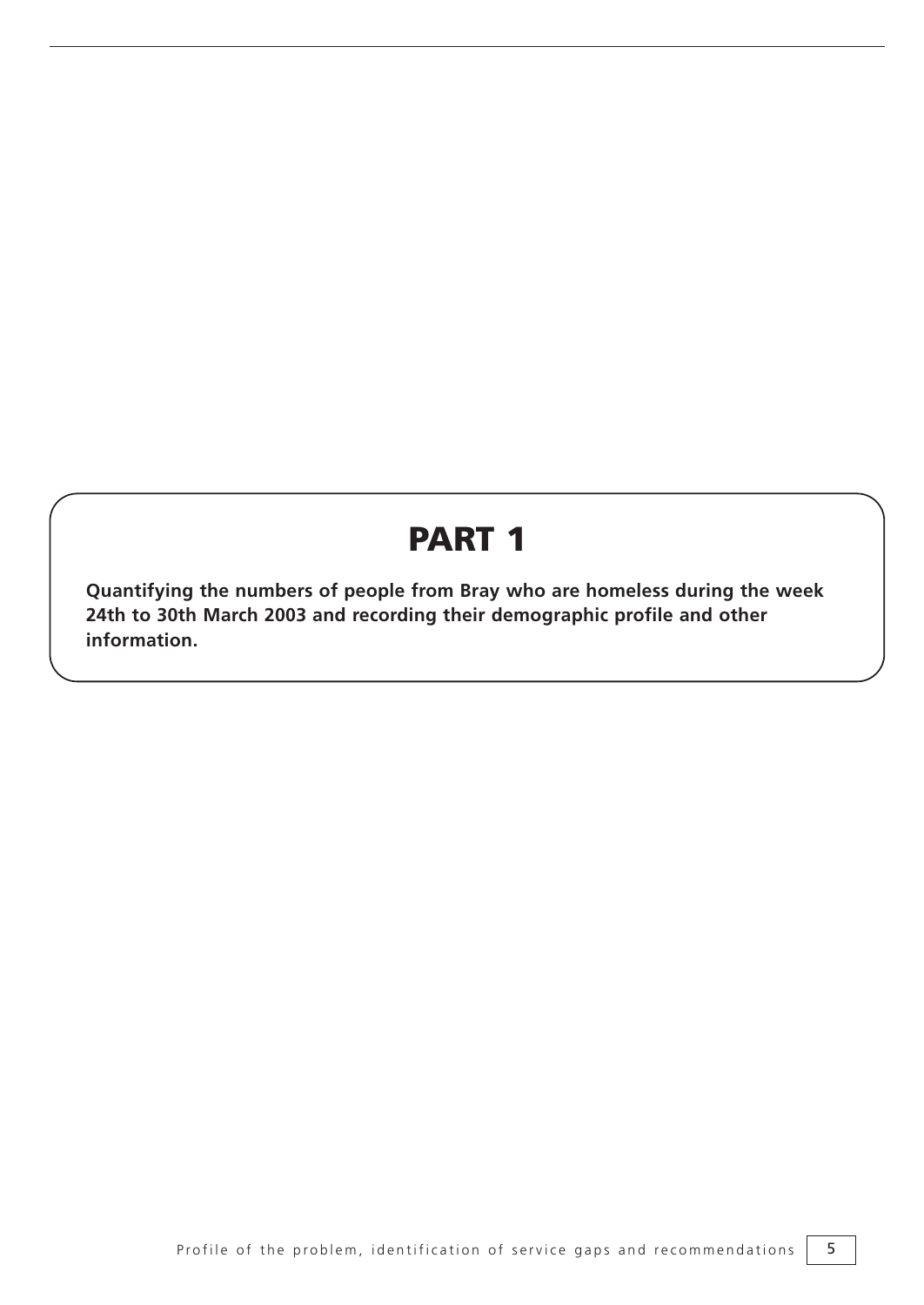# **SECTION 2 - DEFINITIONS, RATIONALE AND METHODOLOGY**

This part of the research provides a snapshot of homelessness in Bray in the last week of March 2003. The count is based on four sources:

- 1. A survey of homeless people, who were met directly by a number of service providers during the week of the count, 24th to 30th March 2003
- 2. Information made available through the local authority on households the local authority is maintaining in emergency accommodation<sup>1</sup>
- 3. A separate rough sleepers count
- 4. A count of homeless households from Bray living in Dublin, made available by the Homeless Agency and the Homeless Persons Unit.

## **2.1 Rationale for a separate homeless survey count**

All statutory and voluntary organisations working with homeless people acknowledge that there is a lack of information on the numbers of people homeless in Bray and Wicklow<sup>2</sup>.

The rationale for undertaking a separate homeless survey count using agencies working directly with homeless people in Bray, rather than depending on the local authority housing list or previous local estimates, is evident on two counts:

## **1. Local authority administrative records on homelessness tend to be lacking in detail and precision.**

As previous exercises in measuring homelessness, both locally and nationally have shown, many people who are homeless and using homeless services are not on local authorities' homeless lists while conversely many people registered on local authority homeless waiting lists are not using homeless services and have not had their homelessness verified at the time of a count.

In the four local authority areas in Dublin it is now accepted that the accuracy of the local authority

homeless list cannot be relied on to give an accurate picture of the number of homeless people in the area. As James Williams and Shirley Gorby (2002) state in Counted In 2002: report of the assessment of homelessness in Dublin:

*"Generally, official assessments of homelessness in Ireland have relied on administrative records held by local authorities. Such assessments generated debate based on concern at their potential to underestimate the extent of homelessness."*

In December 2002, the Department of the Environment requested a new survey count of homeless people after some discrepancies, initially identified in 1999, were found again in 2002, between the ESRI/ Homeless Agency Counted In report and Dublin City Council's Homeless Waiting List. It was found that the majority of people returned by local authorities as homeless were not staying in emergency accommodation or using other services for homeless people. Conversely the majority of people in emergency accommodation or using other homeless services were not registered as homeless with a local authority<sup>3</sup>.

This problem was again found and addressed in this Bray count, where of the total of 52 households accepted by the local authority as homeless and on their administrative records, only 14 were actually using homeless services and thus counted in for the purposes of this count. (This point is discussed in greater detail in the next section.)

## **2. The general difficulty in counting in homeless people, who by their very nature tend to be transient and hidden**.

Undertaking a separate specialised homeless count (rather than depending on the census for example) is necessary because measuring the extent of homelessness is not a simple task and the incidence is generally underreported.

Specialised homeless counts involve addressing a series of major conceptual, methodological and operational issues. "By their very nature, people who are homeless are hidden within society and some have no fixed base, which makes it difficult to access them. Given these difficulties, there has generally

<sup>&</sup>lt;sup>1</sup> It should be noted that people accepted as homeless by the local authority (Bray Town Council) but not using an identified homeless service were not included if their present homelessness could not be verified.

<sup>&</sup>lt;sup>2</sup> The last Homeless Agency/ ESRI assessment (2002) excluded Wicklow and Kildare but even if these two counties were included, without considerable preparatory work, it is unclear whether a good picture would be revealed. The 1999 ESRI count found a total of 20 persons to be homeless in the counties of Wicklow and Kildare compared to almost 2,900 persons in Dublin. This was almost certainly an underestimate.

In Dublin 1,100 households were found to be homeless service users, 1090 households were on the local authority homeless list only and 370 households were on both lists. In effect there were two measures for homelessness, which only in a minority of cases converge.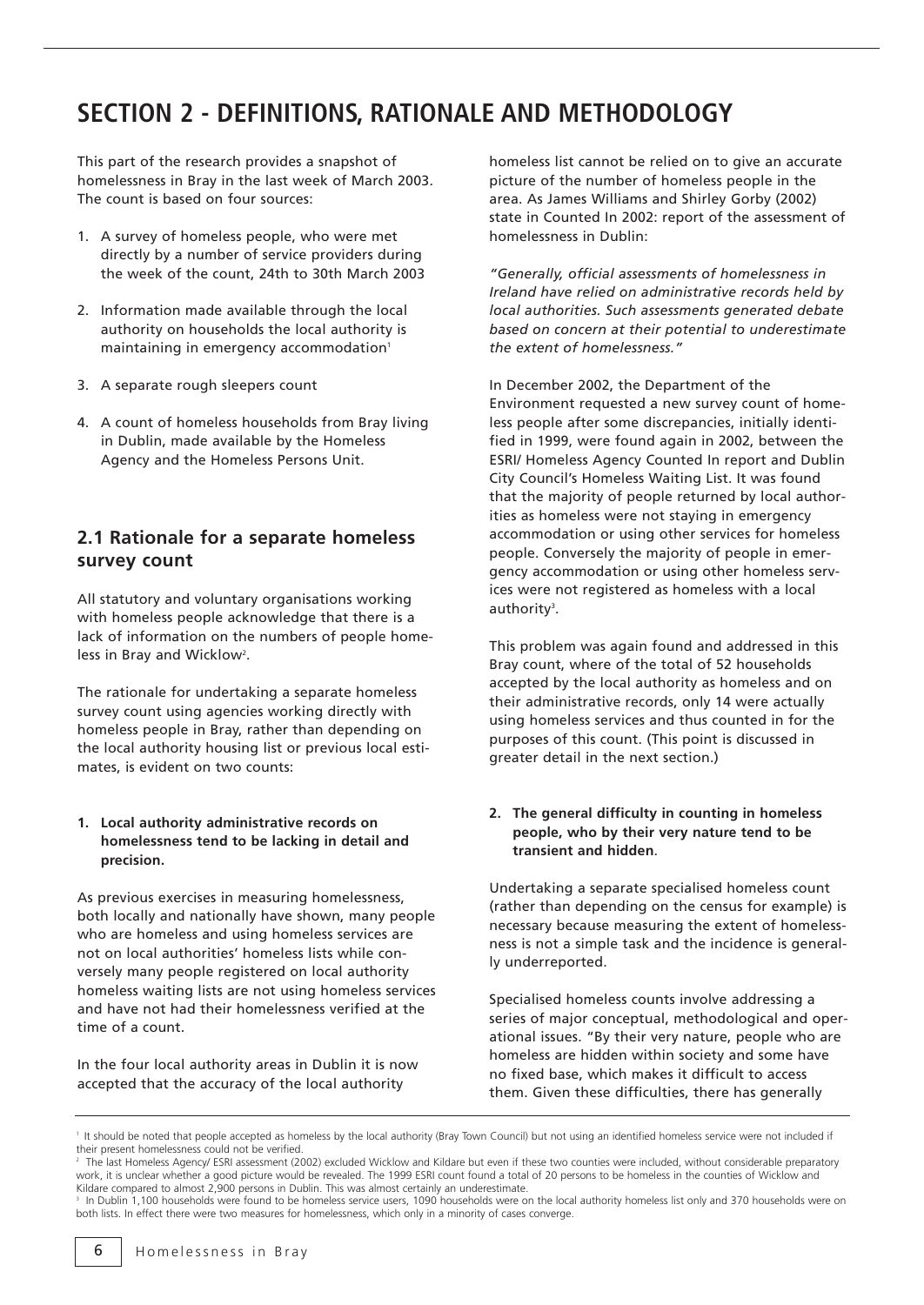been a dearth of available statistics, both nationally and internationally, on the number or characteristics of homeless persons." (Williams and Gorby, 2002).

The methodology used in this report attempts to address these concerns.

The methodology provides a snapshot of the stock of homelessness at a single point in time and in doing so provides a base line against which trends in homelessness can be identified. It does not, and cannot, provide a comprehensive picture of the dynamic of homelessness. However, notwithstanding its limitations, the methodology used compares very favourably with the standard local authority triannual assessment and previous attempts to count in the number of people homeless in Bray.

## **2.2 Definitions**

The Housing Act 1988 sets out a definition of homelessness in Section 2 of the Act, stating that a person is regarded as homeless by the relevant local authority if:

- a. there is no accommodation available which, in the opinion of the authority he, together with any other person who normally resides with him or who might reasonably be expected to reside with him, can reasonably occupy or remain in occupation of, or
- b. he is living in a hospital, county home, night shelter or other such institution and is so living because he has no accommodation of the kind referred to in paragraph (a) and he is, in the opinion of the authority, unable to provide accommodation from his own resources.

In assessing the extent of homelessness in Bray, this report uses the legislative definition of homelessness. This includes people sleeping rough, in hostels, B&Bs and sleeping with friends or family when this is not reasonable. The term "not reasonable" is open to interpretation by the local authorities but has generally come to mean people sleeping on the floor of friends or family members' houses. However this report follows an even higher threshold and for the purposes of the count excludes those known to be staying with parents, even if their sleeping conditions are not those associated with normal homelife. Also in common with practice in the ESRI/ Homeless Agency Counts in 1999 and 2002, people in hospitals, county homes and prisons are not included, since although they may be homeless on discharge, they are not actually homeless at the time of the assessment.

Many counts of this kind in Ireland do not include the experience of Travellers, who, because organisations undertaking the surveys rarely maintain ethnic disaggregated figures, find themselves hidden in any count. This occurs even when Travellers are homeless under the definition of the 1988 Housing Act, for example sleeping rough or sleeping with friends or family members when this is obviously inappropriate. To capture the experience of this often excluded group, a number of community groups working with Travellers were contacted for the Bray Count. Their returns included 2 households that are living in mobile homes without electricity, running water or any other basic services and 4 households who are staying with friends when this is, under the definition of the 1988 Housing Act, inappropriate.

The legal status of the 2 households living in mobile homes without services is unclear, but to exclude them from the research results would be to artificially deflate the numbers of people experiencing homelessness and make it less likely that the experience of travellers will be included when planning for new services. For this reason they are included in the count results.

## **2.3 Methodology**

As explained briefly above, the count survey relied on four elements in the measurement of the number of homeless persons at a single point in time. They are:

**1. Questionnaire surveys completed in services either specifically targeting people who are homeless or likely to be used by people who are homeless.** 

Each homeless service in the Bray area was asked to complete a questionnaire in respect of every individual or homeless household in contact with their service during the week of the assessment, 24-30th March 2003. Homeless services included all emergency accommodation, Health Board outreach workers, the Cracked Pots and Society of Saint Vincent de Paul's voluntary run outreach day and food centres, advice and information centres, drug treatment and advice centres, medical centres, youth centres, a Traveller support network, the police station, parishes and the Bray Women's Refuge. A total of 72 households were uniquely identified as homeless by filling in survey count forms by service providers.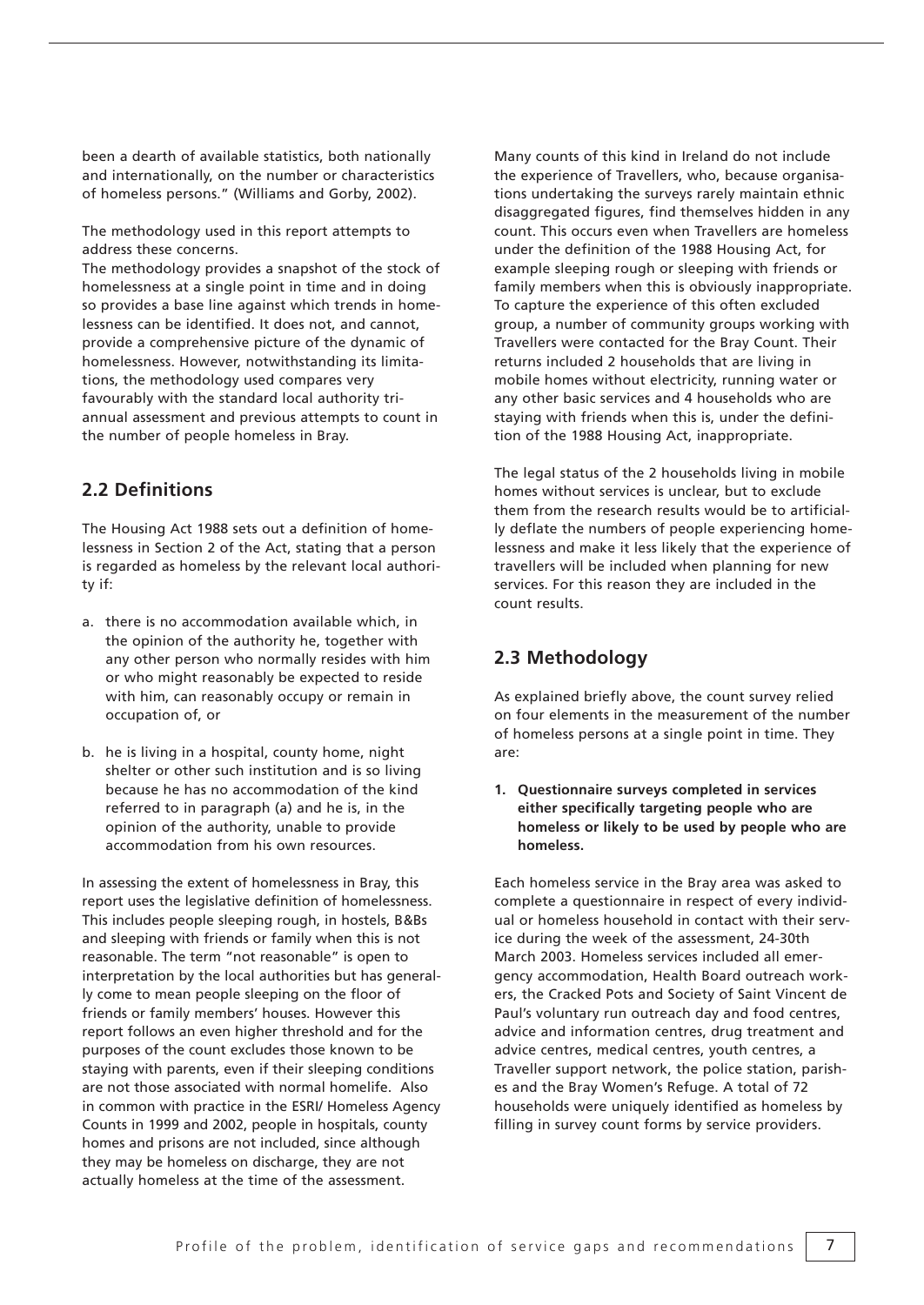**2. Questionnaire surveys were also included from Bray Town Council homeless list if the Council were presently maintaining the homeless person in emergency accommodation and if their homelessness could be verified.** 

In other words, only people who were being maintained by the Council in emergency accommodation and in contact with them were included as homeless and part of the survey count. The rest of the people on the Council's housing/ homeless waiting list had forms filled in which were crosschecked against the homeless people captured by homeless service providers to examine the extent of correlation between the two lists.

What this meant in practice is that of the 53 households on the local authority's homeless list 9 households were included from the local authority list because they could be verified as homeless during the week of the count, 5 households were met on both lists (but were not included because they were previously met by other homeless service providers) and 39 households were exclusively on the local authority housing list. These 39 households were not included in the homeless count survey because their homelessness could not be verified during the week of the count.

**3. A rough sleeper's head count was undertaken in the Bray area during the morning of the 27th March between the hours of 6 and 8 am involving two teams of three people.** 

With participation from Cracked Pots, East Coast Area Health Board, Gardai, Bray Community Addiction Team, and Bray Partnership, the count team searched for people bedded down in open buildings (sheds/ railway station, etc), parks/ green areas, in cars, etc. A total of 3 people were encountered sleeping rough. This number was not added to the overall figure of homelessness, as there was no way to be certain that these individuals were not counted elsewhere. However the number of people identified is important to help estimate the extent of rough sleeping in the town.

## **4. Information on people from Bray homeless in Dublin was gathered from agencies based in Dublin.**

Assistance was kindly received from the Homeless

Agency and the Homeless Persons Unit (operated by the Northern Area Health Board).

The information received was in the case of the Homeless Agency, from their most recent count in January 2003. In that count they found 6 households who identified themselves as from Bray homeless in Dublin. This number was added to the total number of homeless households identified in Bray during the week of the count.

Of course there is a real research difficulty in counting in those people from Bray who are homeless in places other than Bray. Adding in those people homeless in Dublin captured by the Homeless Agency's survey count who volunteer the information that they are from Bray gives a more complete picture of the total amount of people homeless from Bray<sup>4</sup>. It is however still a partial picture, since homeless people from Bray who decide to leave the town do not necessarily move to Dublin.

To verify the numbers of people from Bray becoming homeless in Dublin, a request was placed with the Homeless Persons Unit, managed by the South Western Area Health Board, for the number of people becoming newly homeless (thereby presenting themselves to the Unit) during the years 2001/2. A total of 25 households from Bray, containing 27 adults and 8 children, presented themselves as newly homeless and looking for assistance during the period. Considering the numbers of people from Bray already homeless in Dublin before 2001 and that the proportion of people who do not seek assistance from the Homeless Persons Unit are not included in the total and even allowing for the transitory nature of homelessness, the Homeless Agency figure of 6 households from Bray homeless in Dublin looks likely to be an underestimate.

In assessing the Homeless Agency figure of 6 households from Bray homeless in Dublin, it is also worth considering that another 7 households were identified as from "Wicklow", with a high probability of a certain proportion of these households as being from Bray. In addition a further 500 households (or one quarter of the total households homeless in Dublin) refused to answer this question. In the planning of any new service it might also be considered that in Loughlinstown and Shankill, areas neighbouring Bray, a further 10 people from these areas are homeless in Dublin City Centre. These people would likely

<sup>4</sup> Because of the two different time frames in which the research was undertaken, there is a theoretic possibility of an overlap of count information, i.e. people homeless in Dublin but from Bray at the time of the Dublin count then take themselves out of homelessness and are settled and no longer homeless by the time of the Bray Count, but this possibility is remote. Because of the importance placed on including people from Bray homeless in Dublin, some flexibility was agreed for this point. A unique identifier was filled in for each person met in Dublin from Bray so the possibility of double counting was avoided.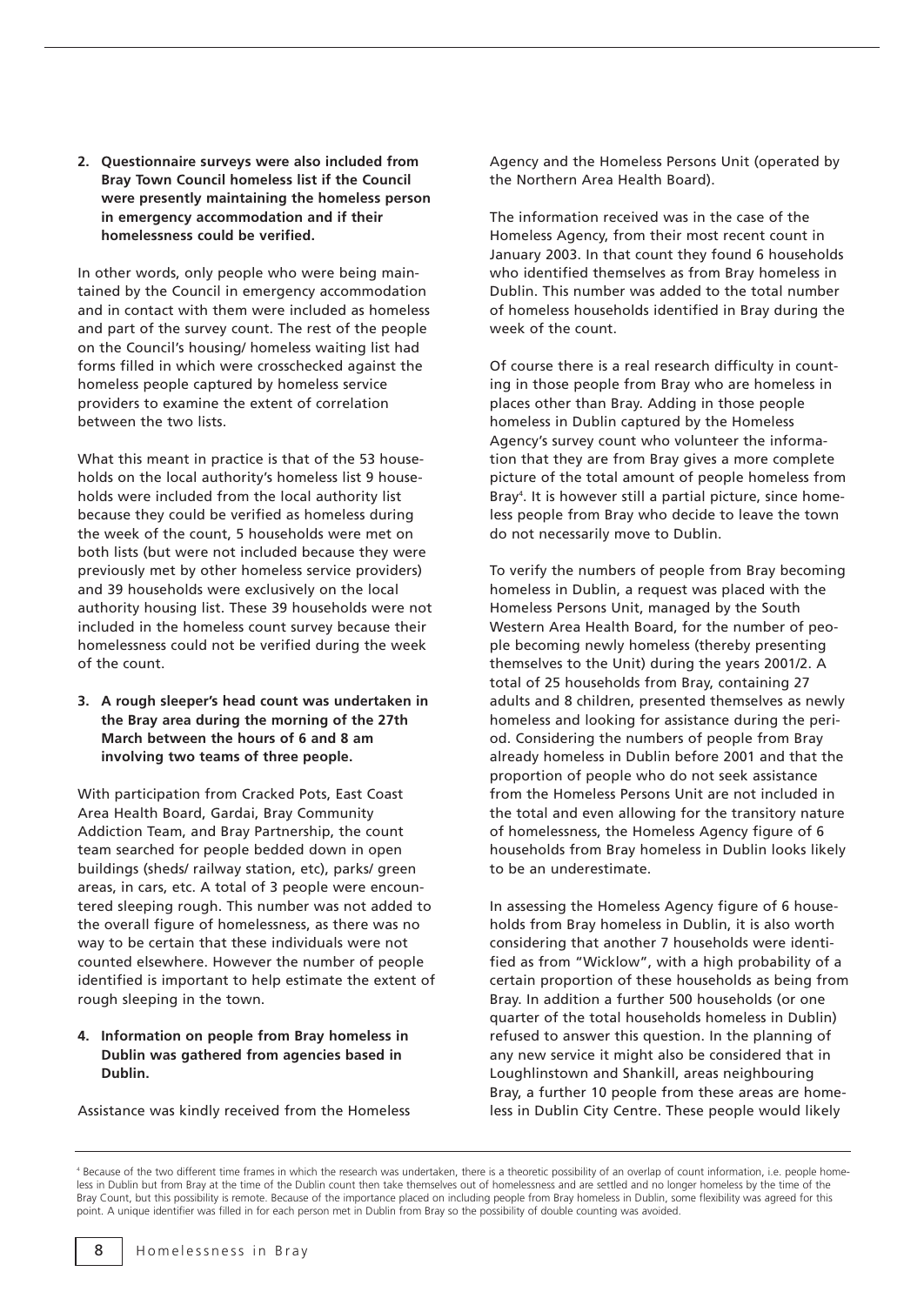prefer to access homeless service (particularly accommodation services) developed in Bray if this was an option open to them.

## **2.4 Information and support**

In an effort to maximise participation by people who were homeless, Bray Homeless Research Group contacted local media (Bray People, Bray and North Wicklow Times and East Coast Radio), who kindly featured pieces to alert people of the undertaking of the research. Notices were distributed for display in all the research count centres. Detailed written instructions were also provided and support was made available throughout the week of the assessment.

## **2.5 The Questionnaire**

The questionnaire form used to gather the information on homeless people, was designed to collect the maximum amount of information while minimising the burden to the interviewer and interviewee. A further consideration was to allow comparability to the Homeless Agency count undertaken in Dublin in January 2003. The first and most important question was to ask each respondent their gender, date of birth and initials to establish a unique identifier and ensure no duplication of forms but also to respect the confidentiality of each respondent.

A further 11 other questions were asked. They are:

- 1. Whether the person has filled in a similar form previously;
- 2. Whether the person originated from Bray;
- 3. Whether they are on a local authority housing list;
- 4. If so which one and since when;
- 5. If not, why not;
- 6. Whether the person is homeless;
- 7. Where they slept in the previous 7 nights;
- 8. How long over the past 5 years they have been homeless;
- 9. When they first became homeless;
- 10. What their last form of accommodation was;
- 11. Their household status, e.g. whether they have children and/or partner.

The questionnaire and an explanation sheet, which went out to 30 different service providers in the Bray area, are in the appendices.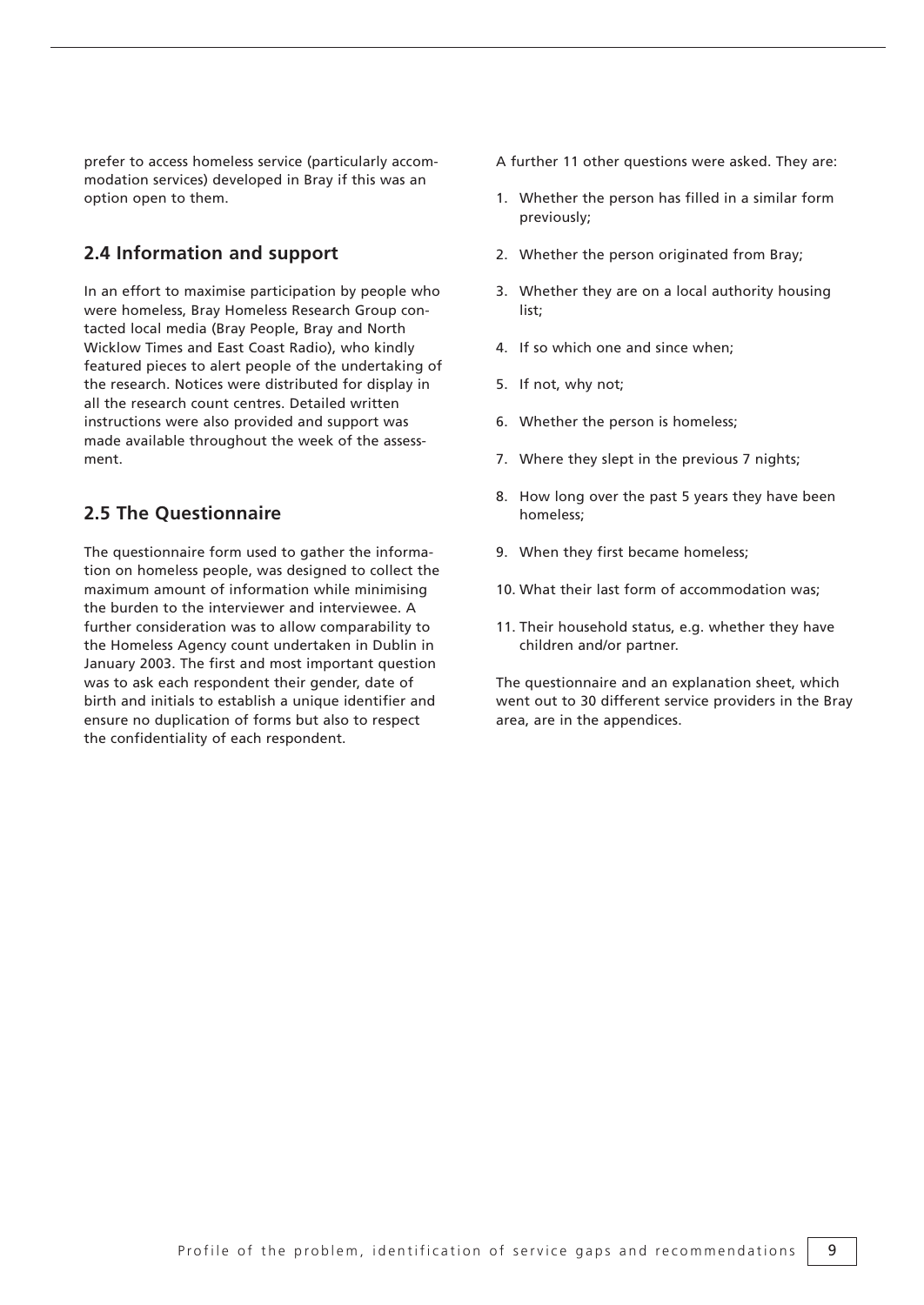# **SECTION 3 - COUNT RESULTS**

In this section, the results of the survey count are set out, together with some elaboration of the significance of the main results and some graphs to help explanation.

## **3.1 Survey forms- excluding duplication and forms that could not be verified**

A total of 138 forms were returned. 53 forms were returned by the local authority and 85 forms from service providers to homeless people. Of the total of 138 forms returned, 9 forms were excluded because of duplication, 6 forms were excluded because they were not homeless i.e. they had their own house/ flat or were staying in their parents house, 2 forms were excluded because no direct contact was made with the homeless individuals (contact was made by phone) while 1 form was excluded because the date of birth was incomplete and could not be verified to ensure no double counting. A further 39 of the 52 forms returned by the local authority were excluded because although their homeless status was accepted by the local authority, their current homeless status could not be verified to the satisfaction of the research group for the week in question.

This left 81 unique survey forms containing 81 households. A further 6 households from Bray were identified as homeless in Dublin through the Homeless Agency Count undertaken in January 2003. These were included because although no forms were received directly from these households, their unique identifier (initials, date of birth and gender) was recorded by the Homeless Agency and thereby ensured that they were not counted elsewhere. This gives a total of 87 households homeless and from Bray during the week of the count.

## **3.2 Number of homeless people, including children**

These 87 households contain 95 adults of which 33 are female and 62 are male. A further 24 dependent children were accompanying these homeless households, giving a total of 119 people from Bray homeless during the week of the count.<sup>5</sup>





## **3.3 Typology of homeless households**

Respondents were asked questions on their family circumstances. From their responses they could be classified as either:

Single-person household - a single person with no dependents

Dual person household - a couple with dependent child(ren)

Single parent household - a singe person with dependent child(ren)

Couple only household - no dependent child(ren)

| <b>Household Typology</b>             | Number of<br><b>Households</b> | Percentage<br>of Total |  |
|---------------------------------------|--------------------------------|------------------------|--|
| Single-person household               | 74                             | 85%                    |  |
| Single parent household               | 6                              | 7%                     |  |
| Dual person household (with children) | 5                              | 6%                     |  |
| Couple only household                 |                                | 2%                     |  |

As can be seen the greater majority (85%) of homeless people in Bray are single people living alone. This compares with the ESRI/ Homeless Agency Counted In report for Dublin, which found that single person households made up 70% of the total number of households.

None the less, a significant proportion of homeless households in Bray contain children (13%). A total of 24 dependent children were identified as homeless, distributed over 11 families.

## **3.4 Gender**

A total of 95 adults are living in the 87 homeless households identified during the week of the count.

As explained above (see page 6), if the 2 traveller families living in mobile homes without service, who are included in the homeless count, were excluded, the homeless count figure would be 84 households or 91 adults and 16 children. That is, excluding these two households, 107 people from Bray were homeless during the week 24th- 30th March 2003.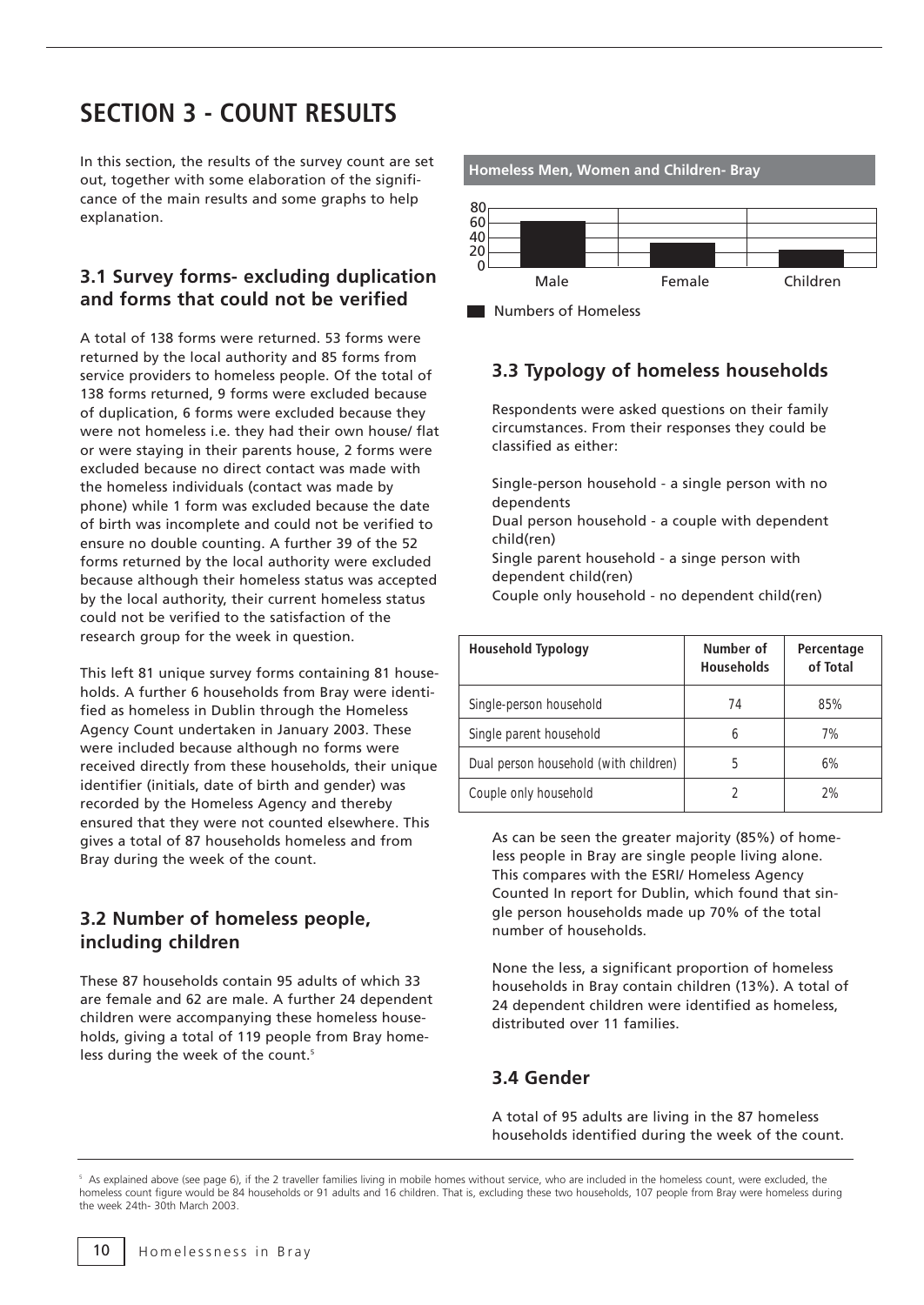Of these, a relatively high percentage are female, with 30 females making up 32% of the total and 65 males making up 68% of the total.



Of the 74 single homeless households a slightly lower percentage are female.

52 (70%) are male while 22 (30%) are female.

This number of homeless women in Bray is still a high proportion and compares with the Homeless Agency/ESRI Count in Dublin, which found that of the single homeless households, 19% were female and 81% were male.

## **3.5 Age**

Information on age was identified for both head of households and for single person households. The age groupings are set out in the tables for both Male and Female as follows<sup>6</sup>:

# **Head of Households**

| <b>MALE</b>  |          |       | <b>FEMALE</b> | <b>TOTAL</b> |     |       |
|--------------|----------|-------|---------------|--------------|-----|-------|
| Age          | No.      | $\%$  | No.           | $\%$         | No. | $\%$  |
| Less than 18 | 0        | 0%    | 0             | $0\%$        | 0   | $0\%$ |
| $18 - 25$    | 9        | 10%   | 10            | 11%          | 19  | 21%   |
| $26 - 40$    | 18       | 21%   | 13            | 15%          | 31  | 36%   |
| $41 - 65$    | 30       | 34%   | 7             | 8%           | 37  | 42%   |
| $65+$        | $\Omega$ | $0\%$ | 0             | $0\%$        | 0   | $0\%$ |

The age profile for single person households varies somewhat to that of all head of households as the next table shows:

## **Single Person Households**

|              | <b>MALE</b> |       | <b>FEMALE</b> |       | <b>TOTAL</b> |       |
|--------------|-------------|-------|---------------|-------|--------------|-------|
| Age          | No.         | $\%$  | No.           | $\%$  | No.          | $\%$  |
| Less than 18 | 0           | 0%    | 0             | 0%    | 0            | 0%    |
| $18 - 25$    | 6           | 8%    | 5             | 7%    | 11           | 15%   |
| $26 - 40$    | 17          | 23%   | 12            | 16%   | 29           | 39%   |
| $41 - 65$    | 29          | 39%   | 5             | 7%    | 34           | 46%   |
| $65+$        | 0           | $0\%$ | 0             | $0\%$ | 0            | $0\%$ |
| Total        | 50          | 70%   | 22            | 30%   | 74           | 100%  |



## **3.6 Type of Homelessness**

Respondents were asked to indicate how many of the preceding 7 nights they spent in each of the following "accommodation" types:

## *a. Rough sleeping*

An intensive rough sleepers' headcount was undertaken on the morning of Thursday 27th. 3 people were found sleeping rough in Bray during the count. However it should be noted that a higher figure claim to be sleeping rough during the week of the count when interviewed by service providers and these responses have been inputted for the survey count.

The higher number of people claiming to be sleeping rough compared to the numbers identified by the rough sleepers count may be explained by a number of possible factors:

- ◗ The difficulty in identifying rough sleepers because they are well hidden
- ◗ Homeless people themselves painting the most extreme picture of their condition in the hope of gaining extra help from the interviewer

<sup>6</sup> Of course the table below does not include the 24 dependent children who are aged less than 18 years old.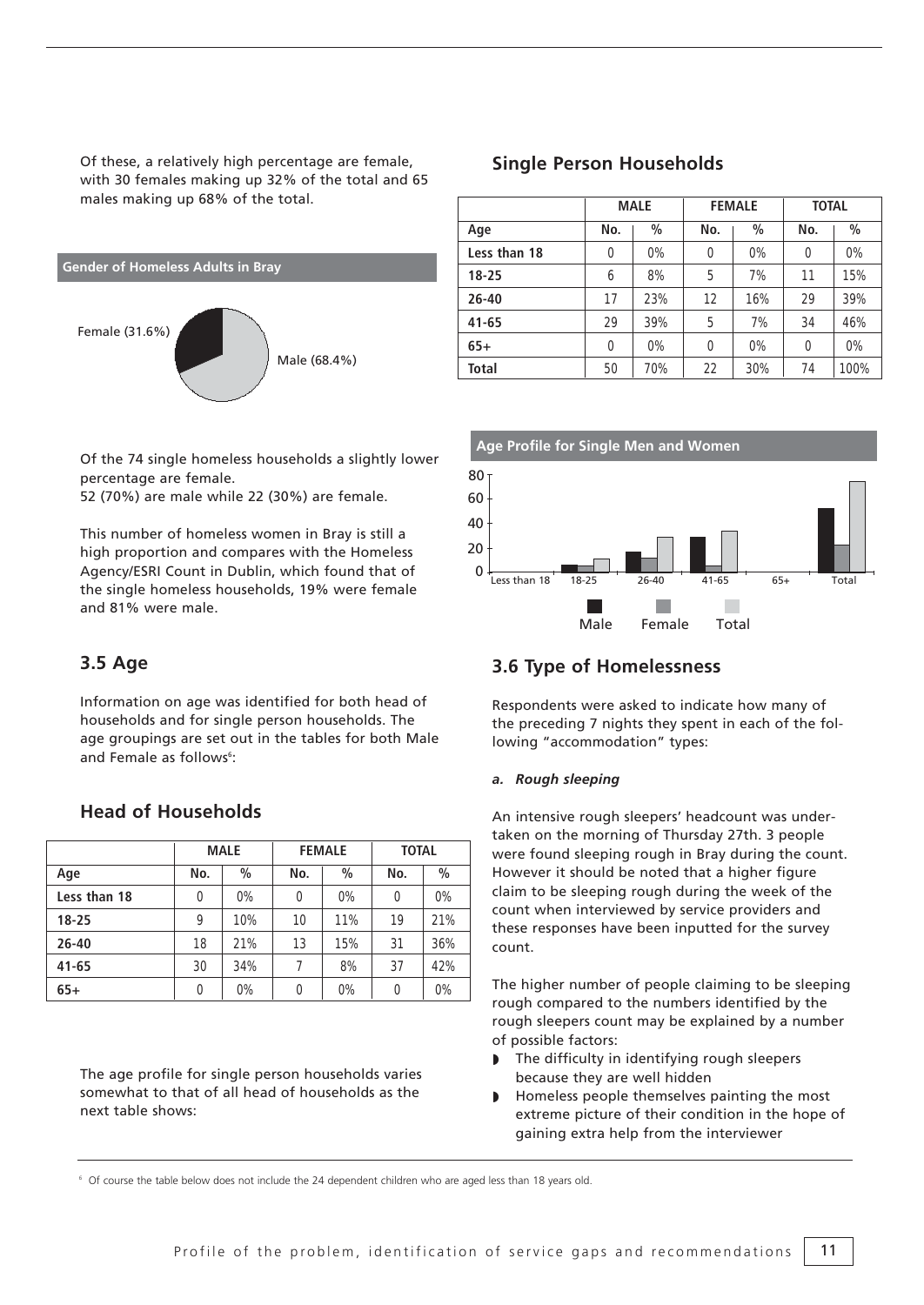- ◗ Homeless people from Bray may have been sleeping rough in places other than Bray during the week of the count and thereby would not be identified in the Bray rough sleepers count
- ◗ The homeless people themselves may have interpreted the definition of rough sleeping differently.

## *b. In a hostel*

While there are presently no emergency hostel options available in Bray, there are a small number of hostel options available in the environs of the town, including Dun Laoghaire's CrossCare Hostel and further a field the local authority funded, privately operated hostel in Rathdrum. This homeless count, while including in those people identified as from Bray who are currently homeless in Dublin, found that they are predominantly in hostel accommodation in the city.

## *c. In a refuge*

A women's refuge operates in Bray with space for four households (woman and children). In addition one other household from Bray was identified as homeless in a women's refuge in the city.

## *d. In a Bed and Breakfast*

While the supply and availability of Bed and Breakfast accommodation for homeless people has been curtailed in recent months, there are a number of people paid for by the local authority (Bray Town Council) in B&Bs in Bray and Dun Laoghaire. However people who have been allocated this accommodation in Bray must leave the property during daytime hours, generally between 9am and 6pm. This is in contrast to the practice in Dublin, where the city council has negotiated for homeless people to be allowed stay within the property during daytime hours.

## *e. In a friend/ relative's house*

Although people who stay with friends/ relatives, e.g. sleeping on floors, are normally very difficult to identify, local contacts through the Community Addiction Teams and community and voluntary groups has made it possible to identify these households during the week of the count. To ensure that the count is not open to interpretation, people staying with parents were not included for the purposes of the count, though they may be counted as homeless by the local authority.

### *f. Other*

In the context of this count, this heading refers to people staying in transitional/ supported housing (although not available in Bray, it is accessible in the city centre), trailers and mobile homes.

4 of the 87 respondents failed to answer this question on accommodation during the previous 7 nights. Of the remaining 83 households,

- ◗ 24 households used a hostel during the previous 7 nights,
- 12 households (people) slept rough,
- 27 households stayed with friends,
- ◗ 9 households were in B&B,
- ◗ 4 households were in a refuge,
- A further 7 households used another form of accommodation.

The pie chart below sets out percentages:



These proportions above are similar to the count results for Dublin, with the exception of the numbers of people staying with friends/ relatives. The ESRI/ Homeless Agency Dublin City Count finds that 53% of people are staying in hostel accommodation, 16% are sleeping rough, 3% are staying in a refuge, 14% are staying in a B&B, 7% are with friends/ relatives and 7% are staying in other accommodation.

## **3.7 Length of time Homeless**

Of the 87 households surveyed, a total of 78 answered the question on the length of time homeless. The question asked, "Over the last 5 years, approximately how long in total would you say you have been homeless?" The answers were as follows: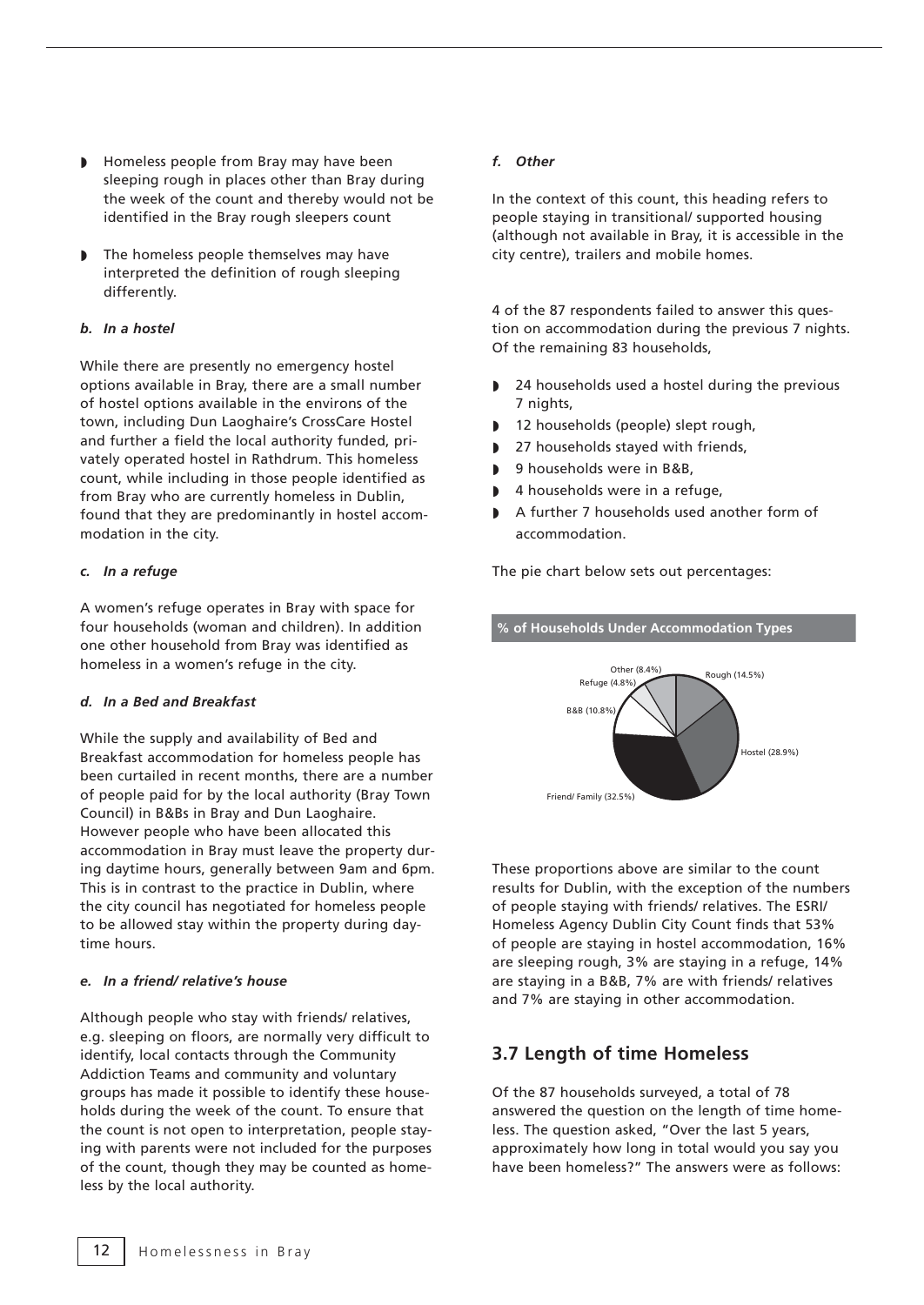| Length of time homeless | Number of households |
|-------------------------|----------------------|
| Less than 6 months      |                      |
| $6-12$ months           | 13                   |
| 1 to less than 3 years  | 38                   |
| 3-5 years               | 8                    |
| All last 5 years        | 10                   |

## **Length of Time Homeless (Household)**



Comparing the results from the Bray count with the findings of the Homeless Agency/ ESRI Count 2002 shows that the proportion of people homeless for more than 3 years in Bray (23.1%) corresponds very closely with the situation in Dublin (24%). However otherwise the proportions differ, with the number of people homeless in Bray for 1-3 years at 48.7% compared to 27% in Dublin, 6-12 months (Bray 16.7% compared to 15% in Dublin) and less than 6 months (11.5% in Bray compared to 34% in Dublin).

In general people spend longer spells homeless in Bray than homeless people in Dublin generally do. This might be explained by the lack of move on options for people in Bray waiting or dependent on local authority accommodation. While the situation is difficult in Dublin, there are a comparatively large number of single person units of accommodation in the city, which tend to be allocated to single homeless people.

## **3.8 Registered on local authority list as homeless**

All 87 households answered the question as to whether they were registered with the local authority for housing.

A total of 41 households (47%) thought they were on a Local Authority housing list. Of these 41 households, 4 said they were registered on Dublin City

Council's Local Authority list, 2 households said they were on Wicklow County Council's list and 1 household said they were on Dun Laoghaire Rathdown's list, while the remaining 34 households stated they were on Bray Town Council's housing list.

One of the more interesting findings of this research is that in fact only 14 (41%) of the 34 households who stated that they were on Bray Town Council's housing/ homeless list could be verified as being on the list. The other 20 households consider themselves as homeless and believe they are on the housing list but this cannot be verified. They may be on other sections of the housing list (traveller accommodation or general need for example) but this is not certain.

Bray Town Council's policy is that it is the responsibility of the housing applicant to inform them of any change of address. A tri-annual housing assessment is made every 3 years.

Of the 34 households that say they are on Bray Town Council's housing list:

- 13 say they are on the list for less than 1 year,
- 11 say they are on the list for 1-3 years,
- ◗ 7 say they have been there for more than 3 years
- ◗ 3 do not specify how long they think they are on the list.

A further 46 (53%) of the 87 homeless households are not registered on any Local Authority housing list. 10 households did not give a reason why they are not registered (36 gave an explanation). Of those who gave an explanation, the most popular reasons were:

- There is no point (25 households)
- ◗ Barred by local authority (4 households)
- ◗ Arrived in Bray only recently (2 households)
- ◗ Allocated accommodation that they didn't like or that was unsafe (4 households)
- ◗ Too young (1 household)

What the findings in this section show is that not only are a majority (75%) of the 53 households on Bray Town Council's homeless/ housing list not using homeless services and therefore not included in the homeless count, but a majority (53%) of people homeless from Bray during the week of the count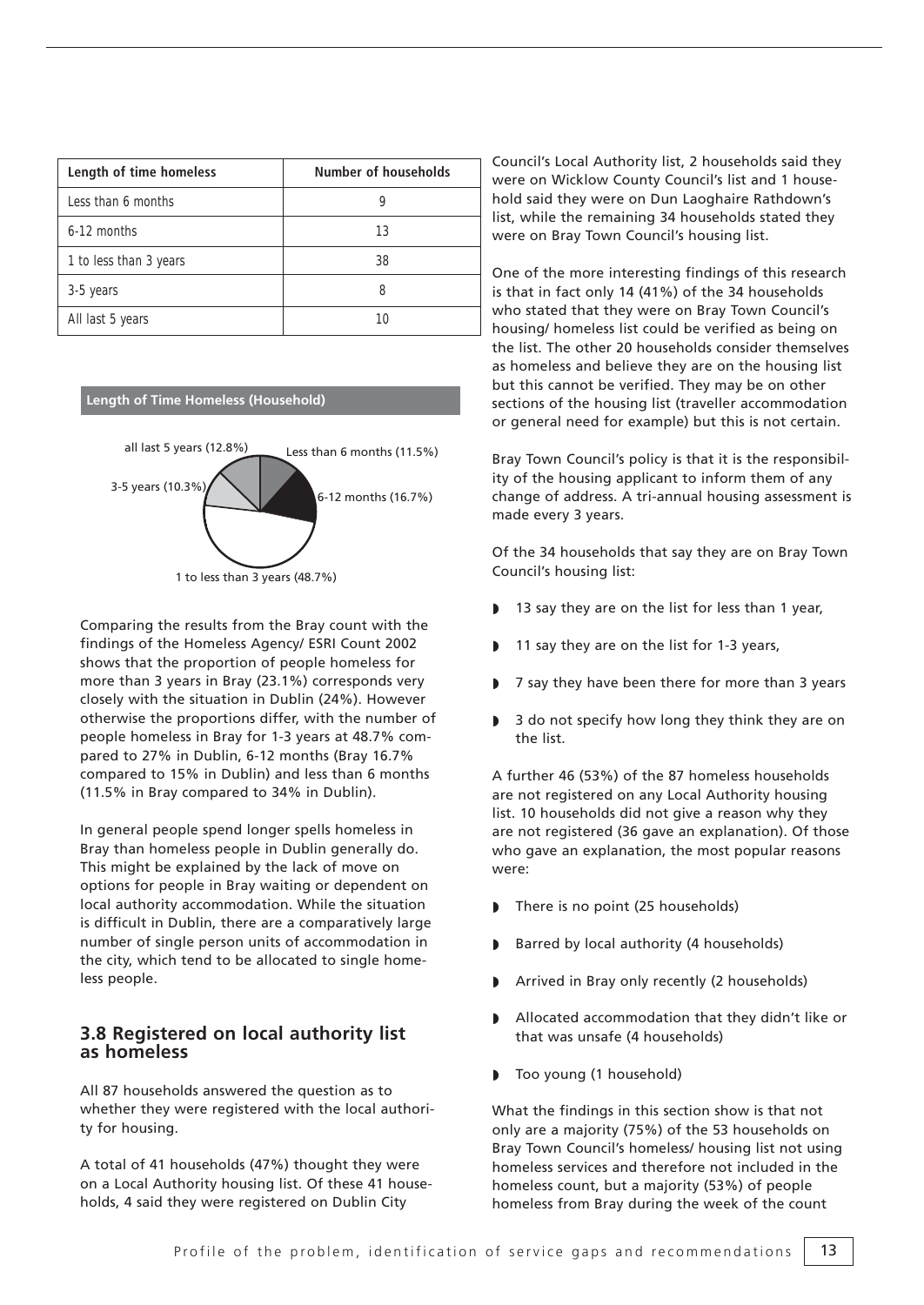are not registered with a local authority as homeless and of the 34 households who think they are registered with Bray Town Council, a majority (20 households or 59%) could not be verified as on the housing list.

| <b>Homeless</b><br>households that<br>say they are<br>registered with | Homeless<br>households that<br>say they are on<br><b>Bray Town</b> | Homeless<br>households<br>registered with<br>another Local | Homeless<br>households that<br>are not<br>registered with |
|-----------------------------------------------------------------------|--------------------------------------------------------------------|------------------------------------------------------------|-----------------------------------------------------------|
| the Bray Town                                                         | Council list that                                                  | Authority and                                              | a Local                                                   |
| Council that                                                          | can not be                                                         | verified.                                                  | Authority                                                 |
| can be verified.                                                      | verified.                                                          |                                                            |                                                           |
| 14 households                                                         | 20 households                                                      | 7 households                                               | 46 households                                             |
| 16%                                                                   | 23%                                                                | 8%                                                         | 53%                                                       |

It may also be of note that at least 3 other people that Bray Town Council is paying B&B accommodation for and who are known to officials as homeless are not on the housing list (and are not included in the homeless count assessment).



## **3.9 Originating from Bray**

A relevant question was asked of all respondents, whether they were "born in Bray" and if not where they were born and when they came to Bray. 83 out of 87 households replied to this question. Of the 83 households:

- ◗ 50 households originated from Bray
- ◗ 8 households have been in Bray for at least 5 years
- ◗ 7 households have been in Bray for more than 2 and less than 5 years
- 14 households have been in Bray for at least 1 and up to 2 years
- ◗ For the remaining 4 households it is not clear

when they came to Bray While it may be the case that they are of very recent origin to the town, they are in contact with Bray homeless services.

The graph below illustrates the percentage of people from Bray, those who have arrived in the last 5 years and those who have newly arrived, who are homeless.



## **3.10 Type of accommodation before becoming homeless**

Finally respondents were asked what type of accommodation they occupied before becoming homeless. Of the 87 households, 28 households gave no response; 69 households could be analysed for information.

For the overwhelming majority of people homeless in Bray, their last form of accommodation before homeless was their family home (87%). Of the total:

- ◗ 1 household came directly from hospital
- ◗ 1 from an East Coast Area Health Board supported housing project
- ◗ 7 from the Private Rented Sector
- 1 from a Local Authority House
- 59 from a Family Home

## **Last Form of Accomodation**



**Homeless Households**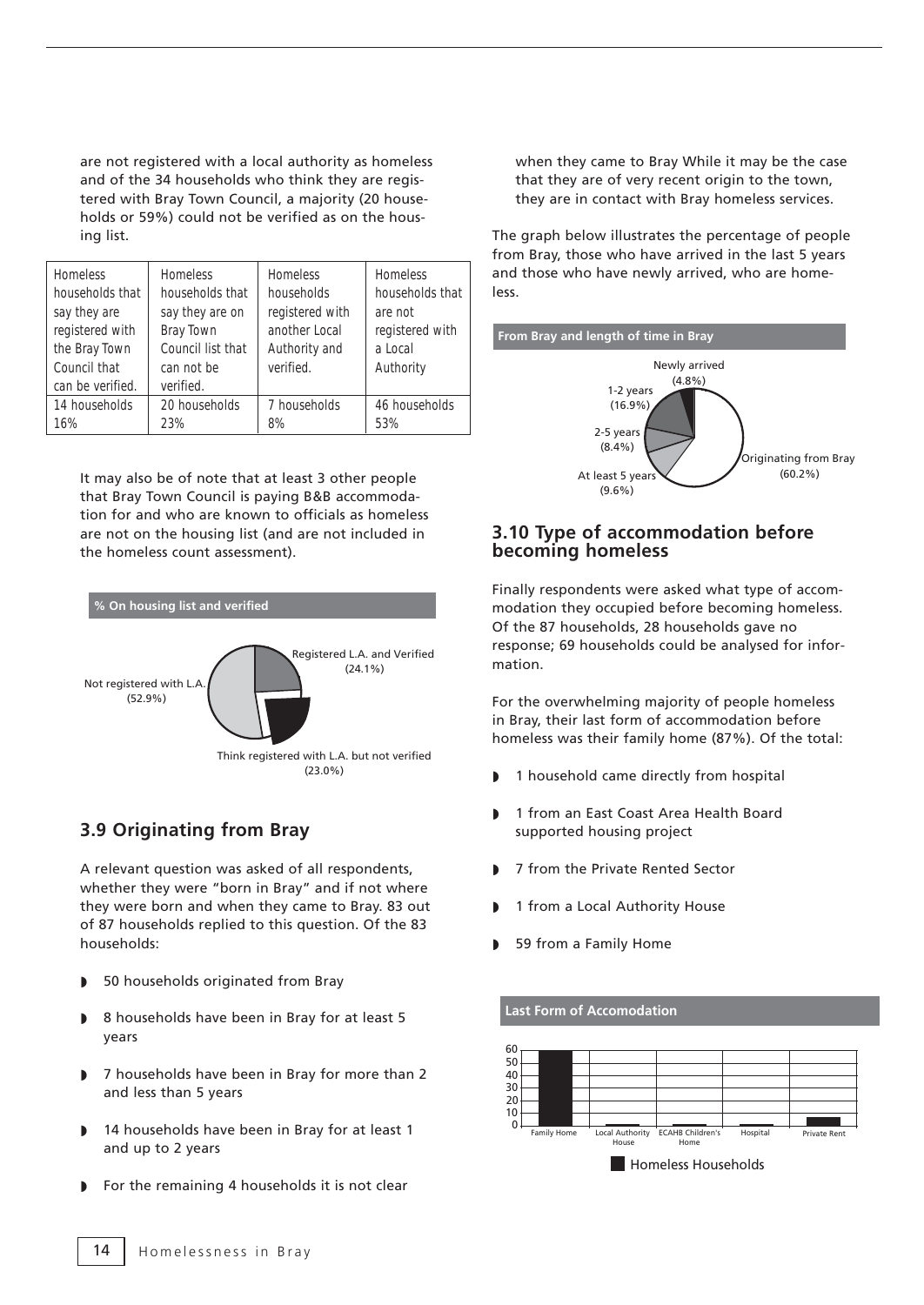# **PART 2**

**Profile of Existing Services, Identification of Gaps and Recommendations on how Existing Problems can be addressed**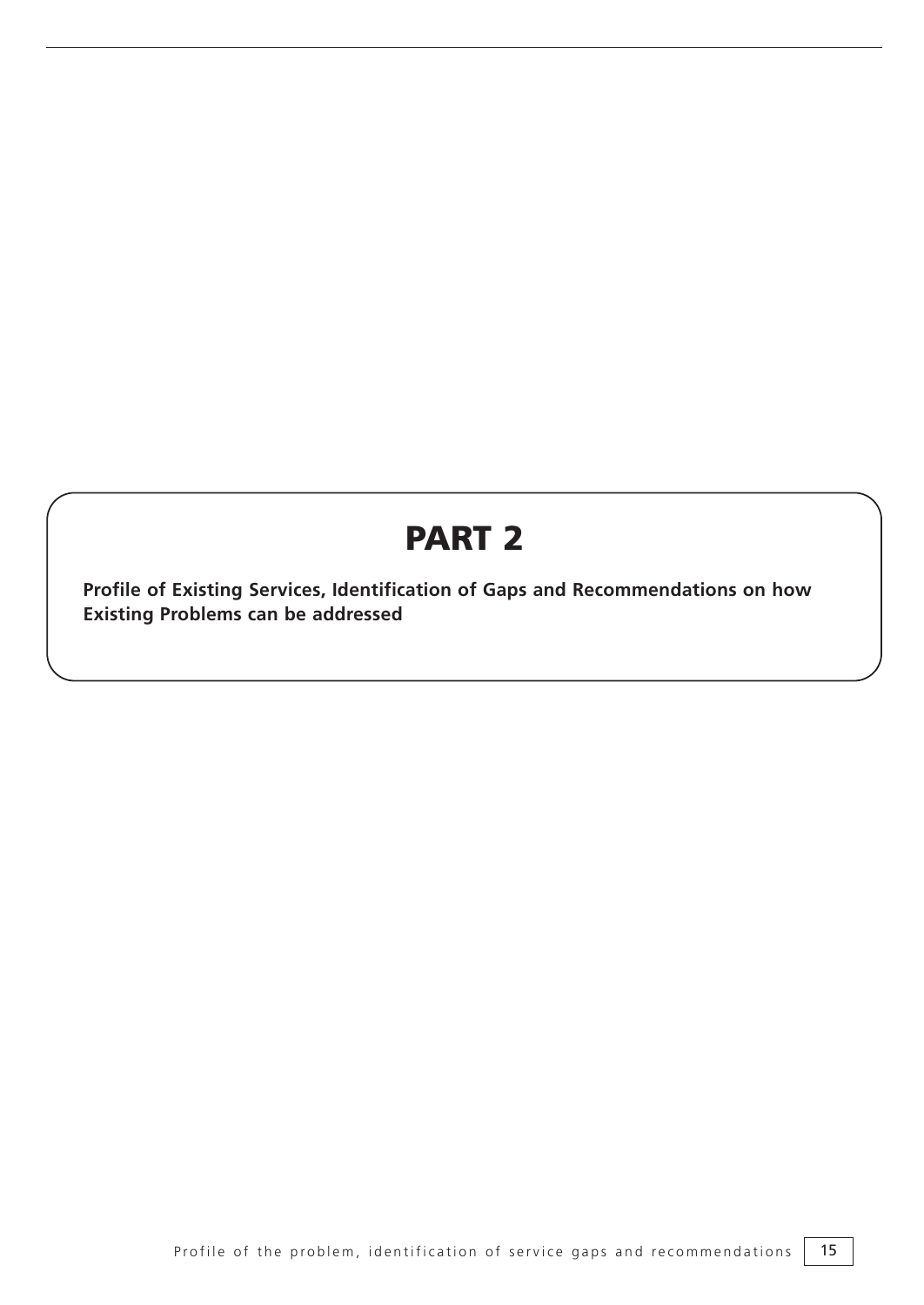# **SECTION 4 - A PROFILE OF THE SERVICES PRESENTLY AVAILABLE TO HOMELESS PEOPLE IN BRAY**

Homelessness is about more than just a roof over one's head. If long-term solutions are to be found to address the needs of the 120 Bray people out of home then the complex needs that they sometimes present with must also be addressed. This section first sets out the broader demographic, social and housing context in Bray and how it relates to homelessness and then examines the services that presently exist for homeless people.

## **4.1 Profile of Bray, Co Wicklow**

## **4.1.1 Population**

Bray is by far the biggest urban conurbation in County Wicklow. From the 2002 Census<sup>7</sup>, Bray's population was 26,215, which is an increase of almost 4% from the last census figure of 25,252 people. Bray town's population as a proportion of the total population of County Wicklow (114,719 in the Census 2002) is over one fifth.

A major effect on settlement patterns for the county and for Bray in particular is its proximity to the Greater Dublin urban conurbation. The population growth<sup>8</sup> and consequent demand pressures for housing have been fuelled in part by the influx of workers and their families from Dublin, seeking more affordable accommodation. This has inflated the prices of private homes and has radically increased the costs of private rented accommodation.

## **4.1.2 Employment**

There has been an increase in employment opportunities in the town over the last decade. In addition to the IDA client base, there are approximately 350 employers in the Bray area, which includes manufacturing services, retail, leisure and professional establishments, all of which provide a strong base for employment opportunities.

However previous surveys<sup>9</sup> indicate a tendency for knowledge-based industries in Bray to employ people from outside the area. The less skilled and most poorly educated therefore remain most distanced from the labour market; they do not match with the available jobs.

While there has been an overall drop of 52% in Live Register figures since 1996, there remains a difficult

to place long term unemployed group of people. These long-term unemployed are predominantly males (75%) of which 83% are aged between 25-54 years. The information gathered from the Bray Homeless Count in Section 2 shows that a majority of homeless people are males in the 25-54 age group and none of the approximately 20 homeless people met during the research were in full-time employment. This suggests that Bray follows the long–identified international tendency of a correlation of homelessness with long-term unemployment.

## **4.1.3 Educational Profile**

31% of people living in Bray have left school before the age of 15 years while only 10.4% of the population have gone to third level education. This is low when compared to the national average of 19.7% who have attended third level education.

## **4.1.4 Disadvantaged Women**

One of the striking findings of the Homeless Count is the relatively high level of women homeless in Bray. This might be explained by the fact that 47% of the total Live Register10 in Bray are women, while 25% of all those long-term unemployed are women. In addition 66% of all Community Employment participants in Bray in September 1999 were female. Nationally women comprise 70% of part-time workers. Part-time workers are more likely to be in low paid positions.

While lone parents can also be men (the national average is approximately 10%), it is worth noting that 1,048 people were in receipt of Lone Parent Benefits in Bray in July 2000. Nationally it is known that 70% of Lone Parents are poor (1999 Combat Poverty Report).

Because of the hidden homelessness of women and their low numbers within the mixed sex support system it is often assumed that there is enough support available for the "few" homeless women. As a result women can be neglected as a target group with specific demands. But women are in danger of becoming homeless even more than men because of their higher poverty risks and the all too present violence against women. In fact women are less often homeless due to their competencies in taking care of themselves and in finding temporary solutions.

<sup>7</sup> Census 2002, Preliminary Report, Central Statistical Office.

<sup>&</sup>lt;sup>8</sup> County Wicklow has had a markedly above average population increase in the period 1996-2002, up 11.7%.<br><sup>9</sup> ICTU 1999, Survey of the Workplace.

<sup>&</sup>lt;sup>10</sup> Figures from June 2000, Irish Congress of Trade Unions.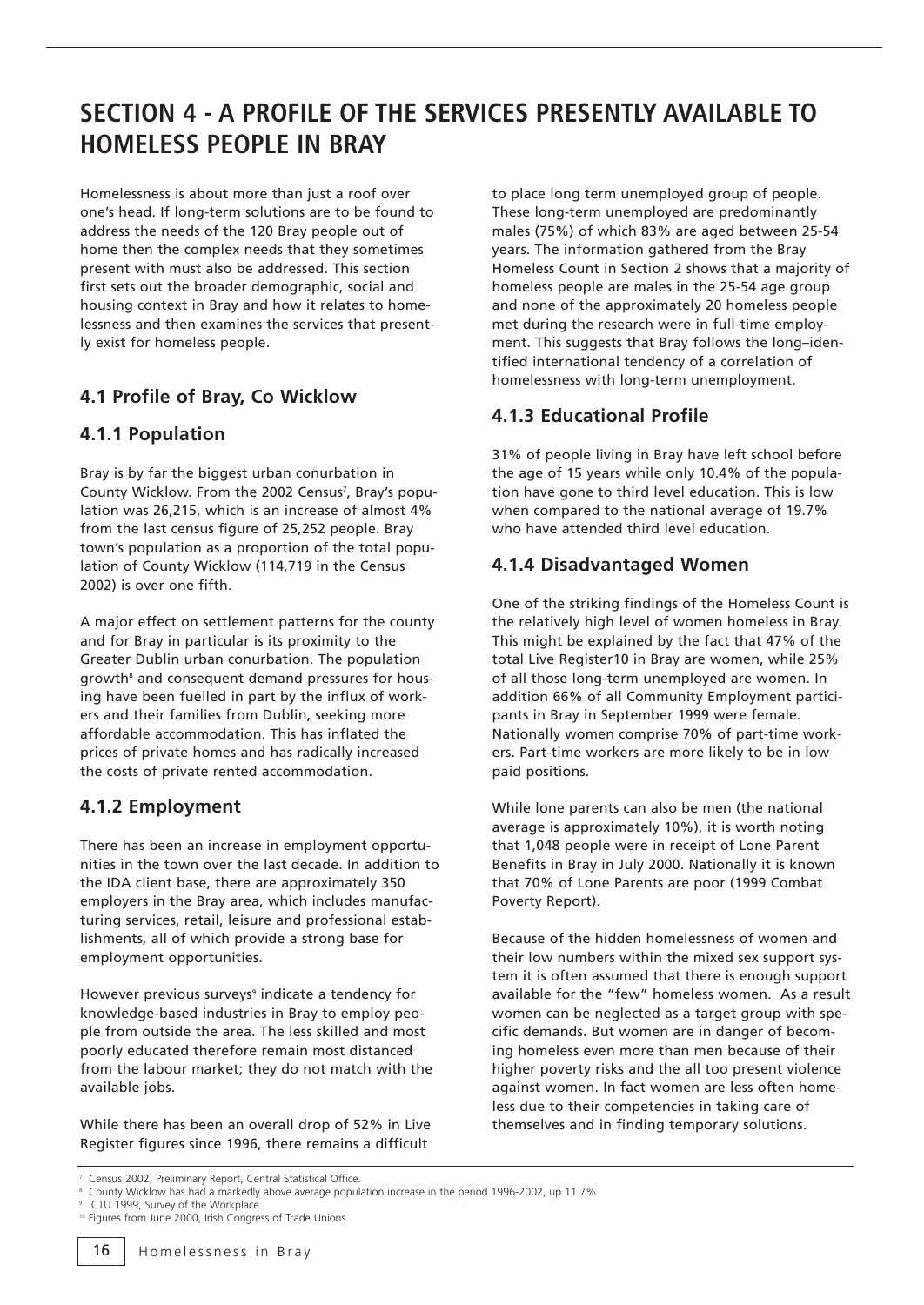## **4.1.5 Travellers**

The Traveller population of Bray and its environs is estimated to be approximately 350-400 people or 75 families with over 200 people under the age of 24 years<sup>11</sup>. Two organisations represent the Traveller population in an area covering Shankill, Kilcoole and Bray. Of 75 families, the vast majority are accommodated in individual houses and group schemes (standard houses). However there is a halting site off the N11 that accommodates 6 families. There are also a number of people, (partly reflected in the homeless count) who are either staying with friends or other family members in a homeless situation or living on the roadside without services.

The 1998 Travellers Accommodation Act places an obligation on the local authority to produce a Traveller Accommodation Plan to address the accommodation needs of Traveller families without access to adequate services and/ or accommodation. To further the meeting of the specific targets set in the plan, Wicklow County Council in 2000 set up a consultation committee, with participation from Traveller Groups.

## **4.1.6 Substance Abusers**

Research conducted in 199812 identified 67 treated opiate users in Bray i.e. those accessing prescribed methadone as a substitute for heroin use. This number has since increased to more than 100 people attending the methadone clinic in Bray on a consistent basis<sup>13</sup>. However, there is a large hidden illegal opiate using population, which if included would increase this number significantly. The Health Board Drug and Aids Outreach Team estimates approximately 200 opiate drug users in Bray, (including heroin and methadone use). Bray was designated the 14th Drugs Task Force Area in 1999 in recognition of the serious drugs misuse problem in the town.

## **4.2 Profile of Homeless Services**

Profile of Services for Homeless People in Bray At first glance it may appear that besides the considerable effort of a small number of voluntary groups there are very few services to homeless people in Bray. In fact there are a number of support organisations, both statutory and voluntary that do work with homeless people although they do not have an explicit remit to do so and are as yet uncoordinated. There is however a lack of specialised mainstream

funded homeless services and a particular lack of accommodation options.

The following organisations work with the homeless in Bray:

## **4.2.1 Statutory Agencies**

Under the Government's "Homelessness – An Integrated Strategy" of May 2000, the disputed responsibilities of local authorities and health boards were addressed. Local authorities are now responsible for the provision of accommodation (bricks and mortar) and for the production and implementation of three year Action Plans for their areas. Health Boards are responsible for the additional care costs associated with supporting vulnerable homeless people. The two corresponding statutory agencies empowered to manage and/or finance services for homeless people in the Bray area are the East Coast Area Health Board (ECAHB) and the Local Authorities for Bray and Wicklow.

## **(a) East Coast Area Health Board**

The ECAHB has a geographical spread from South of Ringsend to Carnew and from the East Coast of Wicklow to the borders of West Wicklow and Carlow. In terms of population the ECAHB works with approximately 325,000 people or approximately 60% of the population that the other Eastern Regional Health Authority health boards, the NAHB and SWAHB each cover.

The ECAHB provides two main services to homeless people:

- ◗ Through its Community Welfare Offices, Supplementary Welfare Allowance is administered, including Rent Allowance and deposits, to facilitate access to private rented accommodation. Approximately 450 households in the Bray and Greystones area are in receipt of Supplementary Welfare Allowance Rent Supplement. In recent years there has been a reduced amount of bedsits available to Community Welfare Offices in the area (which homeless people tended to occupy as a first step out of homelessness), because of increased fire regulations, an upgrading of accommodation, an increased number of non-nationals (language students rather than refugees) and the raising of rent levels.
- The ECAHB is also responsible for the funding and/or provision of services to address the health

Estimate from Bray Travellers Development Network.

<sup>12</sup> O'Sullivan and Roche D, (1998), "The Level of Illegal Drug Misuse in the Bray Area", Bray Partnership.

<sup>&</sup>lt;sup>13</sup> Estimate from East Coast Area Health Board Drug Co-ordinator.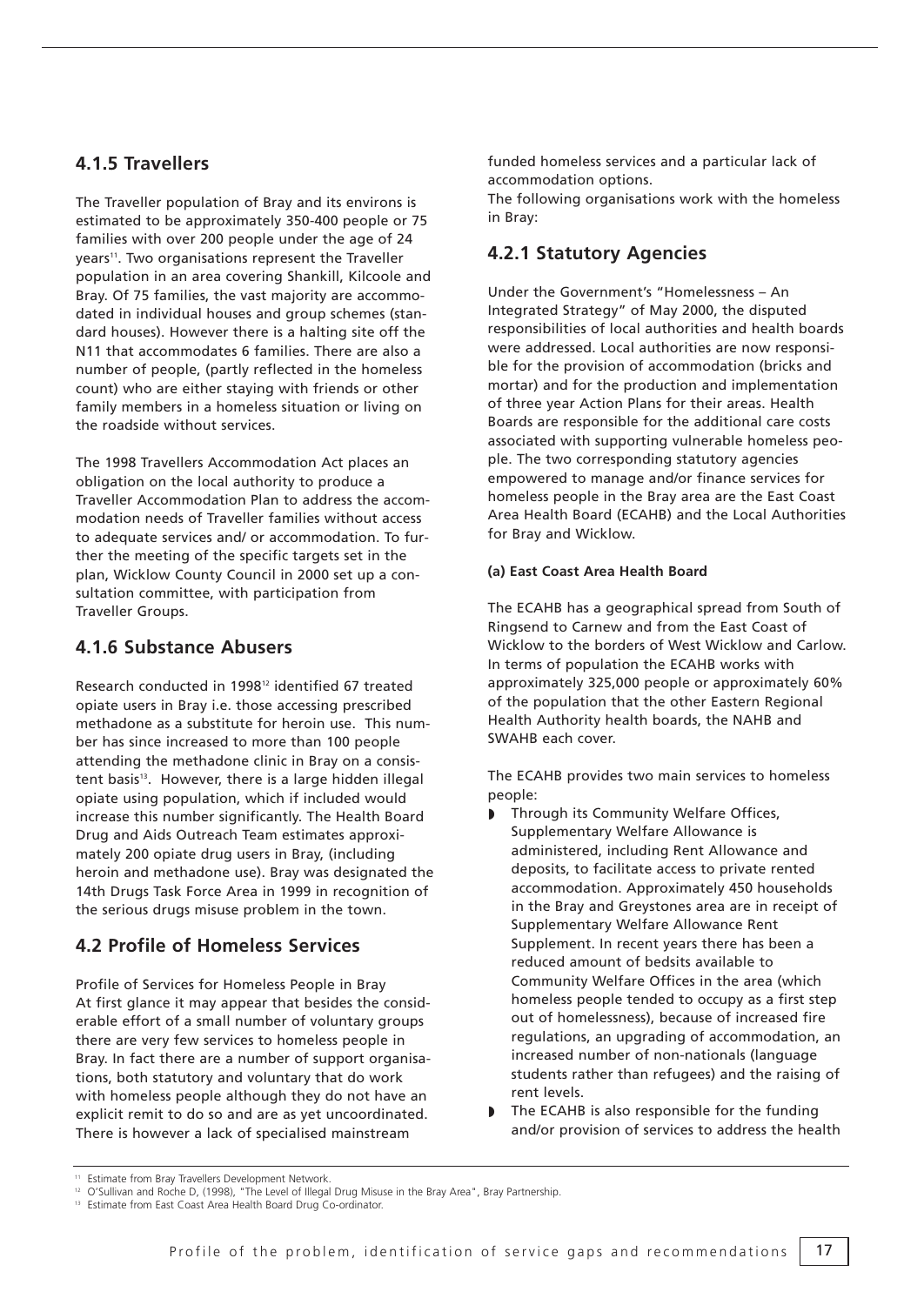care and support needs of homeless people, whether in hostel accommodation or in other places including supporting those sleeping rough. In practice very limited Health Board current funding is presently directed to services for homeless people in Bray, to support the activities of the voluntary organisations, Cracked Pots and the Society of Saint Vincent de Paul. Two drug outreach workers are employed for Bray and they do meet with homeless people who are experiencing a drug addiction.

The ECAHB directs the majority of its social inclusion budget to fund support and staffing costs of the Crosscare Hostel in Dun Laoghaire. In addition a mental health team from St. John of God's is now working with homeless people staying in the Dun Laoghaire Hostel.

### **(b) Bray Town Council and Wicklow County Council**

Bray is in an anomalous situation in that although Wicklow County Council is the local authority responsible for the implementation of the relevant Homeless Action Plan, most of the housing stock of Bray is managed by Bray Town Council. However although Bray Town Council is a separate housing authority, it is itself a subsidiary of Wicklow County Council.

#### **Bray Town Council**

Newly homeless people typically present to the housing office in Bray Town Council if they are in need of emergency accommodation. There are no written procedures for dealing with homeless people. The procedure that is generally followed when someone is considered homeless is the following:

- 1. In general only "indigenous" homeless people from Bray i.e. born in Bray or with a local connection will be provided a service.
- 2. If the homeless person's local connection is proved then single people, especially men, will first be offered a place in the hostel in Rathdrum, made available by Wicklow County Council. 20 beds are paid for and reserved for Bray, Arklow and Wicklow Town Councils and Wicklow County Council. (This hostel is discussed further below.)
- 3. In Bray, Bed and Breakfast accommodation is generally offered to homeless families or homeless women with children and in exceptional cases to single people. It can prove difficult to find B&Bs that accept single homeless people, especially if they suffer from alcohol or drug dependence.
- 4. A housing application form is filled in for those people to whom either B&B accommodation or Rathdrum hostel is offered. (There is evidence of some failure to do this for some homeless people and thus some discrepancies/ inadequacies in the recording and maintenance of the housing list.)
- 5. If there are no spaces available in Rathdrum Hostel or if the homeless person does not wish to make the journey to Rathdrum then generally the Town Council "can only offer the Homeless free phone number" based in Dublin City, where emergency accommodation can sometimes be arranged.
	- It is never possible to allocate Local Authority accommodation directly to a homeless person. Indeed housing applicants (particularly single people) typically can wait for over 5 years before a local authority unit becomes available. According to the Council Housing Officers, single person accommodation is at an extreme premium. "If a women and child and a single person are both seeking the same accommodation, the Council will always go with the woman and child."
	- ◗ The Council also pays for an imaginative but singular scheme to maintain persons vulner able to homelessness with their family or a supportive friend. In this scheme, the Council makes a rental payment to the friend or relative to house the potential or actual homeless person in their accommodation. In the Council's experience the scheme has worked reasonably well, in that it offers sup port to individuals in the family context and gives an incentive to the friend/ family to maintain the person in secure accommodation. They note however that there is a danger that other households will look for council payment for similar housing arrangements that otherwise would be operated without council payments.

#### **Wicklow County Council**

Wicklow County Council is responsible for the development and implementation of the Homeless Action Plan for the county, including Bray, and the establishment and coordination of the statutory homeless forum.

The Homeless Forum is established and meets on a bi-monthly basis. The Forum brings together officials from the Town Councils and the County Council,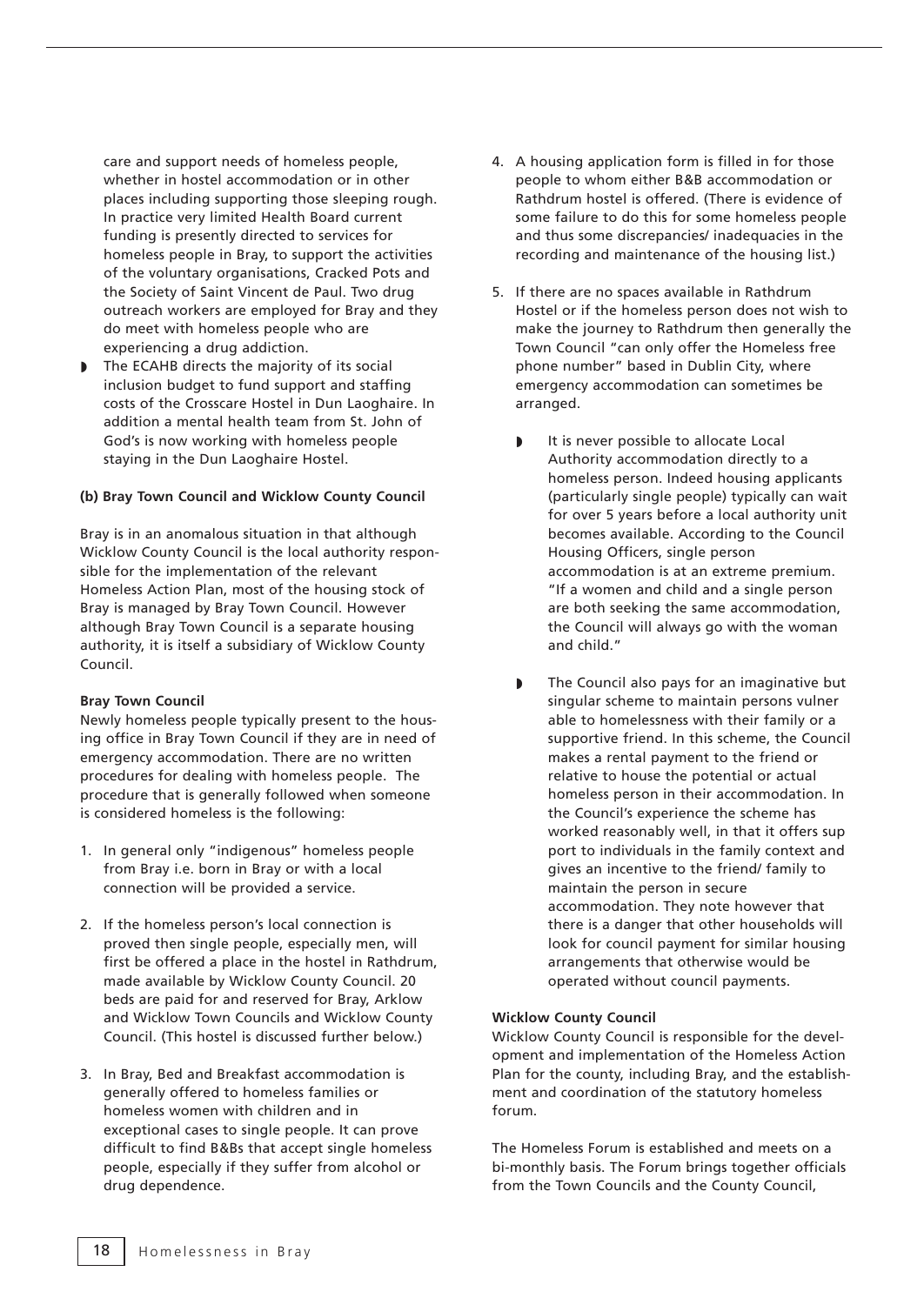Health Board representatives, Senior Community Welfare Officer for the region, voluntary organisations' representatives, local development organisations and a representative from the Drugs and Aids Service.

The purpose of the Forum is to monitor the implementation of the Wicklow Homeless Action Plan. Whilst the key actors involved in the process hoped that the Homeless Action Plan would be important in establishing practical ways of addressing homelessness, there is a very clear sense that many see the plan as lacking in the necessary detail or specific commitments and that it tends to repeat rather than engage with the text from the Government's Integrated Strategy.

According to officials in Wicklow County Council the major developments from the forum is the private contract for a twenty-bed hostel in Rathdrum, the employment of an Outreach Settlement Worker (both discussed below) and improved communication between agencies working with homeless people.

### **(c) Outreach Settlement Worker**

The recent employment of an Outreach Settlement Worker (funded by and working on a half-time basis between Wicklow County Council and Bray Town Council) has allowed for greater contact and structure in dealing with the demands and needs of homeless people who approach the two local authorities. The new Outreach Worker worked with 71 people in total in 43 households in Bray (43 households) and with 44 people in Wicklow County.

The majority of homeless people met are seeking emergency accommodation. The Outreach Worker also advocates for the allocation of local authority accommodation for those homeless in greatest need and meets private rented sector landlords and refers homeless clients to them.

#### **(d) Mental Health Services**

Although working in a separate departmental section under the ECAHB and with no explicit remit for working with homeless people, the Mental Health Services does encounter a large number of homeless people through its work, whether because of a mental illness that leads to the person unable to cope in their own living conditions or because of the negative mental health impacts of being homeless. Some connections have been made within the service between mental distress and the state of homelessness, demonstrated by the participation of the Service's Senior Social Worker for the North Wicklow area in the Bray Homeless Forum but there is no evidence that these connections are being made at the clinical psychiatric level.

Part of the Senior Social Worker's role is to help people suffering from a mental illness into safe accommodation of whatever kind is available and/or appropriate. This may be:

- a nursing home placement
- the person's family home. The role in this case may be to negotiate some arrangement between family members
- a place in private rented accommodation. Although this may not be the most appropriate option, because of the lack of other options, it may be the only alternative. Because of the lack of private rented accommodation in Bray, the social worker often sources bedsits in Dublin City.

Homeless people are generally referred to Newcastle Hospital because of addiction problems and/ or lack of coping skills. The Hospital will generally only treat and accommodate on a long term basis those people suffering a chronic psychiatric problem i.e. who are a danger to themselves or others.

Other services for people with a mental illness who may be vulnerable to homelessness include:

- ◗ A number of supported housing units for people with psychiatric problems are located around Bray and environs. There are shared houses in Enniskerry (8 beds), in Old Court Park (8 beds), Shankill (4 beds), and Siddenton Road (13 beds, overnight staffing for an elderly group). In addition there are houses in Arklow (presently one house with a 2nd house in development), three houses in the Grounds of Newcastle Hospital (one 8 bed house for people able to live relatively independently, one 4 bed house for people needing medium support and one 14 bed high support hostel for elderly individuals). To date there have been no objections against the moving of these individuals and the setting up of the houses in a community setting. This may be because the service is "selective of who goes in to a community setting".
- ◗ The Lincara Centre, which is a work rehabilitation service offered to people who have been dis charged from psychiatric hospital and/ or had a mental breakdown.
- ◗ A community nurse operates in Bray on an out reach basis and provides medication and out patient care to those who are not attached to the Lincara Centre. In addition nurses based in the Centre go out to visit those attending the Centre in their own accommodation.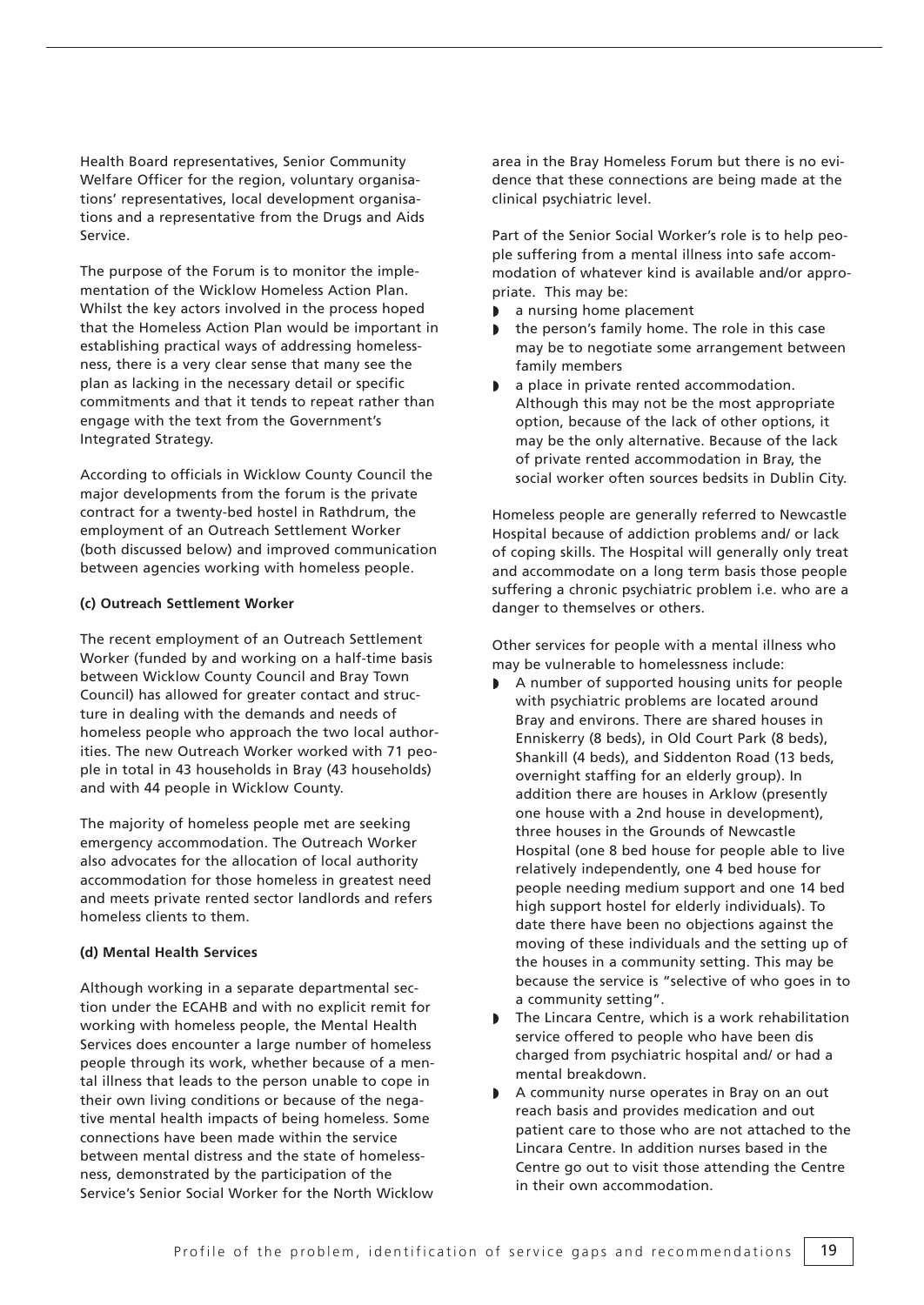Other organisations working with people with learning difficulties and mental health in the Bray area, include: Rehab, Sunbeam, New Dawn Centre, Aware, Grow, Open Door, Bray Lakers and the Recovery Group.

### **(e) The Probation and Welfare Service and HOST**

The Probation and Welfare Service in Bray works with people who have been discharged from prison to support their integration into the community. The service has a dual role: to ensure the conditions of the discharge are being met and to support the individual back into the community.

The Service reports that in 2002 eight people from Bray experienced homelessness on their discharge from prison. This may be because the time spent in prison has disrupted the person's tenancy or access to accommodation. Other factors such as previous drug dependence or new drug dependence developed in prison also make it difficult to find accommodation on discharge. The Probation Service encounters particular problems working with homeless individuals on the terms of their discharge and integration into a non-offending lifestyle when their housing and other basic needs are not available.

The problem of people discharged from prison becoming homeless has been noted at a national level and in response the Homeless Offender Strategy Team (HOST) has been set up. HOST is a multi agency Accommodation Directorate with the Probation and Welfare Service as the lead agency. HOST seeks to co-ordinate, on an interagency basis, strategies and interventions to minimise homelessness among offenders (in the community and in custody), promote offender integration in the community, reduce re-offending and promote public safety. HOST does not yet have any role to allocate, manage or supply housing.

## **4.2.2 Voluntary and Community Organisations and other Groups**

### **(a) Society of Saint Vincent de Paul**

The Society of Saint Vincent de Paul conference in Bray is remarkably active and has for a number of years filled in or to a certain extent covered for the lack of a more coordinated statutory response to meeting the most basic social needs of homeless people and other vulnerable groups in Bray.

The Society has a number of services for homeless people. Its most visible and well known is the Saturday "soup kitchen" where food is served in a comfortable and welcoming environment. Food vouchers are also handed out. Volunteers staff the service but some experienced members of the Society are also able to offer advice on statutory benefits and accommodation. The Society also arranges Bed and Breakfast accommodation for those in emergency need and will even pay for Bed and Breakfast out of voluntary donations if the Council refuses to do so.

The Society also owns three individual apartments for single people above one of its Charity Clothes shops in Bray Town, which it has allocated to homeless people. The Society hoped initially that the apartments could be offered on an emergency or "transitional" basis, with the individuals occupying the apartments moving on promptly to more settled accommodation. This has not been possible however and the accommodation has silted up, with no one moving on from the apartments in the last five years.

#### **(b) Cracked Pots**

The Christians Group in Bray operates an important voluntary service at its welcoming centre in the heart of Bray. "Cracked Pots" offers a food and social support service. A shower and washroom facilities are available and clothes are given out, with considerable effort made to find well fitting and appropriate clothing. The service also supports homeless people in accessing accommodation and makes continual health checks on vulnerable rough sleepers during winter months.

The Christians acknowledge that their service has a slightly lower uptake than other services because of its minority religion backing. However this does not diminish the quality of the service in meeting the physical and emotional needs of street homeless and other extremely vulnerable groups.

#### **(c) Hostels in Rathdrum and Dun Laoghaire**

While there is no emergency hostel accommodation in Bray, there are two hostels in the general area, one in Rathdrum funded by Wicklow County Council and another in Dun Laoghaire, funded mainly by the ECAHB (to which it is not possible to nominate people from Bray).

In addition to the problems associated with these accommodation sources and the fact that housing people in Dun Laoghaire, Rathdrum and Dublin City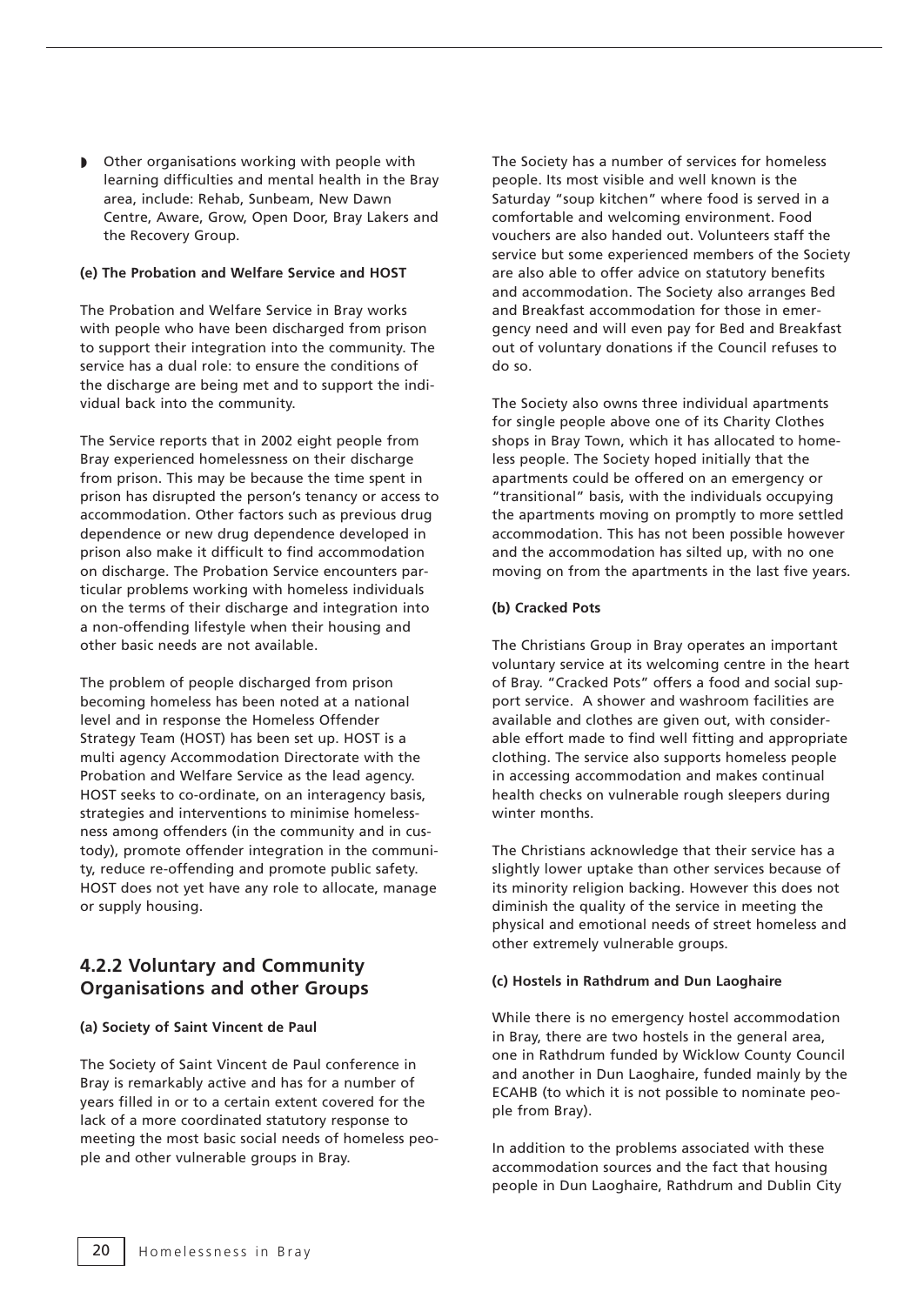means that Bray is failing to take responsibility for housing the people from its own area is the fact that people are losing out on services, networks of support, family connections and their own environment, all elements to successful resettlement.

### **Rathdrum Hostel**

Rathdrum Hostel is located outside Rathdrum village about an hour bus journey from Bray. Wicklow County Council pays the owner of the hostel (which also houses tourists in a separate block) a monthly capitation fee in advance of 17,000 euro per month for 20 hostel beds to be set-aside for homeless people. The capitation fee is paid whether or not the beds are filled or not. The hostel contract was initiated in 2001. During the period 2001-2 Wicklow County Council retained the exclusive right to nominate people to the hostel. However because many hostel beds remained empty because of insufficient demand, Wicklow County Council gave permission for the town councils in Wicklow, Arklow and Bray to place people in the hostel.

The hostel still experiences under occupation<sup>14</sup>, with homeless people from Bray, whether through necessity (need to access methadone medication in Bray or non-availability of public transport) or choice (seeking private rented accommodation in Bray or too far from Bray and social networks) refusing to use the hostel. Travel vouchers were recently offered to overcome difficulties of transport costs to Rathdrum but this does not seem to have greatly modified behaviour.

Another disadvantage of the hostel is its high threshold on behaviour, with homeless people interviewed explaining how they had been barred for offences, such as climbing in and out of windows. Alcohol and drug use is prohibited on the premises. Staff in the hostel appears to have no training or previous experience of working with homeless people or other vulnerable groups and there are no supports available to clients in the village or nearby.

Wicklow County Council have recently confirmed that they are to renew the existing contract with Rathdrum Hostel.

#### **Crosscare Dun Laoghaire**

The Crosscare Hostel is a very different kind of hostel in that it works directly with rough sleepers, and offers a lower threshold service in which people are accommodated even if intoxicated. It is housed in a

very basic prefabricated metal structure on the grounds of the Tivoli Road Hospital. The Crosscare Hostel has limited opening hours of 8.30pm to 8.30am.

The hostel offers a well staffed and accessible service to chronically homeless people, including doctor, nurse and mental health team visits and is a good example of a joint venture between the Health Board and Local Authority. However the service is exclusively for homeless people from Dun Laoghaire-Rathdown County Council and it is not possible for people from Bray to access it. None the less at least three people from Bray are presently staying in the hostel. However strict new guidelines ensure that in the future only people from Dun Laoghaire will be allowed access.

The Crosscare Hostel is instructive for any hostel development in Bray in that public and Gardai have been positive about the development, with less antisocial behaviour problems on the streets. If there are any difficulties in the hostel Gardai respond quickly to any hostel staff requests.

## **(d) Bed and Breakfast**

Although now used less frequently by Bray Town Council as a source of emergency accommodation, 12 homeless people are presently being maintained in Bed and Breakfast<sup>15</sup>. In the context of the lack of other emergency accommodation options, B&B offers an important short-term housing option. The accommodation is deficient however in the often variable quality of the provision, the fact that people must generally leave the premise during the day, the high cost of the accommodation and the fact that homeless people do not contribute to its cost.

Payments to B&Bs vary from 40 euro to in one instance 80 euro per night (an emergency case where a single person was occupied in a double room), the average payment being approximately 45 euro per night. 90% of the payments made by a local authority for B&Bs are reclaimable from the Department of the Environment, while 10% of the total payment must come from the local authority's own budget.

Only two B&Bs that accommodate homeless people have daytime access. All other B&Bs ask that residents leave during the day.

The longest any one person is presently in Bed and Breakfast is for one year. Presently there are no

During March 7 people were staying in the shelter and during April 9 people were present. Wicklow County Council has referred a total of 53 people to the Hostel in Rathdrum since the first contracting of the service in May 2001.

<sup>&</sup>lt;sup>15</sup> June 2003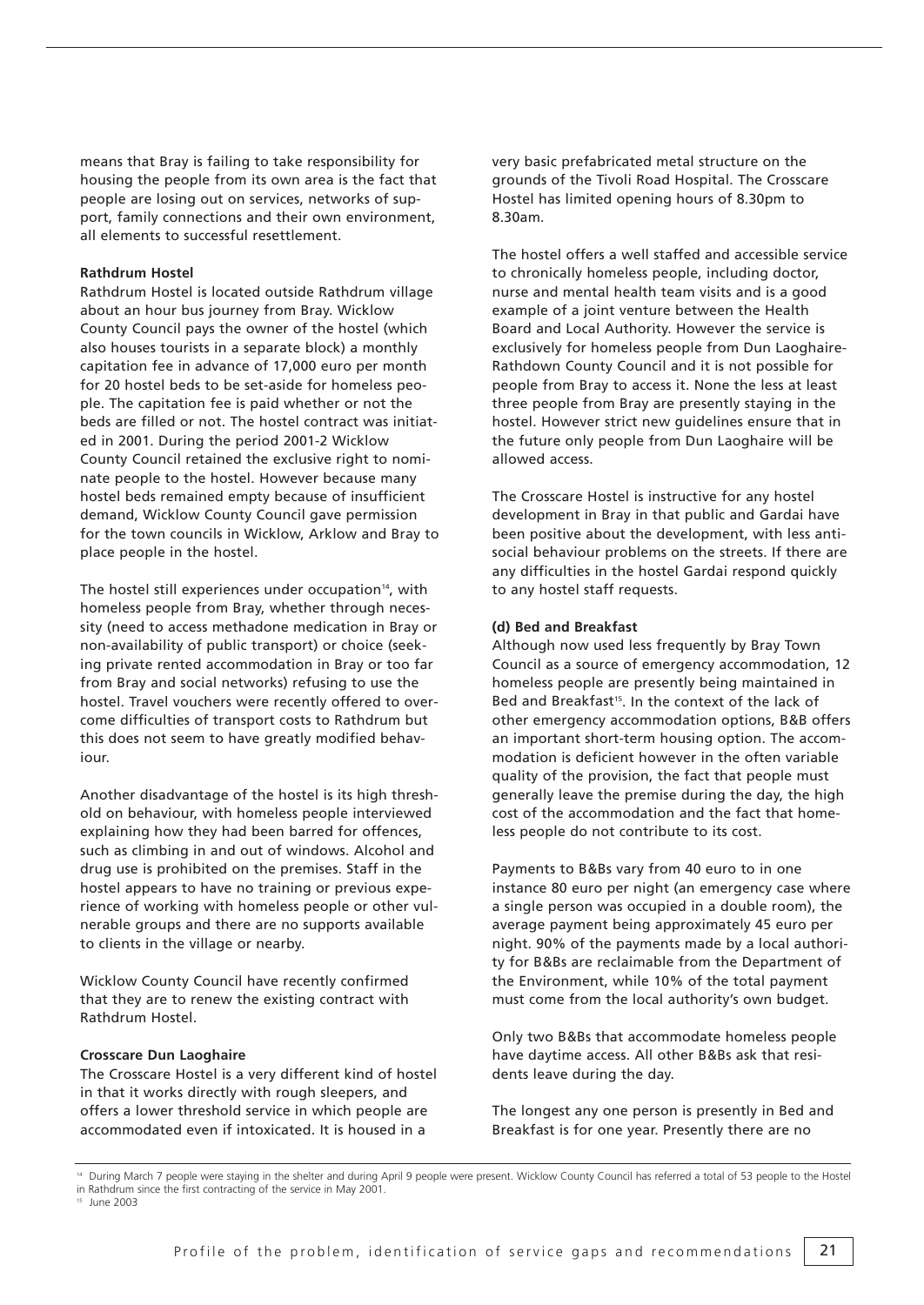families in B&B. However no single people have in the year to date been moved out of B&B accommodation to more permanent housing. They have however been moved on to other B&Bs because of objections by B&B landlords to their anti-social behaviour. This suggests that B&B is a high threshold housing option.

## **(e) Bray Community Addiction Team**

A new and developing service, Bray Community Addiction Team (CAT) is based in two locations at either end of Bray Town. Since late 2002 the service has offered people clinics in its two welcoming office and meeting room centres. The two teams are staffed by a total 10 staff, which includes trained addiction specialists and administration staff. They undertake needs assessments, offer counselling support for alcohol and drug addictions and refer people on to other services as necessary. Their community involvement and ethos have allowed the service to evolve gradually to the needs that present. In this way they have identified that a lower threshold service is what is required in an informal setting, through for example Breakfast Clubs and other social supports but with a focus on addiction. Approximately 20 to 30 people that are in touch with CAT are homeless.

The Community Addiction Team's client group overlaps to a certain extent with the Probation and Welfare Service<sup>16</sup> in that both services are in contact with various members of the same large families, about 40 individuals in total. They are presenting with enormous needs, including drug addictions and low educational attainment. Some of this group are known to be accessing homeless services in Dublin and other places.

The Community Addiction Team also works indirectly with an older homeless group. During a week in late May, 8 older homeless people had come to visit the Community Addiction Team, the majority having drug/ alcohol/ mental health problems or a dual diagnosis.

## **(f) Women's Refuge in Bray**

The Women's Refuge in Bray offers a refuge from domestic violence and physical, sexual and emotional abuse in the home. Space is available for 4 families (women and children under the age of 15) at any one time. The Refuge is a large house within a community setting. Occasionally some women from Bray

prefer to go to another Refuge, in Rathmines for example, to ensure anonymity and this can be arranged.

When ready to move on, women in the refuge will either return to the family home (on similar or different terms) or seek their own accommodation. For the time they are staying in the refuge they are legally and officially homeless.

There is a greater demand for the service at different times of the year, especially after Christmas and Easter, reflecting an element of seasonality of homelessness among the female population.

## **Housing options for someone homeless in Bray**

- 1. Allocation of accommodation from local authority housing stock- in all cases most unlikely given the existing demand pressures on local authority housing. However local authority stated that they were able to house 7 homeless people in the last 2 months. These were people who had been on the list for a number of years.
- 2. Private rented accommodation –rent supplement and deposits (sometimes) provided by the Community Welfare Service of the Health Boards if accommodation can be found.
- 3. B&B accommodation –with a local accommodation provider (only sometimes offered)
- 4. Referral to Rathdrum Hostel or Bray Women's Refuge if applicable
- 5. If none of these options are available or suitable then the individual/ family is offered the Homeless Freephone number based in Dublin City.

<sup>&</sup>lt;sup>16</sup> There is also a Prison Support Worker as part of the Community Addiction Team. However the way in which the two organisations work with the same group differs in that clients may meet the Probation and Welfare Service on an involuntary basis but meet the CAT of their own volition.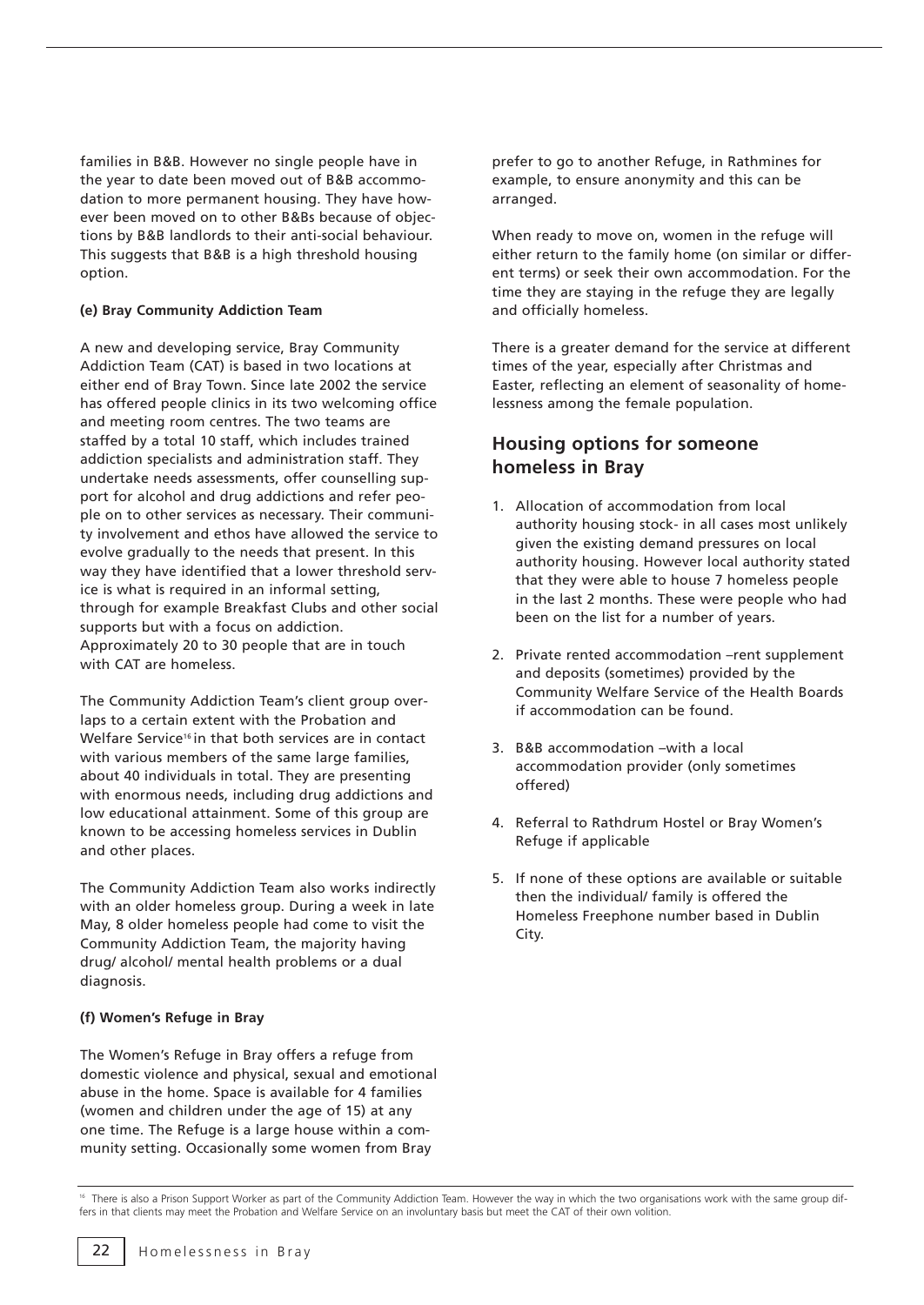# **SECTION 5 - GAPS AND DEFICIENCIES IN THE EXISTING SERVICES AND WAYS IN WHICH THEY CAN BE ADDRESSED**

This section sets out where the main service gaps lie, and based on the information gathered from the Homeless Count and interviews with homeless people and service providers, makes recommendations for the reorganisation, management and development of new and existing services under the following headings:

- ◗ Housing: Emergency, Transitional and Long Term
- ◗ Community Welfare and the Private Rented Sector
- **Support Services**
- ◗ Prevention and Education
- Strategy and Finance

The approach that informs the recommendations made in this report to address homelessness in Bray might be best described as the "individualised approach" which has been shown to be most successful in Europe in moving people out of homelessness<sup>17</sup>. It requires:

- a movement towards smaller-scale and homely living environments with appropriate levels of care
- ◗ adequate staff training and staffing levels
- ◗ effective co-ordination between agencies at both strategic and organisational levels

While it may not be possible for all the recommendations made in this report to be implemented in the immediate short term, they are tailored to the particular circumstances in Bray, have been informed by all major stakeholders in the delivery and receipt of existing homeless services and have been set at a practical and attainable level as a plan of action for the next three years.

The reader, in working through the recommendations, will find that some recommendations are in bold. Participants to the Homeless seminar held in June have prioritised these recommendations.

## **5.1 Housing**

While it clear from section 4.2 above that there are a

number of potential sources of support for homeless people, indeed in some areas Bray is very well resourced, there are also a number of gaps in services and a number of deficiencies in the present approach to addressing homelessness. In particular, there is a real and growing need for further accommodation options adapted to the varying needs of different homeless people. The information gathered from the Homeless Count in section 3 of the report suggests that there is a need for housing in each of the areas of emergency, transitional and long term housing (both supported and independent living in the community). These are discussed below.

## **5.1.1 Emergency Accommodation**

Emergency accommodation in this report refers to directly accessible accommodation available to homeless people in need of shelter. Traditionally this means either hostel or bed and breakfast accommodation.

## **(a) Emergency Hostel**

Many interviewees cited the absence of hostel accommodation in Bray as a major deficiency in meeting the needs of homeless people in the town<sup>18</sup>. The numbers of people sleeping rough and in hostel accommodation in Dublin identified in the Homeless Count would back up their argument that emergency accommodation in Bray is necessary. Towns of approximately the same size, such as Dundalk and Drogheda each have 20 bed hostels in their towns (operated by voluntary organisations) and Newry with a population of 22,000 people has a direct access hostel and move on flats (both operated by the Simon Community Northern Ireland).

However hostel accommodation per se is not the answer. There is a persistent danger that any hostel that is built will become "silted up" (i.e. people will stay in the hostel over the long term.) The effect of this is that residents of the hostel are permanently excluded in a homeless state, while people who become newly homeless are unable to access emergency accommodation when they need it because it is full.

In summary, respondents identified the need for, but also the limits of, an emergency accommodation response. It is by nature a sticking plaster, not a cure. Hostels have a tendency to institutionalise, with measures originally conceived as temporary becoming permanent- while at the same time failing to

<sup>&</sup>lt;sup>17</sup> Feantsa, 1999, Services for Homeless People, - Innovation and change in the European Union- Bill Edgar, Joe Doherty, Amy Mina-Coull<br><sup>18</sup> However some interviewees, including some homeless people suggested less formula hostels".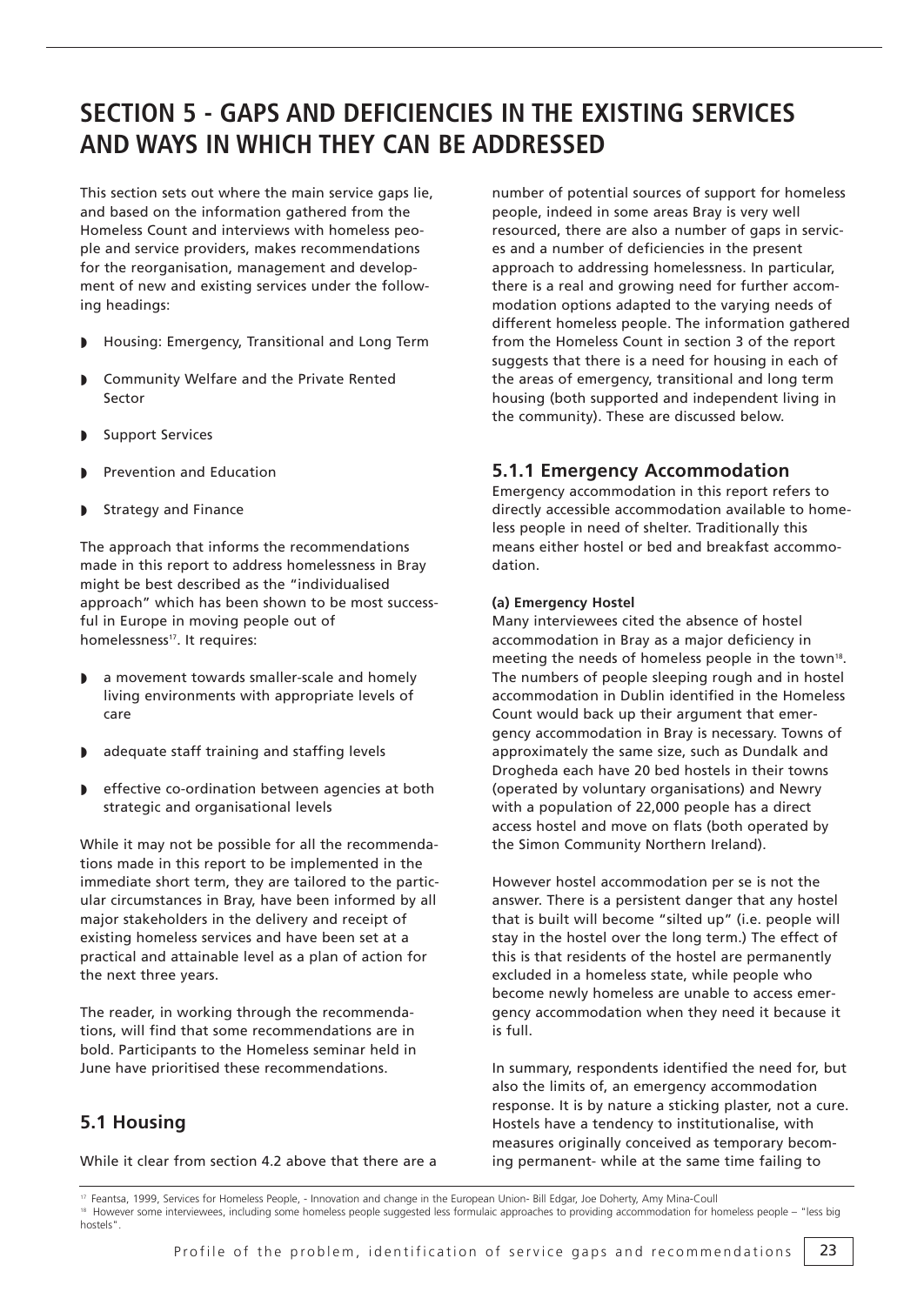offer the necessary stability and opportunity to help homeless people find a way out of social exclusion. The location and apparent under-use of the hostel in Rathdrum is a dramatic symbol of what happens when there is a lack of a structured approach to homelessness.

The Society of St. Vincent de Paul has submitted a planning application for the establishment of a 20 bedroom hostel on a site near the seafront in the centre of the town. It is a courageous and ambitious move. The site to be redeveloped is a large, centrally situated site with no neighbouring properties so therefore likely to face fewer planning objections.

Some of the concerns raised about the Society's development of the hostel are the following:

- Some initial concern has been expressed as to whether it will be possible for the hostel to be developed in the two-year time frame proposed. A hostel has been talked about for a number of years but there has been little progress to date. Concern was also expressed that even if the two year timeframe was met there would be little or no emergency accommodation options in Bray until late 2005.
- There is some concern as to whether the hostel will receive planning permission. These concerns were even expressed by some local councillors at the Council meeting of 12th May 2003. Respondents suggested that another proposal on the same site, for example a planning application for individual apartments allocated to homeless people on a permanent basis, would be more likely to be successful. Of course any alterations will mean a resubmitting of planning but this may be a much shorter process overall. It is worth noting here that the Society of St Vincent de Paul held an open meeting on 21st July 2003 at which their plans for a hostel were received very positively. While some questions were raised about the facility, there were no objections.
- There is a lack of clarity as to who will be housed in the proposed hostel, with some suggestions that it will be Open Access, (i.e. people with drug and alcohol addictions may use the hostel as long as their behaviour is within accepted parameters) but with concerns also expressed that opiate and alcohol users do not mix.

At the Homeless Seminar in June 2003, the possibility was raised that in addition to the Society of Saint Vincent de Paul hostel proposal, a further/ alternative hostel could be progressed on land owned by

the Bray Town Council. However at the above-mentioned meeting on 21st July 2003 most town councillors were present and were very supportive of the Saint Vincent de Paul project. At the present moment an alternative proposal seems doubtful.

## *RECOMMENDATIONS*

- *1. There is an identified need for an emergency direct access19 hostel in Bray as one of the major priorities for any plan to address homelessness. Any hostel developed should respond to the profile of the homeless population including age group and needs presenting (section 3) and should have individual sleeping rooms, shared dining/ washing facilities, 24-hour access, space for privacy and a non-institutional feel.*
- *2. The Society of Saint Vincent de Paul should either progress with the planning application for the proposed hostel in Bray or transfer the site to another established housing association with experience of working directly with homeless people so that it may progress with development. A transfer of the site could be done through an open tendering process over which the Society would have full control.*
- *3. If the society decides to progress with the development of the hostel itself, they should either:*
	- ◗ *Once the property is developed transfer it to a voluntary organisation with experience of working with homeless people, with the Society having management involvement at Board level.*
	- ◗ *Run the hostel at a very highly professional level, employing full time staff, maximising the involvement of other voluntary organisations in Dublin and stakeholders from Bray, have as part of its management a focus on individual key working20 with residents and residents' involvement in the management of the hostel and a focus on moving people on to permanent accommodation, with strict limits on the length of time people may stay in the emergency accommodation.*
- *4. If it is felt that the hostel application is unlikely to be successful then a Bray Town Council should issue clear guidelines on who, when, where and for how long people who are homeless can access Bed and Breakfast accommodation. Considering*

<sup>19</sup> Direct access means able to be accessed directly by street homeless and other vulnerable homeless people through referral by nominated individuals/ organisations A key worker is a case manager whose job it is to map out the course of care and support that a homeless person needs. The key worker builds up a relationship of trust with the client.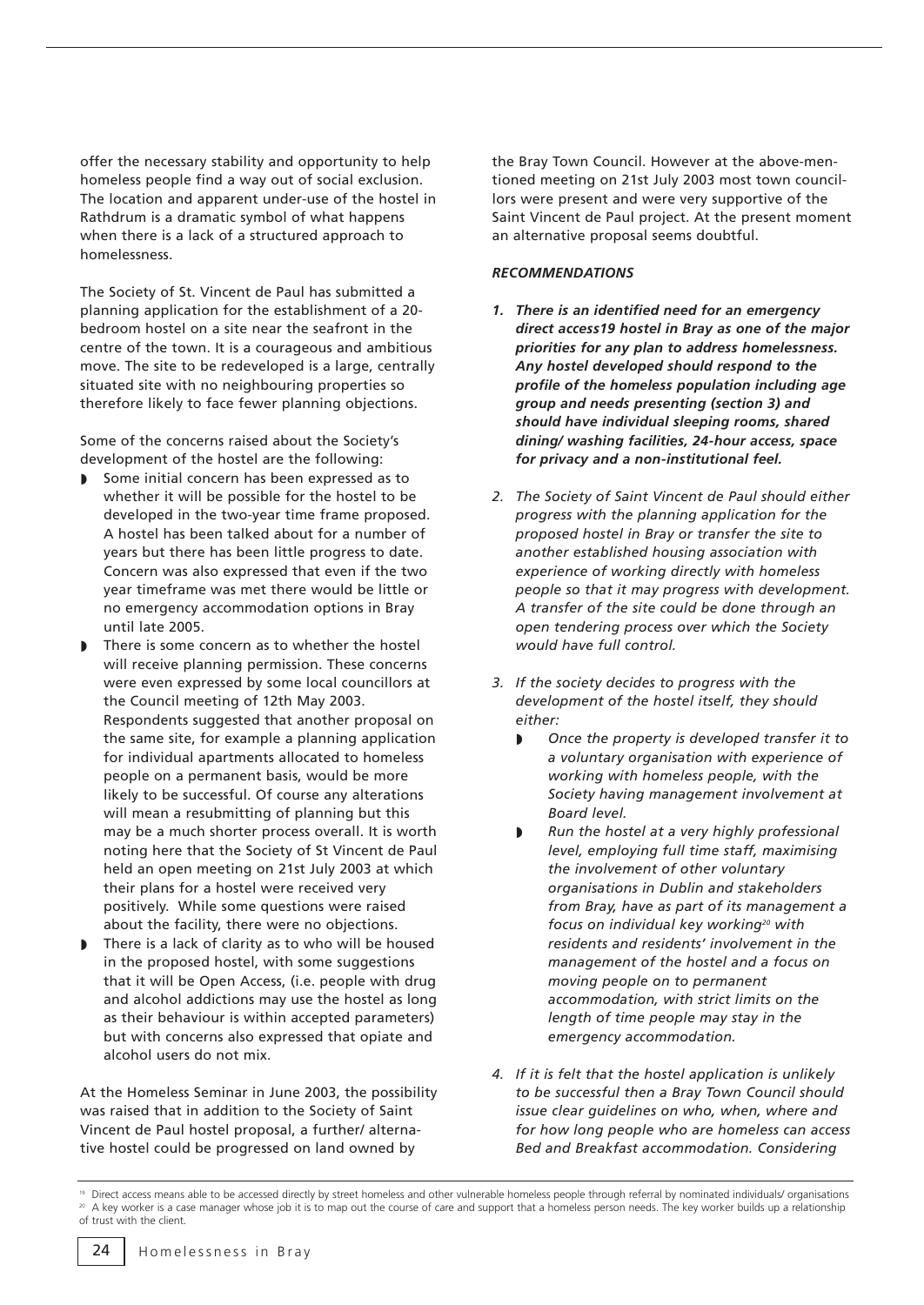*the lack of other alternatives and the unsuitability of the Rathdrum Hostel, Bray Town Council should be more flexible in its attitude to accommodating single people in B&Bs. modified proposal for "supported permanent housing" in individual apartments should be submitted.* 

- *5. To reduce costs associated with B&B the Council should (a) actively attempt to house those people in B&B in the shortest possible time frame (most likely in private rented sector) and (b) source other forms of accommodation, such as local authority and private rented stock that can be allocated on an emergency basis to those people able to live semi- independently.*
- *6. Emergency accommodation for families should be in self-contained units with cooking facilities and 24-hour access21. This accommodation could be accessed through more imaginative use of the Private Rented Sector, i.e. Bray Town Council renting a property from a landlord on a monthto-month basis and the Council allocating people into the accommodation for short periods based on emergency need.*

## **(b) Bed and Breakfast**

As the information in section 4 above shows, the opportunity for homeless people to access Bed and Breakfast accommodation in the context of a lack of other housing options, is far from guaranteed. Wicklow County Council and the Department of the Environment have attempted to reduce dependence on B&Bs because of the considerable financial implications associated with their use and because they do not offer good quality accommodation relative to the price paid. However according to the Department of the Environment, B&B continues to be appropriate for families, but it needs to be accompanied with a focus on settling people into more permanent accommodation.

#### **(c) Refuge**

The women's refuge is a vital resource for women experiencing domestic violence. However it is suggested that there are insufficient places available in the refuge for people who need them. While only at the needs identification stage at the present time, the refuge is developing proposals to increase bedroom sizes, create self-contained units, increase the number of rooms on the site. They have even considered the possibility of a 'Community Building' (second stage housing) for this specific client group. If all proposals were to be carried out then a new site

and new building would be required.

#### *RECOMMENDATIONS*

*7. The capacity of the Bray Women's Refuge needs to be increased to accommodate larger families, women with boys over 15 years of age and present demand. Bray Town Council and the East Coast Area Health Board should facilitate the Women's Refuge in its expansion plans, including financial and planning assistance.*

## **5.1.2 Transitional Housing**

Through interviews with homeless people and information gathered from the Homeless Count, family/ relationship breakdown appears to be by far the greatest trigger for homelessness. However interviews also drew out issues of alcohol and drug abuse and mental illness. For some homeless people, especially those leaving prison, those who have been homeless over a long period and those with addiction issues, permanent housing is unlikely to be immediately successful as the person is unlikely to have the skills available to maintain a home.

Transitional housing is accommodation generally offered on a 6-18 month basis which includes a training and support package, acknowledging that homeless individuals may well be capable of independent living in the medium to long term, but require short term support to assist resettlement and re-integration, particularly directly following prison. The typical programme is designed to provide intensive individual support to promote independent living through a carefully devised step-by-step programme of preparation.

#### **TYPICAL 3 STEP TRANSITIONAL PROGRAMME**

**STEP 1 -** Minimum of 3-4 months- Basic social and hygiene skills, including care for oneself and the promotion of self-esteem and self-motivation. Includes self-help group sessions, a social skills workshop and occupational activities. Personal plan on integration **STEP 2 -** the take off phase, 6-8 months- Introducing external activities such as training. Problem solving and therapy sessions are also introduced. **STEP 3 -** exit phase, 3 months. Preparation for leaving the centre. Subsidised shared flat, job seeking, personal activities. Typically there is also a firm commitment from providers of permanent affordable accommodation, e.g. the local authority, that people who successfully complete the programme will be housed.

All Bed and Breakfast accommodation used in Dublin is accessible on a 24-hour basis.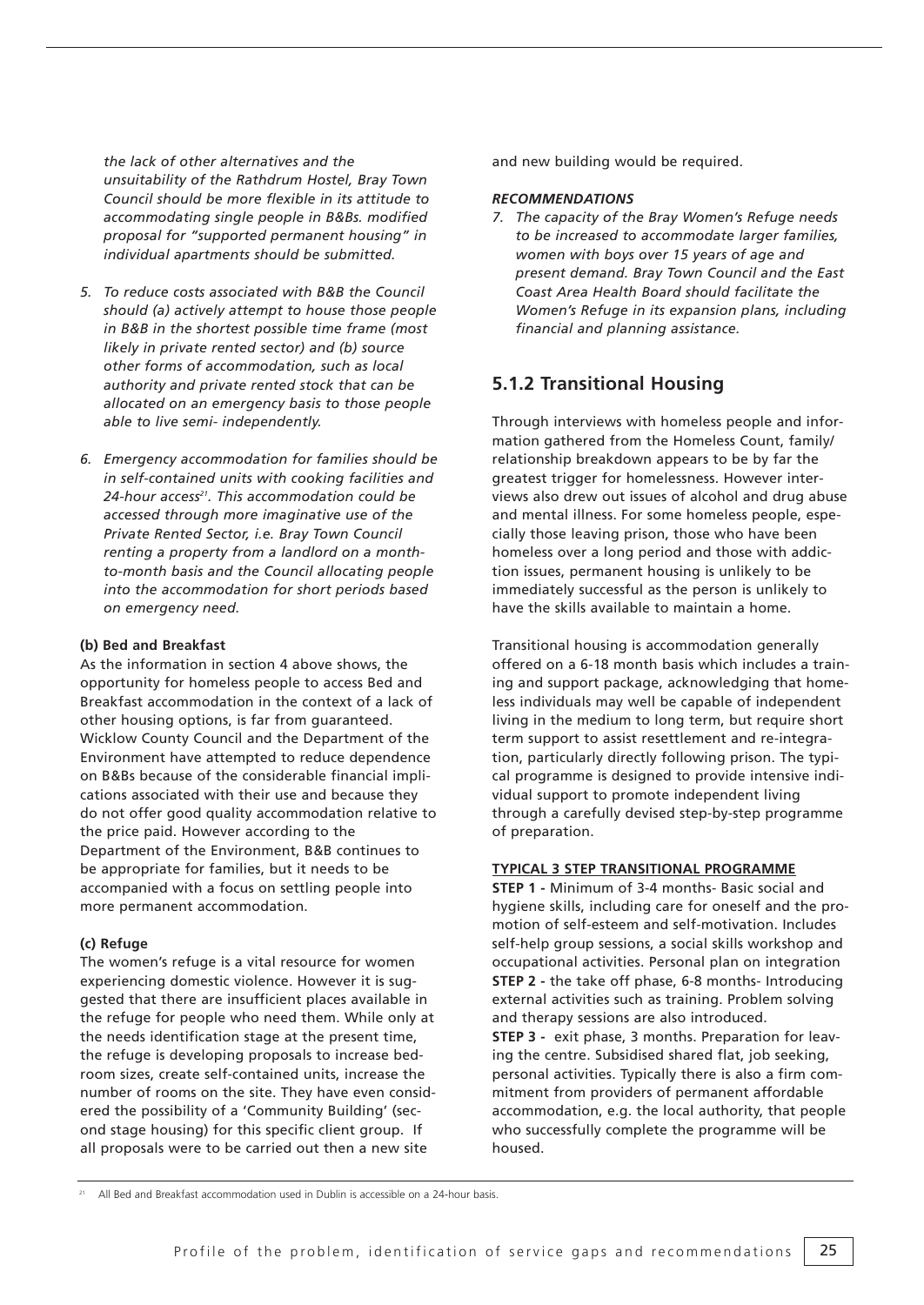There are three possible ways in the short term that the gap in transitional housing in Bray and Wicklow (there is no transitional housing in the whole of Co. Wicklow) can be addressed.

### **(a) Shanganagh**

Earlier this year the Bray Probation and Welfare Service identified an existing property on the Shanganagh Prison complex site (which was closed last year because of the need to restructure budgets "for other more productive prison- related purposes"<sup>22</sup>.)

For reasons of its structure, its listed building status and the need for major renovation works, the Minister expressed the opinion that Shanganagh Castle does not present "as an opportunity to provide hostel accommodation." However the Bray Drugs Task Force and the Bray Homeless identified a warden's house on Shanganagh Prison Site as suitable and they propose to continue seeking the use of this house for transitional housing from the Department of Justice. The Bray Homeless Forum and the Drug Task Force are both lobbying for its retention as a community resource as a transition house for ex-offenders from Bray leaving prison to support their re-integration in to the community. The Drug Task Force has written to the Director of HOST setting out their case, including the fact that eight Bray people left prison in 2002 only to enter homelessness.

If the property on the Shanganagh site is used as a location for transitional housing there are two relatively minor hurdles that then need to be overcome.

- The first is the fact that while the site and the property sought are in Bray Probation Service's catchment area, it lies in the local authority administrative area of Dun Laoghaire- Rathdown. A way around the problem might be for the proposed transitional accommodation to house people leaving prison who are vulnerable to homelessness from both areas.
- The second is that the property and the client group will need intensive management. A housing association with experience of working with this client group, for example PACE or Depaul Trust could take possession of the property and manage it on behalf of the Probation and Welfare Service.

## *RECOMMENDATION*

*8. The Probation and Welfare Service, together with the Drugs Task Force and the Homeless Forum should continue to work with the Department of Justice and*

*HOST for the allocation of the property situated on the boundary of the Shanganagh site to be used as transitional accommodation. The Service may also consider (a) widening the catchment area for people leaving prison who are vulnerable to homelessness to include ex-offenders from Dun Laoghaire-Rathdown and (b) identifying a housing association as managers, to strengthen their case for the allocation of the property.* 

#### **(b) Local authority**

In the last year, Dun Laoghaire- Rathdown County Council has sought to develop a transitional accommodation facility through a private developer. They have plans for 5 newly developed self-contained units to be leased for transitional accommodation, with Dublin Simon Community as managers.

Their difficulty has been in sourcing suitable accommodation. Because of the well-established communities in some residential areas they have been unable to access existing residential properties. They have been able to find one large property in a commercial area for which the developer has sought a very high price. The scheme is a good one in principle that has presently fallen down because of the difficulty in sourcing accommodation at the right price.

There may be greater possibility of leasing/ buying/building property at a lower cost in Wicklow County compared to urban areas such as Dun Laoghaire, Blackrock and Bray.

#### *RECOMMENDATION*

*9. Bray Town Council and Wicklow County Council should investigate the possibility of leasing from a private landlord/ developer a number of individual apartments sited together, which would be suitable for families and individuals, for transitional housing for the County. Bray Town Council should make contact with Dun Laoghaire Rathdown County Council to investigate the possibility of a joint venture transitional accommodation project in a lower housing cost location with similar support elements as proposed for the Dun Laoghaire housing project.*

#### **(c) Society of Saint Vincent de Paul**

Perhaps the most immediate source of transitional accommodation available is a number of individual apartments held by the Society of St. Vincent de Paul, which are presently "silted-up"

## *RECOMMENDATION*

*10. The current accommodation provided to formerly homeless people by the Society of St. Vincent de Paul* 

<sup>22</sup> Letter from Minister Michael McDowell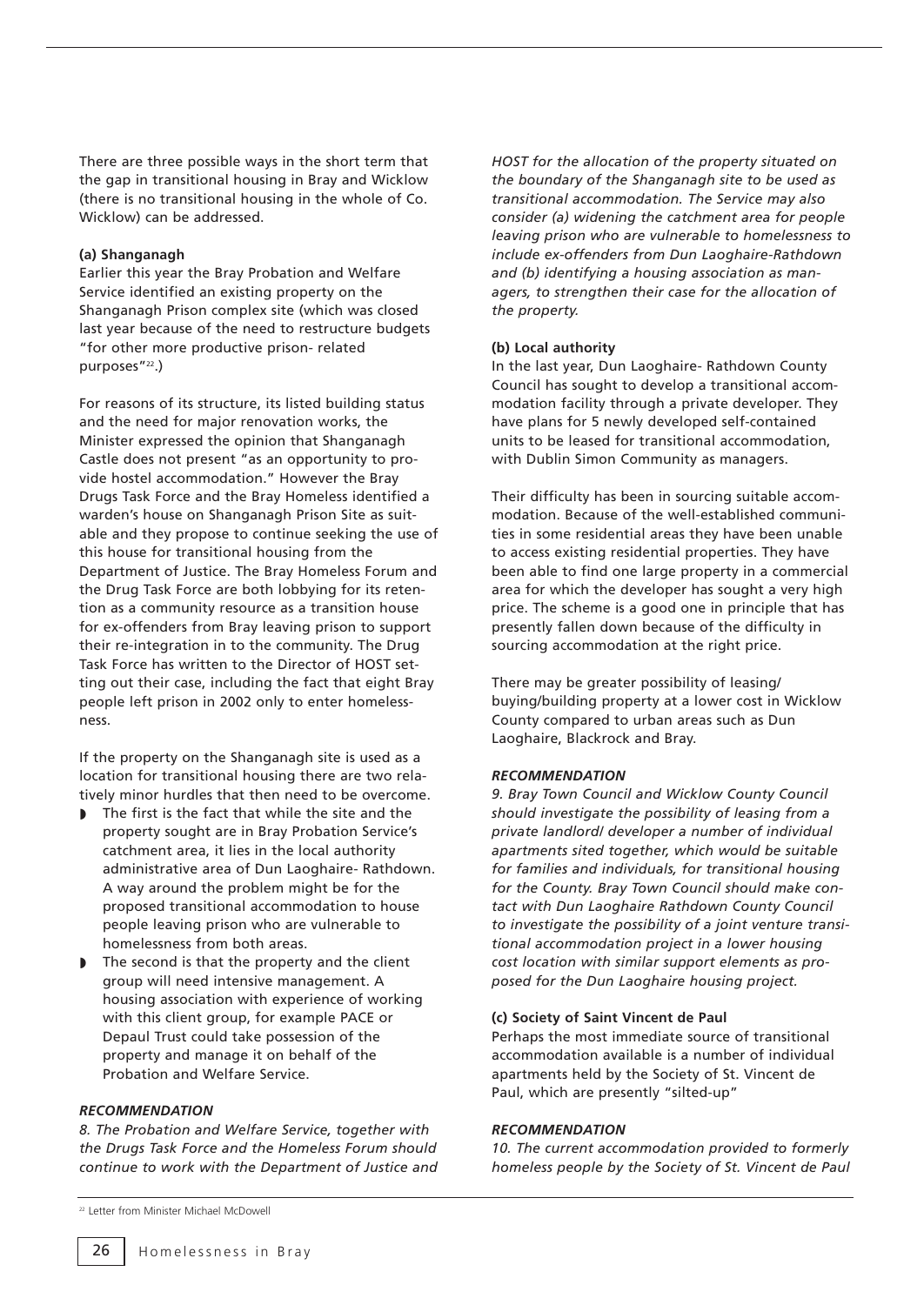*in Bray (3 individual apartments) should be used as transitional accommodation. Bray Town Council should house those people presently occupying the units to free up the existing spaces. The Town Council should also give a guarantee of move on housing to persons that have successfully remained in occupation of the Vincent de Paul accommodation for a period of six months, if accommodation is available. Working on moving on present residents from permanent accommodation to transitional accommodation would also have the effect of the Society itself gaining expertise and knowledge of the process of moving people onto other more settled accommodation out of emergency/ transitional accommodation types. The Society of St. Vincent de Paul should also work with the local authority, their Settlement Outreach Worker and the relevant Community Welfare Office to attempt to source move-on accommodation.* 

*11. The Society might also consider in its plans for a new hostel building, the incorporation of a separate transitional accommodation section (ideally in the form of individual apartments) as part of the development.* 

## **5.1.3 Long-term housing access**

As the Government's Integrated Strategy and other forward looking documents, such as the Dublin based Homeless Agency's Homeless Action Plan stress, access to long term housing provision is the most important element for reducing the incidence of homelessness in any area. However in Bray the available housing stock is not adapted to current demands - in particular there is a crucial lack of smaller flats and apartments available to rent, and of homes which are affordable for low-income households. The low levels of new building and the sale of existing stock means that increasing numbers of people are dependent on Rent Allowance, which is failing to match the rising levels of rent on the private market.

In this section I make short and medium term recommendations as to how the problem of access to long term housing provision can be addressed in the following areas:

- ◗ Local Authority Housing
- Supported Housing
- ◗ Traveller Accommodation
- ◗ Housing Associations

Access to private rented housing is addressed in the next section.

#### **(a) Local Authority Housing**

Over the last five years Bray Town Council has experienced a major surge in demand for local authority housing while at the same time being unable to respond with a correspondingly large increase in supply. The result has been what some councillors and public officials term a "housing crisis" in the town. There are more than 730 households on the local authority housing list<sup>23</sup>, which depending on average household size, translates to as many as 2,000 people or approximately 8% of the population of the town. In total there are 1,150 local authority dwellings in Bray. Last year the Town Council built 120 new housing units and a further 26 units were made available through casual vacancies.

The Bray Homeless Count found that 85% of the households who are homeless to be single person households. However the Bray local authority housing stock does not reflect the needs of this particular group or the changing profile of the housing waiting list in terms of household size and composition. The Council states that in May and June, it was possible to allocate 7 new one bed housing units, a proportion of which went to homeless people staying in precarious housing conditions. However they admit that this is atypical. The majority of single person dwellings are specifically designed for older persons (in most cases moving out of larger local authority properties). A small number of one-bed units have been built and are likely to be built in the coming years. In terms of allocation, a couple tends to get precedence over a single person when allocating a one-bedroom unit. So while single males over 50 years may be considered for a housing unit, because there is some elderly single person accommodation available, other single housing applicants can expect to wait 5 or more years.

The situation in Wicklow Town Council is equally difficult. In 2002 there were approximately 1,800 people on local authority waiting lists in County Wicklow. A housing official in County Offices suggests that, "single mothers, older people and women and children who are victims of domestic violence heavily populate the housing list". As in Bray, the size of the household is a factor in the length of time on the housing list in Wicklow. However the biggest determinant to length of wait in Wicklow is the location in which housing is sought. If the household seeks to be housed in Kilcoole then waits of 5-7 years are usually. If a property in the Tinahely area is

At 1st June 2003. A housing official suggests that there may be some duplication of applicants on the Bray, Wicklow and Dun Laoghaire lists (i.e. people putting themselves on two or more lists) reducing the actual number of people in need of housing.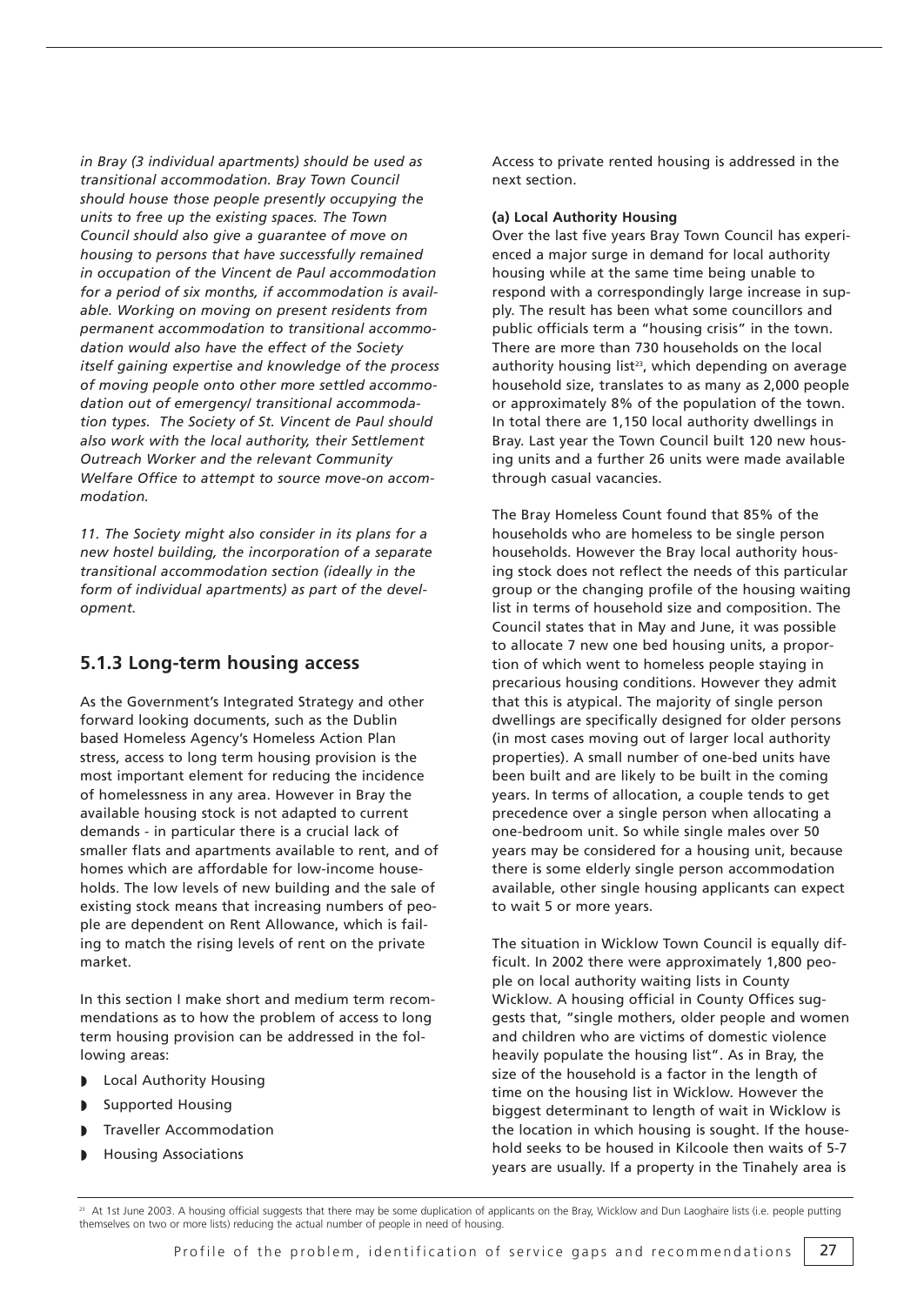desired by the applicant then the household can be allocated within the year.

#### *RECOMMENDATIONS*

*12. The lack of local authority housing options for single people in Bray may explain the high numbers of single homeless people and the length of time that they are staying homeless. Bray Town Council should address the needs of single people in its allocation policies and building plans for the next five years so that single people are not considerably worse off compared to larger households in terms of length of wait for housing. The Town Council should also strengthen the housing assessment system for homeless applicants.* 

*13. In order to first of all stop the increase in numbers of people homeless and second reduce the number of people experiencing homelessness and the length of time homeless, Bray Town Council should set a target on the number of homeless households that are housed from its waiting list during the period 2003-2006. The number of homeless households housed should increase from year to year, from 10 for example in 2003, to 15 in 2004 and so on until homelessness is reduced. A target of reducing homelessness by 50% by 2006 is possible if this and other recommendations are implemented in full.* 

*14. Because the great majority of existing stock is in* two, three and four bedroom properties<sup>24</sup>, meaning *that Bray Town Council in the short term is unlikely to have sufficient smaller units to house the 85% of homeless households that are single person households, the Council should attempt to house 3 or 4 single homeless people sharing a house together. The success of this proposed sharing scheme, which is used heavily in the UK and Northern Ireland and is being introduced in Galway, Cork and Limerick, is dependent on a number of factors, including the coping skills of the people being housed, the location of the houses and structured support offered to ensure the tenancy is successful and conflicts are mediated. Legal issues regarding for example allocation of a tenancy to 3 single people rather than 1 single tenancy or if one person chooses to move on, should be easily resolved. One obvious way to resolve any legal issue is to allocate a house to a housing association as manager, with the housing association subletting the property to its nominees 25.* 

*15. The Town Council should enter into discussion with the Department of the Environment (initial con-* *tact has already been made) on Bray becoming the focus for any pilot schemes that the Department proposes on meeting the needs of homeless people in areas of high housing demand. In turn the Council, taking into account the fixed administrative boundary and diminishing supply of development land (in which it appears that only infill developments are now possible), should make proposals on how existing properties in the town, including space above shops and any derelict sites, can be brought back into use as housing for vulnerable groups. This could include use of the Derelict Sites Act, incentives for existing owners or partnership arrangements with developers/ private rented sector landlords.* 

The existing system of allocating housing in Bray lacks transparency and the scheme of letting priorities is not clearly prioritising homeless people. While decisions are undoubtedly made using the best possible motives by housing officials considering length of time on list and medical and compassionate grounds, there is a need for greater transparency, to disprove any possible allegations of bad decision making or political influence. It is unclear how homeless people, who are generally less articulate and lacking in political clout, are being treated. Presently it appears they are only considered as a priority to be rehoused if the Council is paying for their accommodation (for example in B&B).

#### *RECOMMENDATION*

*16. A new points system for the allocation of housing should be introduced that is transparent and clear and by its nature is more efficient. Someone who is homeless should receive high priority status on the housing list. While some officials express concern that people may make their housing situation worse to advance themselves on the housing list, there is no evidence to suggest that this does occur, although the normal checks and balances should apply.*

#### **(b) Traveller Accommodation**

The Bray Homeless Count reveals that a large number of Travellers experience homelessness, including in particular families that are sharing houses inappropriately with friends. This report would be remiss not to include some reference to the particular needs of Travellers in accessing appropriate accommodation.

As discussed earlier, while the greater majority of Travellers in Bray are in settled accommodation, there are a relatively large number of Travellers

and also because these larger properties are becoming somewhat difficult to let.

<sup>&</sup>lt;sup>25</sup> There is already an example of this in Newtown Mount Kennedy where a 2-bed unit has been allocated to the Health Board as tenant, for them to hold nomination rights and management responsibility.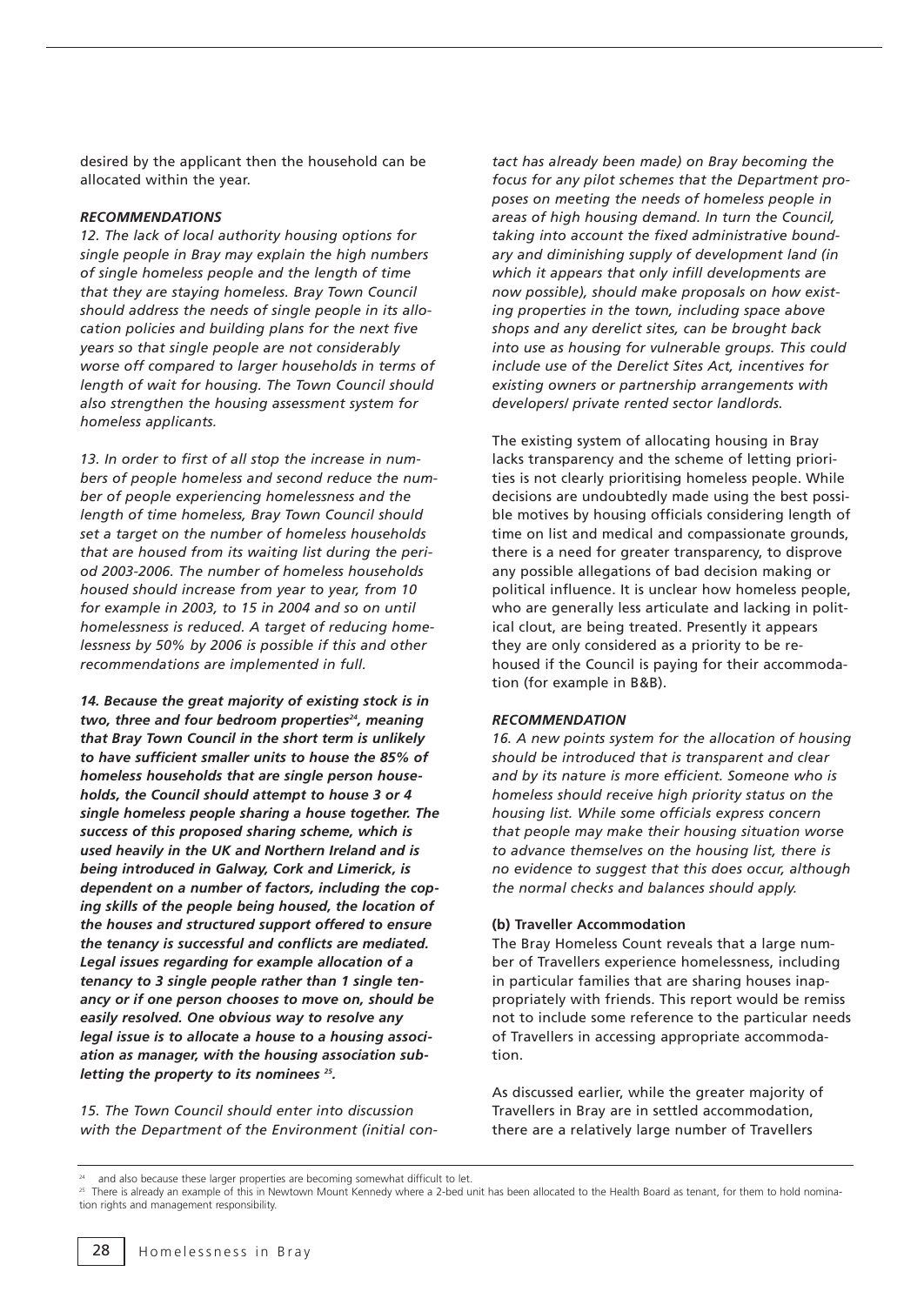living on the side of roads without access to services. Bray Traveller Groups argue that these families too are homeless. Traveller groups also note that there is a tendency for young Travellers, when they get married, to set up in caravans together, often in locations without basic services, because of the lack of options available to them. The vast majority of these new households want individual homes similar to those in which they have been raised.

#### *RECOMMENDATION*

*17. Some Travellers experience not only a lack of the most basic facilities and services but homelessness as well. Housing Travellers who are homeless in Bray should be an important responsibility of the Wicklow Local Authority26 as a way of not only meeting their legal responsibilities of the National Traveller Accommodation Strategy, but in addressing the problem of homelessness too. The provision of accommodation to Travellers experiencing homelessness should be addressed in conjunction with the National Traveller Accommodation Strategy.* 

*While most Travellers seek permanent local authority homes in the community, as part of this strategy, the culture of nomadism, especially for Travellers who wish to raise horses, should be respected and planned for. The lack of smaller units for Traveller families should also be considered in new developments.* 

#### **(c) Supported Housing**

The reintegration of long-term homeless people into permanent affordable housing with normal tenancy rights has been an emerging and key objective for European governments and organisations working with homeless people throughout the 1990s. There is some evidence from case studies across Europe (for example in Germany, Belgium, Finland and the Netherlands<sup>27</sup>) that this can be successfully achieved even for people who have fewer coping skills and a background of institutional care.

Supported housing means housing allocated to people who are unable to live independently without continuous support. This housing option is typically in shared properties with communal areas<sup>28</sup>. Support can be offered on a live in basis or less intensively, while places are offered on a permanent basis and residents tend to live there over the long term. The development of supported housing has been a critical element of the success of settling people in the community with normal tenancy rights.

#### *RECOMMENDATION*

*18. The provision of supported housing in Bray is a vital step in addressing the needs of older homeless and/ or homeless people with mental health difficulties, who have temporary or insecure accommodation and are ready to settle in the community but need ongoing support. The most experienced providers of this type of accommodation are Housing Associations and they should be invited to examine possibilities for its development in the town. Existing large Council housing can also be used to provide smaller supported housing.* 

*19. Many interviewees suggested that the psychiatric services in Co. Wicklow need to more fully address the housing and other basic needs of its clinic group, particularly those who become homeless. Another group home in Bray is argued for, considering the slow rate of move on from existing housing and the need for the integration of mental health services with housing for this particularly vulnerable group.* 

#### **(d) Housing Associations**

As far as can be ascertained there are no housing associations presently operating in Bray and few others in the rest of Co. Wicklow. This is a remarkable gap in provision, considering the growing role housing associations are playing at a national level and the particular skills and competencies they have in working with more vulnerable/ difficult to manage groups. The lack of specialised knowledge among housing providers in working with some of the multifaceted problems that the homeless population sometimes presents would be rectified with the introduction of housing associations in the town.

#### *RECOMMENDATION*

*20. Housing associations with their specialised knowledge, singular focus and access to direct Government funding (through the Capital Assistance Scheme) are ideal vehicles to progress plans to address homelessness. Introducing housing associations to Bray can be achieved in one of two ways:* 

*(a) Bray Partnership or another organisation in the town could either set up or support the development of an indigenous housing organisation. This would have resource implications, but the Department of the Environment has a small budget scheme to facilitate such a process. This would have the advantage of greater local control and a continued focus for the Homeless Forum but would have to borrow from expertise from more experienced organisations. (b) Housing associations operating in other parts of* 

Regular communication between Bray Town Council and Wicklow County Council is required when trying to identify appropriate lands for halting sites as some land in the Bray environs comes under the auspice of Wicklow County Council.

Feantsa, 1999, Services for Homeless People, - Innovation and change in the European Union- Bill Edgar, Joe Doherty, Amy Mina-Coull.<br>An examples is the Vincent de Paul project on Carlyle Terrace, which is a house bought fo tled very well in this medium/ long-term housing option.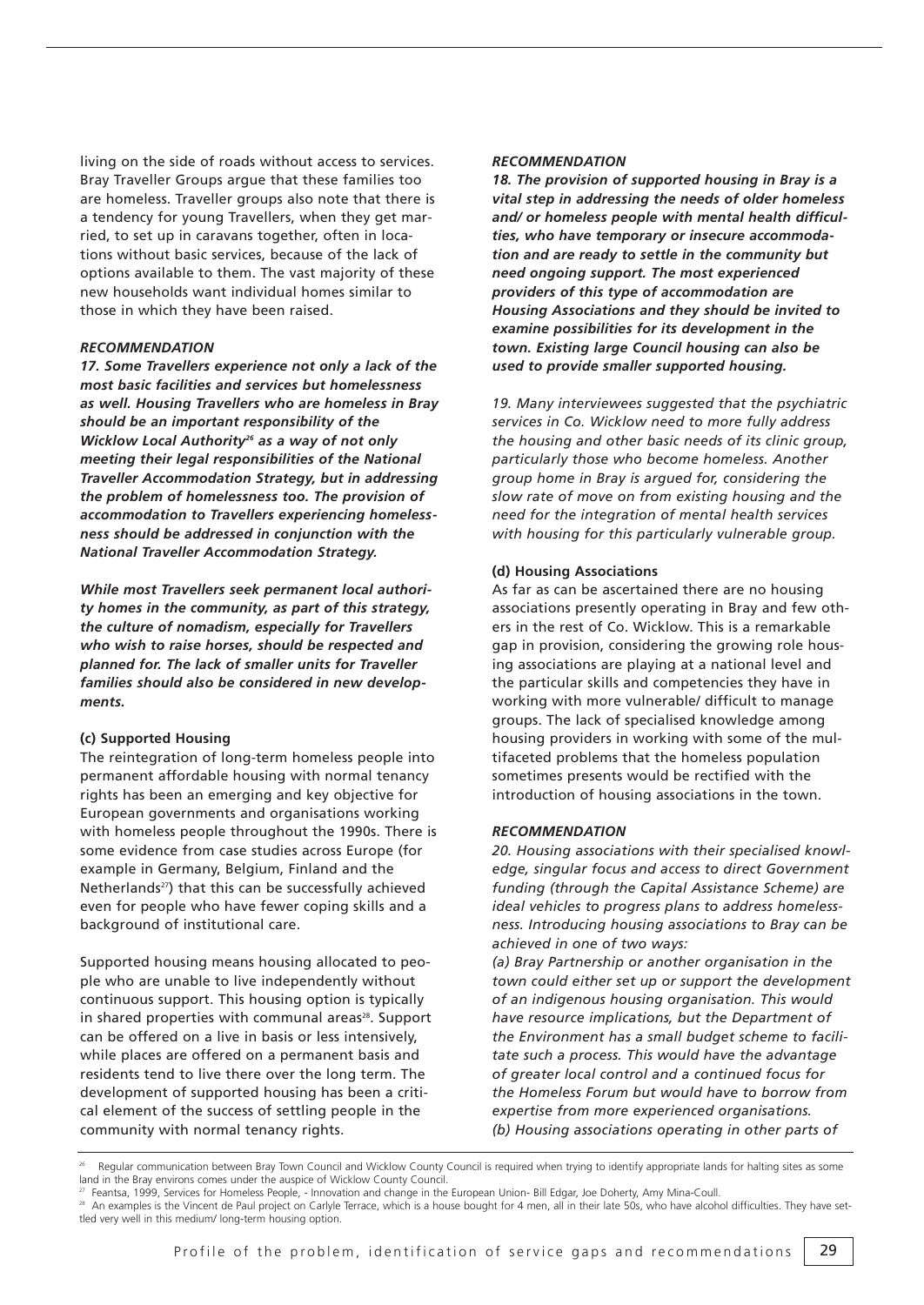*Ireland could be encouraged to expand into Bray. This has the advantage of being the most straight forward. However development would be completely at the discretion of the housing association and it may be difficult for any outside association to find property/ sites to develop.* 

## **5.2 The Community Welfare Service and Access to Private Rented Accommodation**

While the discretionary nature of the Community Welfare Service is often said to be one of its strengths, through research a number of difficulties have been identified for homeless people using the Service.

Some agencies working with homeless people find that some Community Welfare Officers (CWOs) can be less helpful in some cases, particularly regarding the issuing of deposits and the setting of rent levels. Recent memos sent by the Department of Social Welfare state that in "exceptional circumstances" people may be allocated accommodation at rates above the maximum and that deposits will be paid to ensure access to accommodation. In Dublin "exceptional circumstances" is commonly understood to mean people "out of home", however the Offices in Bray take a more restrictive interpretation.

For example people who are homeless but living with a relative or friend tend not to be considered for a deposit. Because of the less flexible attitude taken by one office as against another there are instances of homeless people looking for accommodation on one side of town where the CWO responsible takes a more flexible attitude to deposits and rent levels than in the other side of town where the CWO takes a stricter line. The ECAHB Mental Health Service has also encountered difficulties in accessing rental deposits for people moving out of psychiatric care into private rented accommodation to the extent that hospital charitable funds are used to cover the expense.

## *RECOMMENDATIONS*

*21. A referral of a homeless person from the Town Council or other service working with homeless people should constitute sufficient grounds for the allocation of deposits and payment of higher rent levels for private rented accommodation by the Community Welfare Officers in the town. A referral from the Town Council should include an examina-* *tion of present accommodation and previous housing history so that the Community Welfare Officer is confident that a satisfactory assessment has been carried out. Community Welfare Officers should supply accurate information to all service providers on the guidelines for the issuing of deposits and rent levels.* 

*22. Supplementary Welfare Allowance should be operated in a positive manner that ensures homeless people do not rely on voluntary bodies to meet basic needs like clothing and laundry costs.* 

#### **Housing Access Unit**

There is a particular difficulty at the present time for someone homeless, particularly a single male, to be allocated accommodation from a landlord willing to accept SWA Rent Allowance. This difficulty has been intensified of late with the fixing of maximum rent levels for SWA payments<sup>29</sup>, leading to some landlords leaving the SWA system and increasing the shortage of separate single person accommodation for older males. Another part of the new regulations is that landlords charging rents higher than the levels set cannot be included in the SWA scheme.

The difficulty caused by the setting of maximum rent levels is particularly intense in Bray because in contrast with other places there is no evidence of a dropping off of rents levels in Bray.

Because of the difficulty in housing single homeless people in Dublin, the Homeless Agency asked Threshold to set up and run a Housing Access Unit to facilitate homeless people's access into private rented accommodation. The Unit has been up and running since December 2002 with a full compliment of staff since April 2003 (consisting of 3 project workers and 1 manager).

The Unit deals with people homeless in Dublin and its environs (including Bray) who want to be housed in private rented accommodation. People who want to be housed outside Dublin can be housed there e.g. people have been housed in Maynooth. To date the Unit has made no contact with CWOs or landlords in Bray but they have already dealt with a relatively big landlord in Dun Laoghaire.

To date the referral agents to the Unit have been Focus Ireland, Dublin Simon, Merchant's Quay Ireland, Dublin City Council and Health Board Social Workers. They refer homeless people from B&Bs,

<sup>&</sup>lt;sup>29</sup> Rents for single persons are set at 107 euro per week, 178 euro per week for a couple and a single parent or couple with one child is set at 953 euro per month. The difference in rent levels may explain the difference in the relative difficulty in housing single parents with families versus single people.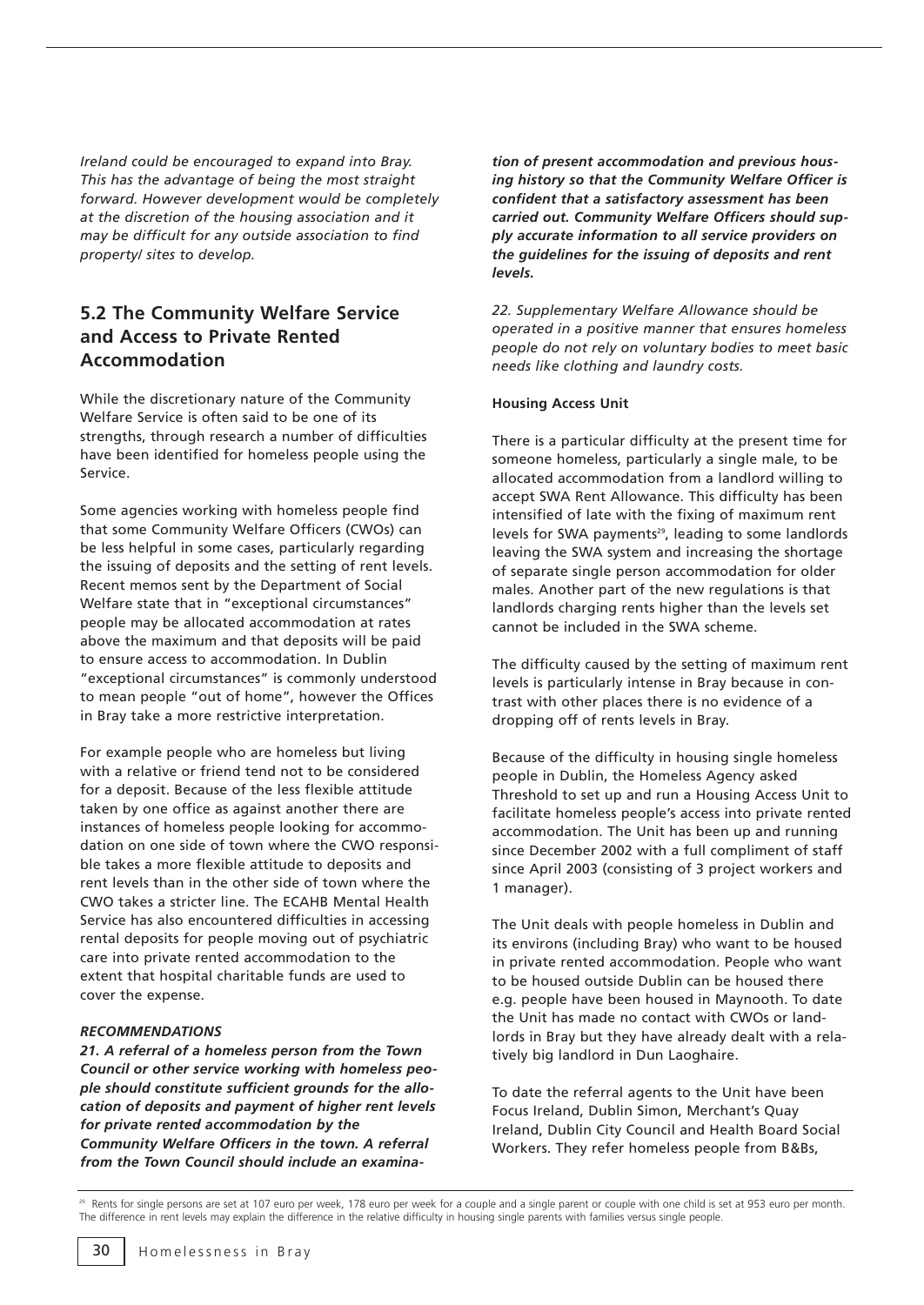Hostels and Transitional Accommodation. The referral agent makes the assessment<sup>30</sup> that the person is ready for private rented accommodation, the Housing Access Unit source the accommodation and the referral agent supports the individual or family in their private rented accommodation once it has been allocated. In other words the Housing Access Unit identifies landlords and maintains a database of tenants/ landlords.

For landlords the advantage is that under the scheme, (a) they receive rent in advance and a deposit once they sign up to the scheme (b) they don't need to advertise their property, they just come directly to Threshold when any vacancy arises.

The Unit has encountered some difficulty with CWOs who object to the payment of rent in advance and their lack of willingness to pay above the rent cap for homeless people even though they are empowered to do so. (The Homeless Person's Unit makes the initial payments but CWOs need to show an element of positive flexibility when administering the claim.) However because of how the scheme is structured, it has not encountered any industrial relations issues. CWOs are conscious of not getting too involved with landlords because they fear that if they recommend a particular tenant to a landlord this could create contractual obligations. This problem is overcome by the Housing Access Unit acting as agent.

#### *RECOMMENDATION*

*23. Organisations working with homeless people (that are in a position to offer post-settlement support) should refer on homeless people with whom they come in contact to the Housing Access Unit based in Threshold. The scheme is an appropriate option for Bray organisations working with people who wish to access private rented accommodation, especially families and lone parents, where a fast turnaround is likely.* 

*24. The Senior Community Welfare Officer for the ECAHB should consider supporting the Housing Access Unit initiative and help negotiate with CWOs in Bray on the implementation of the scheme in Bray.* 

## **Quality of Accommodation**

The quality of private rented accommodation is variable and a small number of landlords with a large portfolio of properties let their premises out to SWA claimants. They have a strong hold over the rental market and thus the quality of the accommodation

offered in the town.

Only about 40% of landlords are registered in Bray. The failure to register is not the responsibility of the CWOs, the responsibility lies with the Local Authority. While many interviewees expressed hope that the new incoming legislation for private rented accommodation may change the lack of regulations, the poor quality of some of the accommodation is unlikely to be rectified. Environmental Health Officers are available to the Local Authority to make checks on landlord accommodation but according to interviewees they are rarely utilised for this purpose.

#### *RECOMMENDATION*

*25. The quality and safety of accommodation is often an important factor in maintaining vulnerable people in their accommodation and out of homelessness. Bray Town Council should utilise the Environmental Health Officers available to it to make periodic checks on the quality and safety of the lower end of the private rented accommodation to ensure it meets basic standards. However there was some concern expressed that stringent inspections might drive some landlords out of the lower rent market and this should be taken into account when inspections are made.* 

## **5.3 Support Services**

Many vulnerable homeless people require extra help in order for them to live in and be part of a community.

#### *Support can include:*

- ◗ Help in setting up and maintaining a home
- ◗ Help in developing domestic and practical skills
- ◗ Help in developing social skills/managing behaviour
- ◗ Advice, advocacy and liaison with statutory agencies
- ◗ Help in managing finances and dealing with welfare claims
- ◗ Emotional support, counselling and advice
- ◗ Help in gaining access to other services (e.g. training, education)
- ◗ Help in establishing social contacts and activities
- ◗ Help in establishing personal safety and security
- ◗ Peer support and befriending

The goal of support is to stimulate people to live more independently. That includes promoting a return to normal life and extending the supply of

<sup>30</sup> The assessment should explore previous tenancies/ addictions/ money issues. The referral process requires a guarantee of post-settlement support.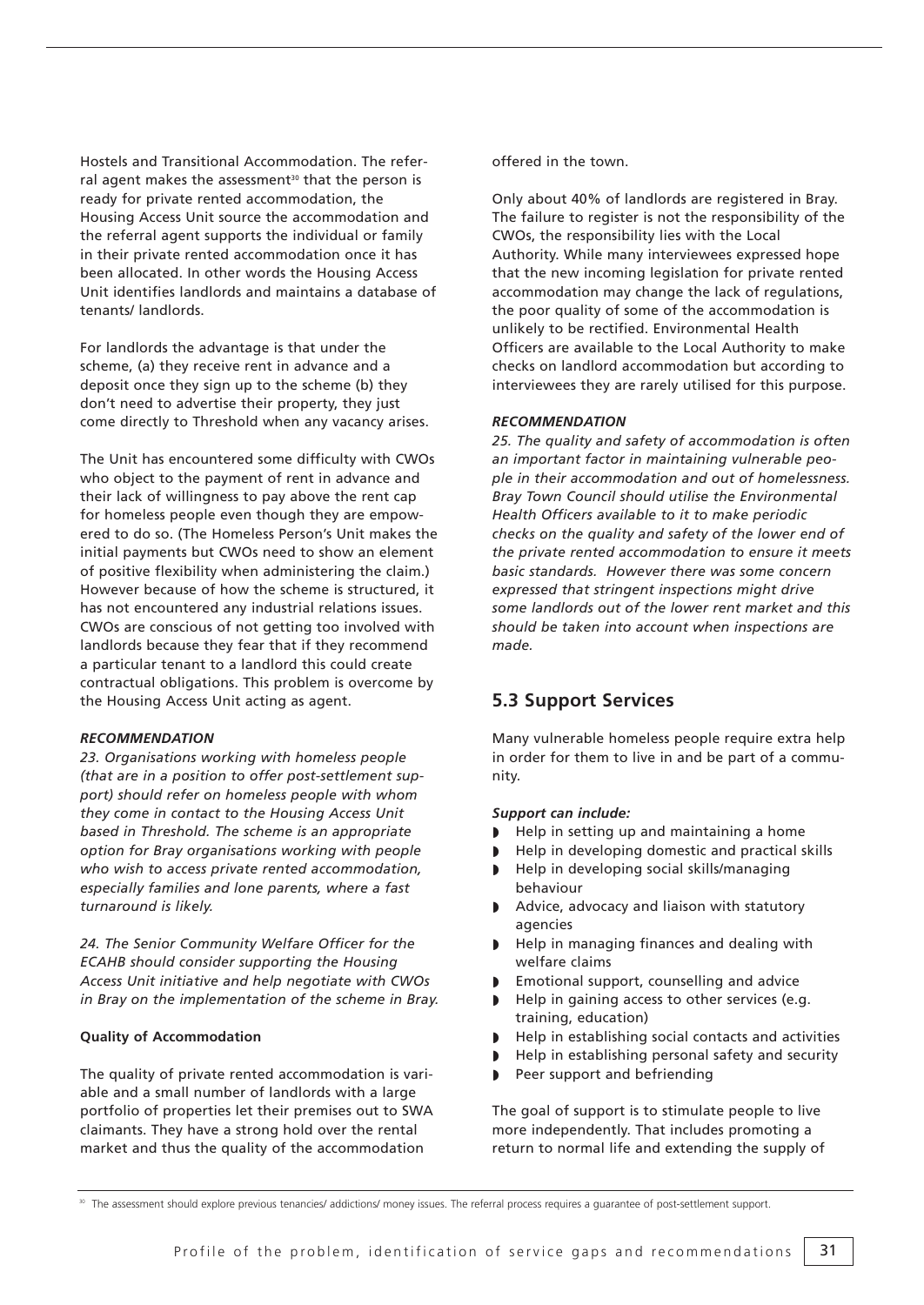care without extending the budget. While there is not the same deficiency in the area of support compared to accommodation, a number of recommendations are made in this area.

#### **(a) Co-ordination of support services**

As explained earlier there are a number of organisations and staffing roles in Bray, with different remits that are directly and indirectly supporting homeless people. However their functions are not co-ordinated with numerous gaps and in some cases even some overlap.

The main position that could co-ordinate these disparate services is the Outreach Settlement Worker employed part time by the Local Authority. However this role is presently shared with the rest of Wicklow County and is more focused at present with placing people in emergency accommodation.

The East Coast Area Health Board is also lacking in assigned staffing resources for social inclusion measures, such as support to homeless people. In comparison to the South Western Area Health Board where seven grade 7 staff and other necessary administration supports have been allocated to a separate Social Inclusion Section, the ECAHB Social Inclusion Section is very underdeveloped, with only one senior staff member available for half time and with no specific support staff available.

## *RECOMMENDATIONS*

*26. The outreach settlement worker, through weight of workload, is presently not able to concentrate on the settlement role that the role was initially designed to address. For example while the settlement worker has viewed a number of flats and negotiated with landlords on behalf of homeless people, she has not yet been able to offer advice or support on an ongoing basis to homeless people to ensure the tenancies set up have been maintained. The settlement function is a vital one and needs to be supported. The Outreach Settlement Worker's workload should be rebalanced between Bray Town Council and Wicklow County Council to reflect the concentration of homeless people in Bray. The post should also be made permanent.* 

*27. The East Coast Area Health Board should consider apportioning additional staffing roles to the social inclusion section within the Health Board to help coordinate the different organisations and staffing roles that are working to support homeless people in the region. This will also support the development*

*of a structured response to the needs of homeless people.* 

## **(b) Mental Health**

Homeless people with a drug or alcohol dependency and homeless people with a mental illness are groups in need of particular support. These two groups are examined separately<sup>31</sup>.

The Wicklow/ Bray psychiatric service does provide an outreach service in the form of a Community Psychiatric Nurse and a Psychiatric Social Worker and psychiatric out-patient clinics are run weekly at the Lincara Centre with emergency referrals being seen there almost daily or by arrangement. Additional support in the form of attendance at the Lincara Day Centre or counselling by the Alcoholism Counsellor, either individually or in a group may be offered as appropriate. It is the view of the Psychiatric Social Worker Team Leader that it is possible to engage any individual who might benefit from a psychiatric involvement.

However it is notoriously difficult to include homeless people in existing services. This problem was identified in the Dun Laoghaire area and in response a specialised mental health outreach support scheme funded by the ECAHB and operated by St. John of God's, work on an outreach basis in the Crosscare Shelter in Dun Laoghaire.

The following recommendation is made to better address the needs of homeless people with mental health difficulties.

## *RECOMMENDATIONS*

*28. A similar scheme to that operating in Dun Laoghaire with the Crosscare shelter and St. John of God's should operate for Bray for vulnerable mentally ill homeless people. This can best be achieved by existing services explicitly identifying the needs of homeless people and the services they are using. Homeless people with mental health difficulties can be met and supported, in the short term, in all forms of emergency and supported accommodation and in the outreach centres used presently and in the medium term, in the hostel once it has been established.*

#### **(c) Drug and Alcohol Dependence**

Bray has been identified as having a significant drugs problem. The town was designated as the 14th Drugs Taskforce area in 1999. The numbers of people with drug addictions whose chaotic lifestyle has led to them becoming homeless is relatively small however.

<sup>&</sup>lt;sup>31</sup> However it is worth noting that among the homeless population there is a high incidence of dual diagnosis, i.e. psychiatric illness coupled with a drug or alcohol abuse problem. It is the experience of the Newcastle Hospital service that homeless people who present will in general have been abusing alcohol/ drugs. People with a dual diagnosis (in Bray this would generally be a personality problem and alcohol abuse) are much less likely to receive a treatment for any psychiatric problem they face.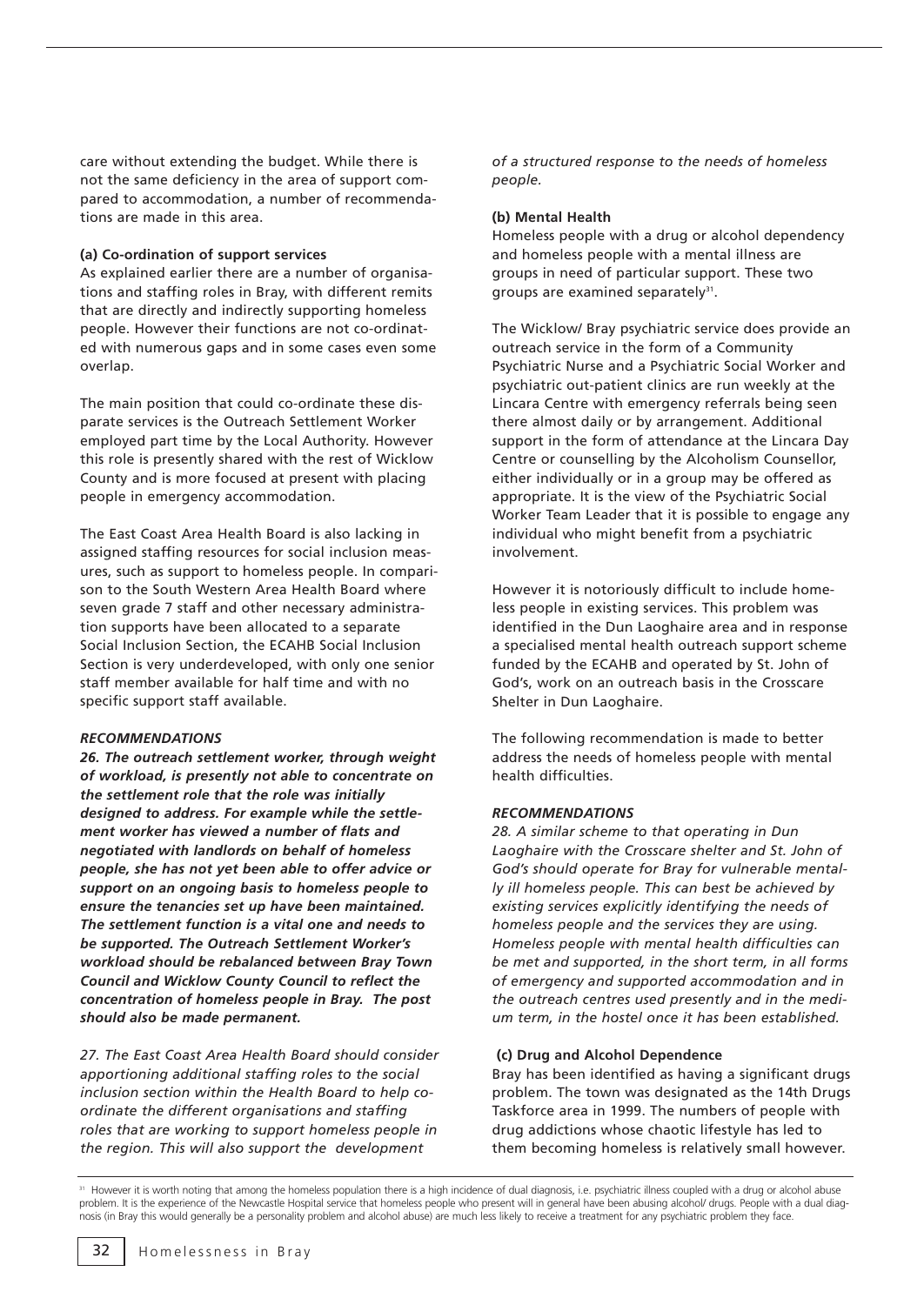The greater proportion of homeless people experiencing an addiction, are addicted to alcohol.

Drug users are in an invidious situation as regards accommodation. If occupying local authority accommodation they may be evicted through anti-social behaviour legislation. If using illegal opiates they may use money for rent and other financial commitments to pay for drugs. The paradox is that without accommodation the drug user will not be able to begin to address their drug and other problems and their behaviour will likely become more chaotic and drug dependent.

There are a number of basic musts for homeless drug addicts. The first is provision of drug substitutes - in Ireland methadone is the most commonly prescribed drug. This provides some peace and calm in the addict's mind and is essential for stabilisation and regulation, in social and medical terms. When the need to score illegal drugs slips away, stabilised use and re-integration into society come within reach again.

The other essential is getting the homeless addict off the street. Any stability in drug use or improvement in health is impossible to maintain when sleeping rough. Low threshold, harm reduction style hostels are often the only places that homeless addicts will tolerate.

The second step is in channelling a homeless addict out of their hostels (away from other drug users) into more permanent housing with a social support. This can prove difficult but necessary. As part of settlement there need to be activities to fill the day, including training and work experience and care and support in the addict's home.

#### *RECOMMENDATIONS*

*29. A range of accommodation solutions is needed to meet the needs of homeless drug users. In particular any emergency hostel developed should keep in focus the need to accommodate homeless addicts who are perhaps the most excluded group and the most likely to sleep rough.* 

*30. The Community Addiction Team and the ECAHB Drug and Aids Outreach Workers should liaise more directly with other homeless services, including the local authority, in developing a key worker system for homeless drug users, where the Addiction Team and Outreach Workers identify homeless people who would benefit and develop individual care plans for these individuals.* 

Many of the same elements of working with drug addicts also apply to chronic alcohol users. It is equally difficult to address the alcohol addictions of people when they are out of home.

A number of services have been developed to address alcohol addiction. Newcastle Hospital offers a detoxification programme then refers people on to other rehabilitation centres for the full 6-8 week programmes. There is no compulsory admission for someone who abuses alcohol but there is nearly always service availability. However the primary focus of the psychiatric service is the treatment of mental illness. The present and the emerging national policy in the New Mental Treatment Act is steering people suffering from alcohol addiction away from psychiatric services.

### *RECOMMENDATIONS*

*31. Newcastle Hospital should consider re-examining its guidelines for admission onto detoxification programmes for those homeless individuals who have been left out of standard treatments; including accepting someone homeless on a detoxification programme with behavioural problems who up to now would not receive treatment.*

*32. While it may not be possible for the Bray Community Addiction Team to offer a general social support service for the homeless, the Community Addiction Team should consider employing a new staff member or redeploying an existing member of staff to work on an outreach basis with homeless people in the town.*

*33. Any emergency hostel developed should keep in focus the need to accommodate homeless alcoholics who are one of the most excluded groups and more likely to sleep rough.* 

#### **(d) Gardai**

The Gardai normally encounter homeless people when they are charged for drunk and disorderly behaviour, when complaints are made by local traders or from CIE against people sleeping on the DART line. The Gardai estimate that there are 6 local homeless people who are repeat offenders, i.e. committing criminal damage or drunk and disorderly.

It is the opinion of some of the members of the local Gardai that some people arrested have psychiatric problems and that this is a particularly prevalent problem of homeless people arrested. Gardai officials (speaking in their personal capacities) recommend that the psychiatric service from Newcastle Hospital be available for call outs on a 24-hour basis to treat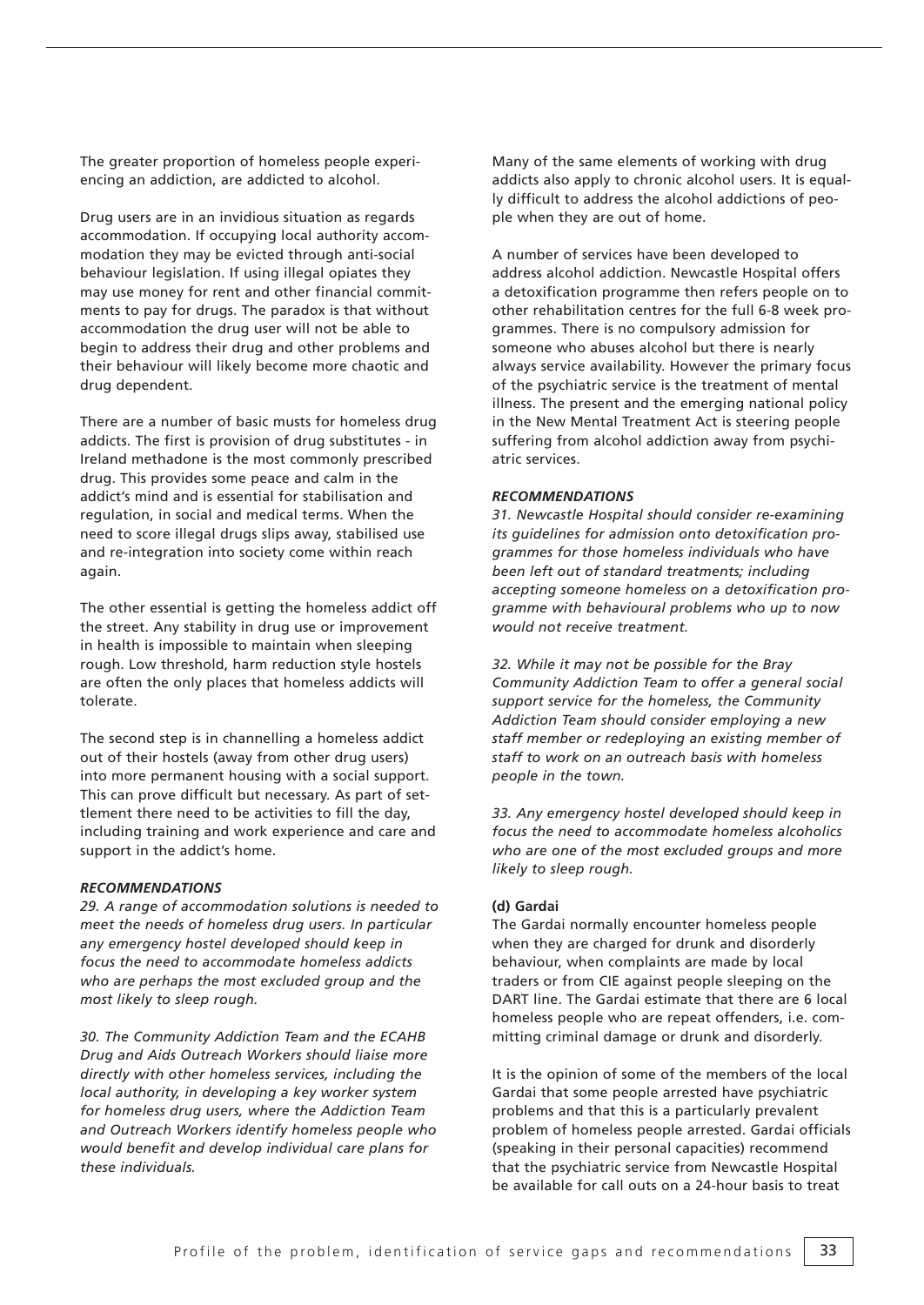and if necessary retain in hospital persons in custody as the psychiatrist sees as appropriate.

The psychiatric service argue that it is quite beyond the capacity of the limited medical personnel within the psychiatric service to offer a 24 hour call out service to the local Gardai. Furthermore they point out that it is not legally possible for psychiatrists to initiate an admission to Newcastle Hospital within the 1945 Mental Treatment Act. This can be initiated by Gardai themselves in association with a G.P.

## *RECOMMENDATIONS*

*34. In the present system, Gardai often encounter problems in accessing psychiatric services within the time limit that the person can be legally held32. Gardai also encounter difficulties in getting doctors from Newcastle Hospital to make call outs on weekends. Newcastle Hospital points out that it is not legally possible for psychiatrists to initiate an admission to Newcastle Hospital within the 1945 Mental Treatment Act. Clear guidelines should be agreed between Newcastle Hospital and Gardai on protocol for working with homeless people who are mentally ill.*

*35. The Gardai in Bray are often one of the main contact points between the homeless person and statutory services. The Gardai should consider addressing any training gaps that may exist when working with homeless people, including those people who sleep rough. This issue has been identified at a national level, with Focus Ireland offering courses to Gardai that seek it, in working with homeless people in their communities.* 

## **5.4 Prevention and Education**

The most cost effective and productive way to address homelessness is to prevent it happening in the first place. The most effective preventative strategy is to reduce the incidence of poverty. The next most effective preventative approach is to provide sufficient safe homes at affordable rents.

While these national level issues may be the most effective preventative strategies they are not always within the power of local statutory and voluntary organisations to influence. However there are other more local issues such as:

- ◗ Co-ordination of services
- ◗ Training of staff and volunteers in contact with homeless people

◗ Preventing evictions and breakdown of existing tenancies,

that are achievable and of considerable importance in preventing homelessness too.

### **Co-ordinating services**

If services work together in a seamless net then vulnerable people are far less likely to fall into homelessness. In particular this means that mental health services need to liaise more closely with other services.

### *RECOMMENDATIONS*

*36. Financial problems often go hand in hand with homelessness. To address this, the Money Advice and Budgeting Service should be involved to work with ex-homeless people allocated permanent housing and those in permanent housing vulnerable to homelessness, to help with the timely payment of rent/ ESB and all other bills to ensure that they stay permanently housed.* 

*37. In line with the Government's preventative strategy, on the release of patients from Newcastle Hospital, the local authority and mental health service should develop a clear protocol with each other prior to the release from the hospital of a patient so that the ex-patient is not released into a homeless situation.*

*38. Rent allowance should continue to be paid to ensure that a person in subsidised private rented accommodation admitted to Newcastle Hospital or other treatment centre for alcohol detoxification and/or mental health treatments can retain their accommodation. Once this procedure is established, in consultation with the Senior Community Welfare Officer, the psychiatric social worker should be the officer responsible for informing the Community Welfare Office of the status of their client.*

## **Training**

A noted gap among some organisations involved with service delivery is the lack of expertise in addressing homelessness. Many services in Bray focus on addressing the symptoms of homelessness rather than the deeper causes. In part, knowledge and skills develop with experience but if staff and volunteers are to achieve best practice then an element of training from external specialists is required too.

*39. A training course on homelessness, including a focus on working with people with mental health problems, the special needs of drug users and those* 

<sup>&</sup>lt;sup>32</sup> If the person is intoxicated they can be held for up to six hours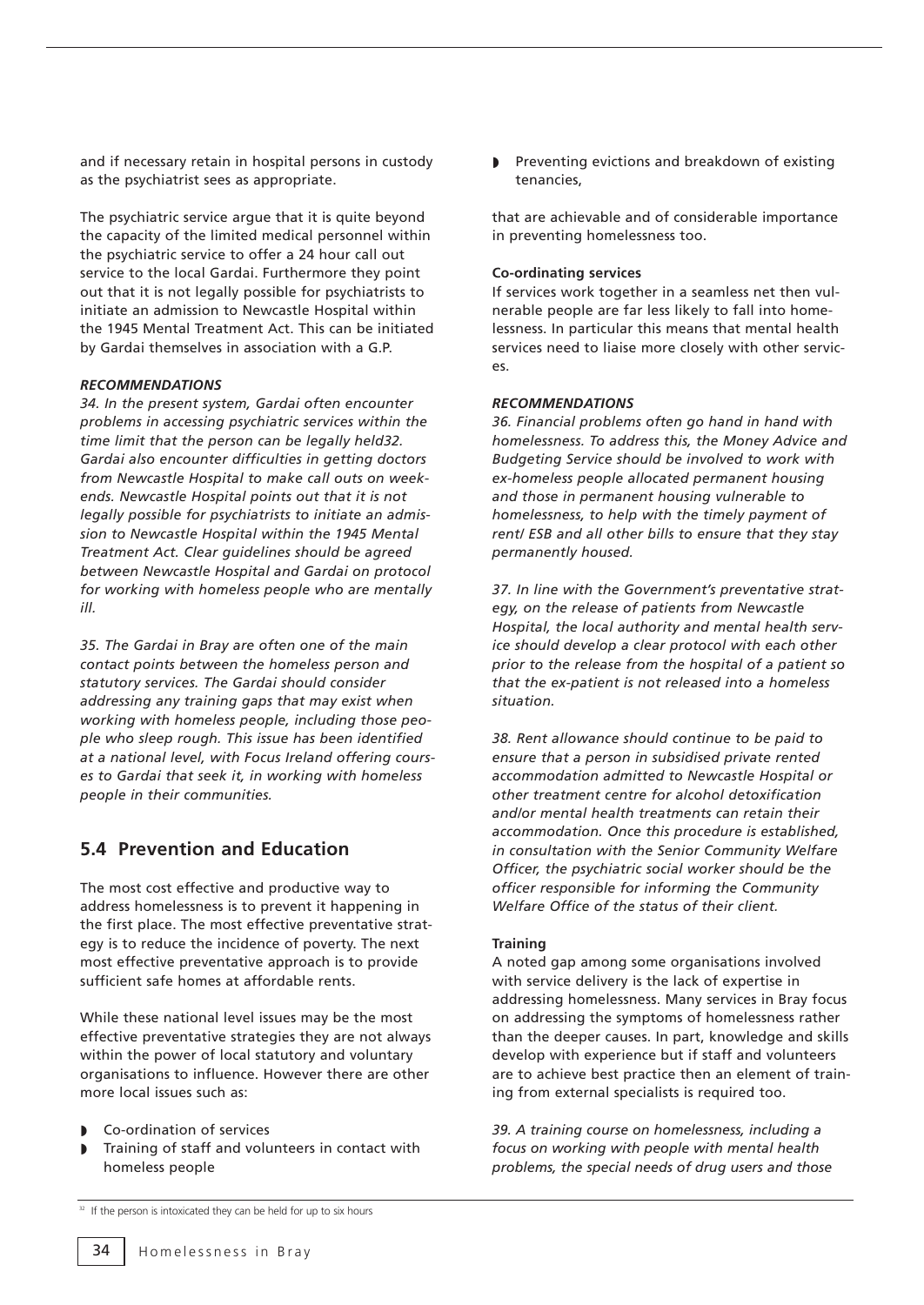*who abuse alcohol should be run in Bray in the short term. The ECAHB may consider funding. Training should be provided to all homeless service providers, including volunteers of the agencies who work directly with homeless people. Alternatively the Homeless Agency runs courses on a continual basis and Bray Partnership may consider co-ordinating with the Homeless Agency to see whether it would be possible for service providers from Bray to attend. If it is Bray Partnership should inform interested organisations and individuals about courses and dates.* 

## **Preventing evictions and breakdown of existing tenancies**

Providing quality help sooner can lead to people staying in their homes, including a reduced need to evict and exclude. Among this group are tenants who have the tools to live independently but make a mess of their home or their area, have serious rent arrears or cause trouble in their direct living environment. In Amsterdam the city medical and psychiatric team works on the street and in the first-line support institutions, tracking down patients and putting together a package of treatments. Police also have a central support role. However the view in Bray from initial discussion is that Gardai have only a minor role to play in addressing such anti-social behaviour.

## *RECOMMENDATIONS*

*40. If organisations and individuals like the East Coast Area Health Board Drug and Aids Workers, community mental health workers, the Gardai, the local authority and care organisations work pro-actively as a team to reduce anti-social behaviour in an area then evictions can be minimised, problem cases can stay in their home and the neighbourhood gets peace and quiet again. Bray Partnership should set up a forum meeting to discuss how co-operation of this kind between the housing department, the housing estate officer and the estate management forums could identify those households at risk of eviction at an early stage and have some mechanism for referral to appropriate support services.* 

*41. The ECAHB Drug and Aids Workers and the Bray Community Addiction Team should join together to develop a workshop for tenant associations to raise awareness of drug addiction, allay the fears of providing community services in their areas and reduce the misapprehensions of those who use drugs and of housing drug users on maintenance programmes in the community.* 

## **5.5 Strategy and Finance**

The final set of recommendations focuses on a plan

for implementation, including how the recommendations can be financed.

Any strategy needs to have the following basic components<sup>33</sup>:

#### **(a) Planning**

- ◗ Identifying the user group
- ◗ Defining the needs of the user group
- User involvement
- Service planning
- **(b) Implementation**
- ◗ Project development
- ◗ Project design
- **(c) Management**
- **Finance**
- ◗ Project Management
- **(d) Monitoring**
- **Evaluation**
- ◗ Record Keeping

#### **(a) Planning**

Through the development of the Bray Homeless Forum and the commissioning, interviewing, awareness raising and user involvement in this research, the planning stage has already been completed to a certain extent. The Bray Forum has local credibility and is action orientated. However for the formalisation of these plans a further step is required, to ensure the Bray Homeless Forum and the recommendations in this research have statutory backing.

#### *RECOMMENDATIONS*

*42. All Homeless Fora are the responsibility of the Local Authorities. The Department of the Environment has recommended, and other stakeholders endorse the recommendation, that the Bray Homeless Forum should be re-constituted under Bray Town Council rather than continue to be run by Bray Partnership. With a formalised statutory link there is less danger of the Forum being viewed as acting alone as it would have an inbuilt mechanism to feed into the County's Homeless Forum, with the Bray Town Council responsible to the County Manager.* 

*43. Bray Partnership should have a continuing support role in the Homeless Forum ensuring that the good practice that they established is maintained.* 

#### **(b) Implementation**

Successful implementation requires that all stakeholders buy into an agreed vision. This does not mean that one solution is best. Good practice recognises that successful implementation requires moving beyond universalistic solutions in favour of

<sup>33</sup> Feantsa, 1999, Services for Homeless People, - Innovation and change in the European Union- Bill Edgar, Joe Doherty, Amy Mina-Coull.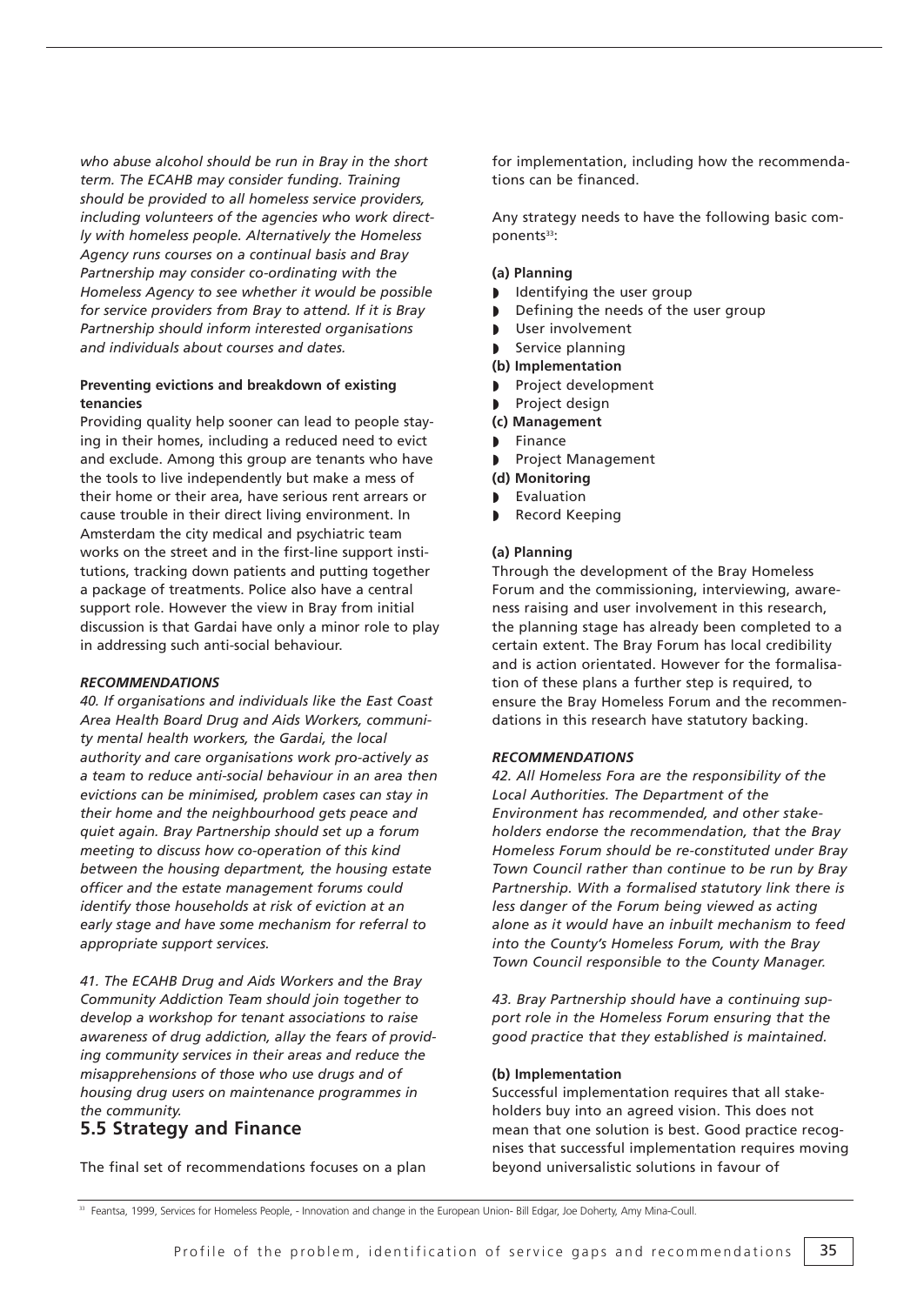programmes tailored to the specific needs of homeless individuals.

#### *RECOMMENDATIONS*

*44. The Bray Homeless Forum should agree a vision for their work with measurable targets for their next three years work. For example the Forum might set a vision that,*

*"No-one will be rough sleeping in Bray and no one from Bray will need to go to Dublin or another place to get their housing needs met by 2005. The numbers of people on the Local Authority Housing list identified as homeless will be reduced by X% and xx people will be settled in permanent housing and maintaining their tenancy. In addition the needs of single homeless people will start to be addressed. Services offered will be at a more professional level and existing service providers and new entrants will offer a more complete safety net with an explicit focus on people out of home."*

*45. Any new services to be funded from statutory sources should be through a tendering process inviting experienced homeless service providers from outside Bray as well as local providers to tender.* 

*46. The Forum should seek support and advice from the Homeless Agency on any major developments, notwithstanding the Agency's own exclusive Dublin area remit. There may also be a role for established voluntary organisations operating in Dublin in promoting good practice in hostel provision, providing support to improve and enhance standards and advise on monitoring systems.* 

#### **(c) Management**

While most of the recommendations made in this report do not have financial implications or are cost neutral, some recommendations do require funding.

The two main sources of funding are likely to be the Health Board and Local Authority/ Department of the Environment. While Government funding for homeless services is particularly constrained at the present time, imaginative and balanced funding proposals can still be successful if they show a genuine meeting of need and the provision of additional accommodation and support.

Presently the East Coast Area Health Board spends 450,000 euro on social inclusion initiatives, the greater proportion of this (approximately 85%) going to the Hostel in Dun Laoghaire. In the development of new services it is the view of the Department of the Environment that the ECAHB should commit itself upfront to cover any care costs before new accommodation services are developed. The ECAHB in turn has suggested that it will fund additional projects only when the local authority has committed itself to providing more accommodation.

The Department of the Environment has committed itself to funding new accommodation services that are appropriate, funded through the Capital Assistance Scheme, whereby 90% of the capital cost of development (up to certain ceilings per housing unit) will be statutorily funded. The Department has also stated that in the very short term, proposals for a short term hostel in Bray (along the lines of a prefab option like Crosscare, Dun Laoghaire) or other accommodation options can be funded if it leads to reductions in the use and cost of B&Bs.

#### *RECOMMENDATIONS*

*47. In the short term, the main sources of funding for new services will be the Health Board and the Department of the Environment/ Local Authority with some voluntary funding-raising. The Health Board has the greatest scope to source additional funding (most of its present budget is focused in Dun Laoghaire). The Health Board should state their commitment to funding the support element in any new emergency/ transitional accommodation and support service to settle people in the community and assign a budget as necessary.* 

*48. Additional funding, in smaller amounts may be accessible through schemes such as the Back to Education Initiative (to support people in learning basic skills such as management of the home) and the Dormant Account moneys to fund proposals for a day care centre. Even though property prices in Bray are some of the highest in Ireland, capital building works should be able to be financed from the Capital Assistance Scheme, if used imaginatively.* 

*49. Funding applications for new developments should be reported back for consideration and if appropriate, endorsement by Bray Homeless Forum.* 

### **(d) Monitoring**

Once a vision has been set, it needs to be evaluated so that there is an accurate recording of data and tracking of the progress of homeless people.

One of the most noticeable and surprising finding in the Homeless Count and through research has been the inadequacy of administrative records and the lack of knowledge about movement and progress of homeless households after contact with the relevant organisation. That is particularly striking in the case of the local authorities, where a sizeable proportion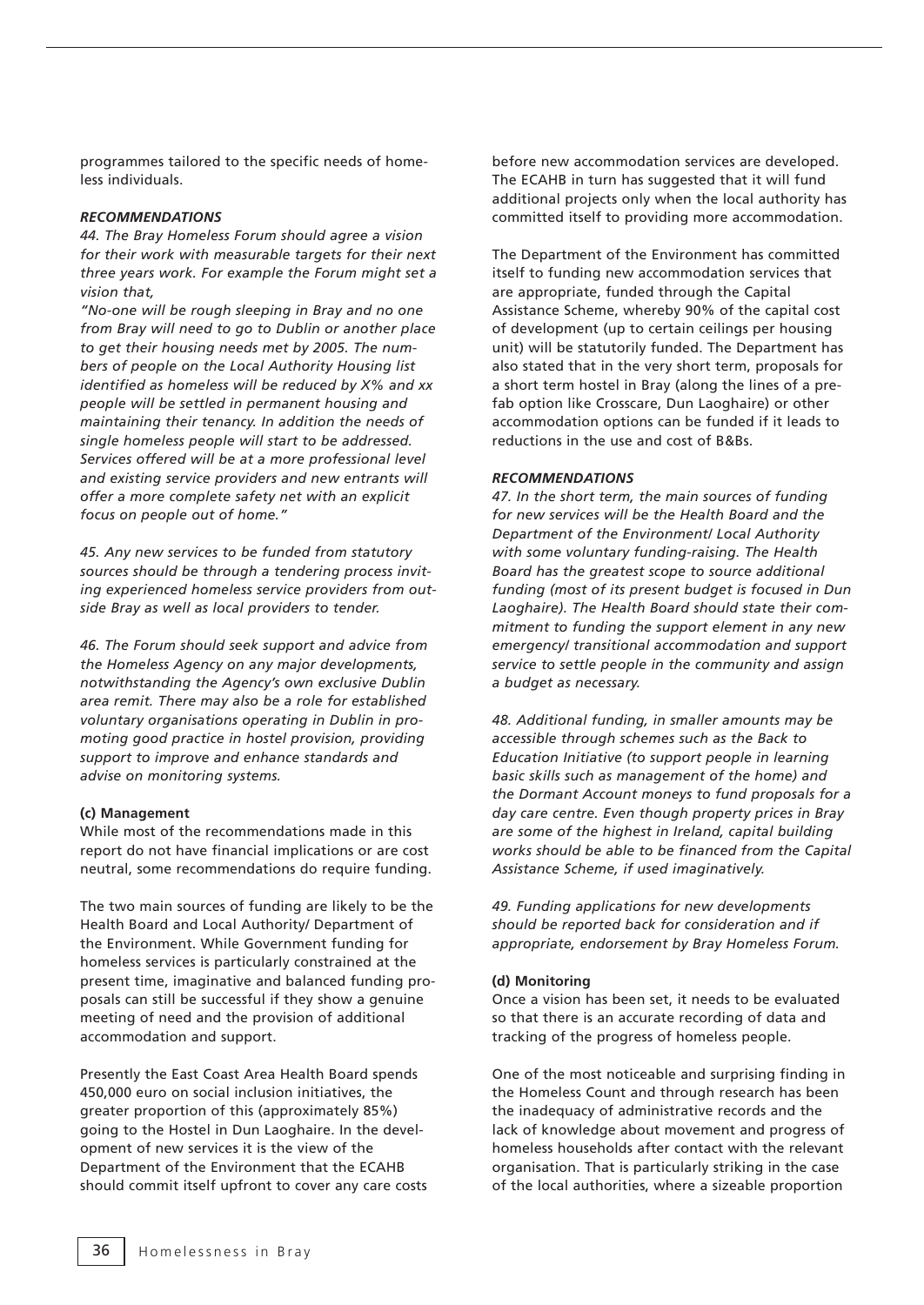of people on the homeless list are not necessarily homeless while those using homeless services are not on the list.

For example Wicklow County Council knows that 53 people were allocated to use the Rathdrum Hostel since it was contracted but there is no further knowledge on movement, progress or otherwise of those individuals. The only statistics available are those on a ledger of the numbers of people who called to county council offices as homeless. There are no local authority records on allocations of housing to homeless people to check progress and analyse performance. It was not possible, after a number of requests, to find out the exact number of one-bedroom units that Bray Town Council manages.

Best practice would suggest that there is a need to maintain accurate housing lists, to know who exactly is homeless and to monitor their progress and to share this information between voluntary and statutory bodies.

#### *RECOMMENDATION*

*50. The local authority, health board and other organisations should agree a system of recording information on people homeless to monitor progress and ensure people do not "slip through the safety net". A particular focus should be on accurate monitoring of homeless people on the local authority's housing list. Once services are more developed, the local organisations should consider joining up with the LINK system (being implemented in Dublin by the Homeless Agency), to record information and monitor the progress of homeless people, in Bray and Dublin.*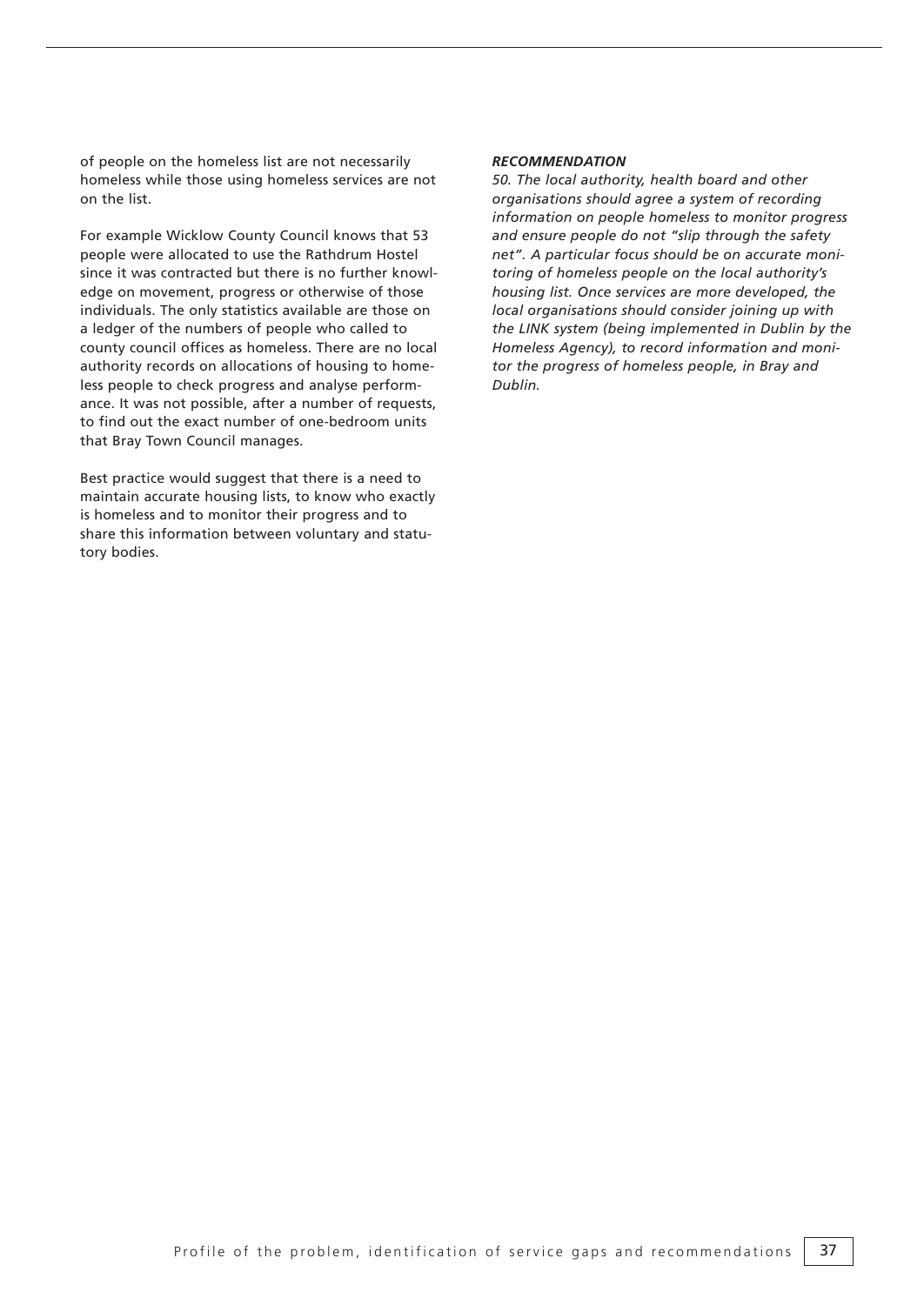# **SECTION 6 - CONCLUSION**

This report makes a considerable number of recommendations to address homelessness, fifty in total. This reflects the recent greater awareness of the problem of homelessness in the town and the reliance on a more traditional approach, rather than any negligence on the part of committed and dedicated people from Bray.

The focus of the recommendations is on integration, which by its nature involves coordination between housing and social services as well as between the public sector and voluntary service providers.

The key elements in integration are:

- ◗ Good quality housing units which are affordable for low-income groups and suitable for single people as well as for families, either by renovating/ converting existing buildings or by starting new construction projects.
- ◗ A framework of continuous support adapted to address the individual needs of vulnerable people, including settlement support to sustain

their tenancy and training that gives people the opportunity to learn new skills and to obtain recognized qualifications and access to employment.

It also involves homeless organisations working with private and social landlords, enabling people at risk of homelessness to sustain a normal tenancy. Voluntary organisations have a critical lead role in initiating supported housing projects as well as in their management and implementation, often within the context of uncertain funding regimes.

The identification of the scale and profile of homeless people, the profiling of existing services and the gaps in provision and the 50 recommendations contained in this report set out a path towards reversing the homeless crisis. The true challenge is in making the recommendations become reality so that the life experience of homeless people is improved and the growth in the number of homeless people is halted and reversed.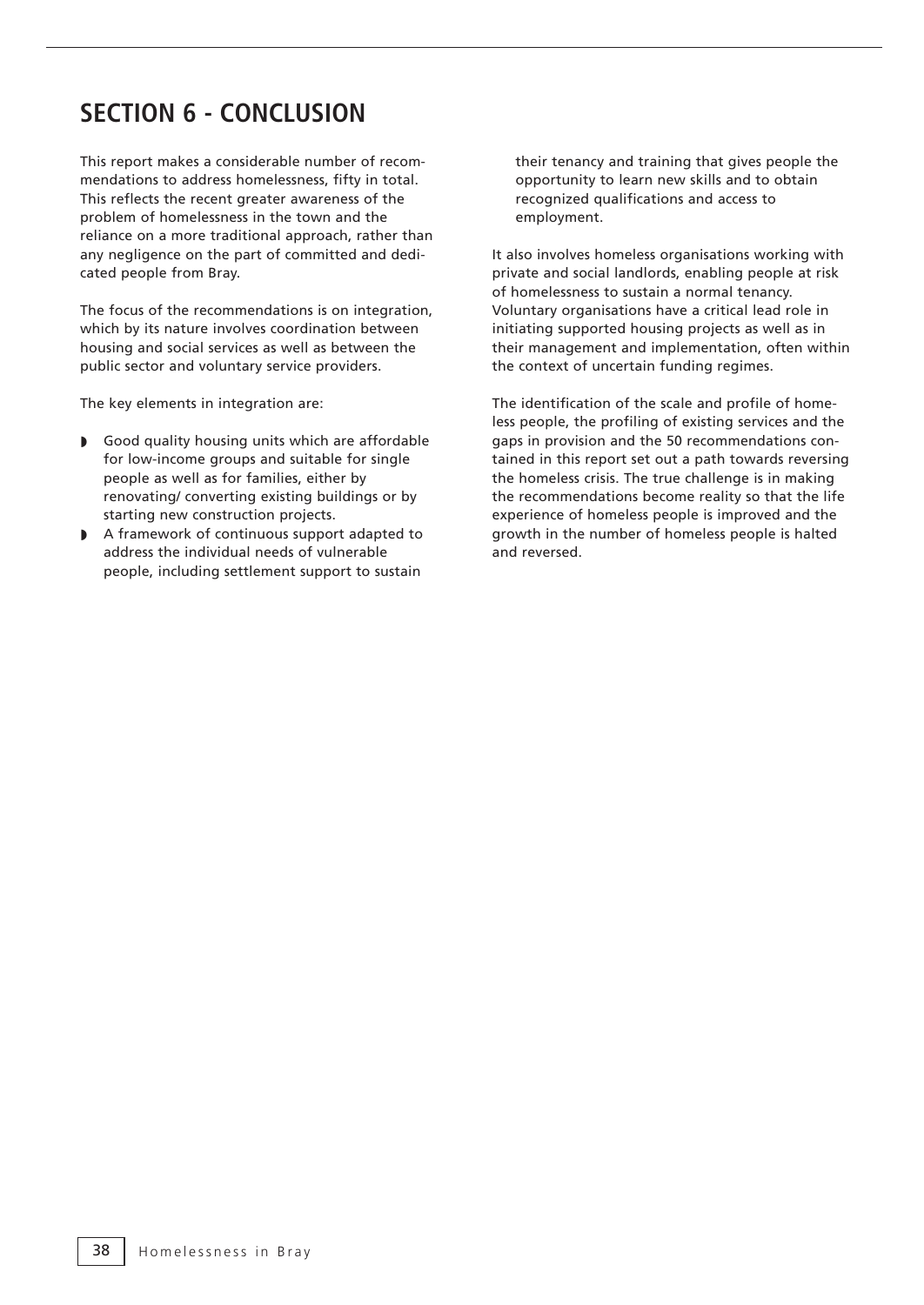## **BIBLIOGRAPHY**

Bergin, Emmet (January 2002), FreshStart: Feasibility Study for the Implementation of Deposit Guarantee Schemes in Ireland, Simon Communities of Ireland

Bergin, Emmet (November 2000) Dublin Rough Sleepers Count 2000, Dublin Simon Community in partnership with Dublin Corporation and Focus Ireland

Central Statistical Office, (July 2002), Census 2002, Preliminary Report.

Duffy, Valerie; Lawless, Gabriel; O'Keefe, Dymphna; Regan, Colm, (July 2001) "Heading in the Wrong Direction?" The Reality of Exclusion in Bray, Bray Partnership

Edgar, Bill; Doherty, Joe; Mina-Coull, Amy, (1999) Services for Homeless People, Innovation and change in the European Union, Feantsa

Homeless Initiative, (2000) Policy Document, Action Plan for Homelessness in Wicklow (unpublished)

National Health Policy Forum, (1997), Family Homelessness: Can supportive services reduce its incidence, USA

Irish Congress of Trade Unions (1999), Survey of the Workplace.

National Report of the Netherlands for the year 1998, (January 1999) European Observatory on Homelessness,

O'Sullivan and Roche D, (1998), "The Level of Illegal Drug Misuse in the Bray Area", Bray Partnership

Wicklow County Council, (2001) Wicklow Homeless Action Plan

Williams, James and Gorby, Shirley (2002) Counted In 2002: report of the assessment of homelessness in Dublin, Homeless Agency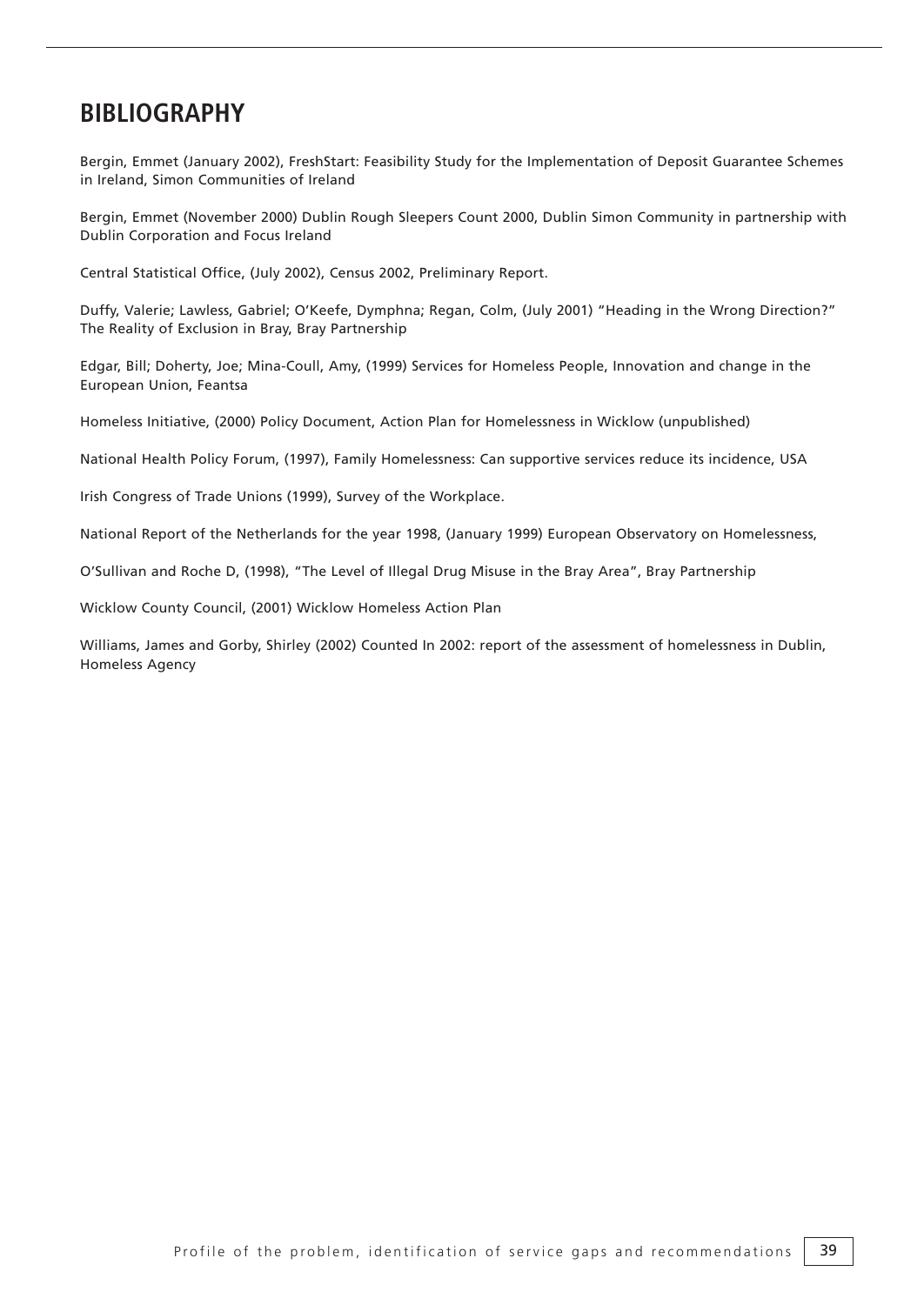## **APPENDICES**

## **1. List of contributors:**

Fran Berry, Community Worker Eileen Byrnes, Bray Partnership Russell Chapman, Threshold Frank Costello, CWO Bray Jacintha Crawley, Society of St Vincent de Paul Sharon Delaney, Community Addiction Team Declan Donnelly, Probation and Welfare Service David Forde, Bray Town Council Mick Groves, Cracked Pots Padrigin Hughes, Bray Citizens Information Service Mary Jones, Department of the Environment and Local Government Noel Kinsella, Gardai, Bray Pauline Long, LEAP, Local Education for Adult Progression for Traveller Men Project Ray Meade, SCWO, ECAHB, based in Wicklow Town Theresa Mulvaney, Bray Town Council Jim O'Brien, Bray Travellers Development Network Sheila O'Connor, Wicklow County Council Leonie O'Neill, East Coast Area Health Board Davin Roche, Bray Partnership Naomi Roche, Bray Town Council Fred Rowntree, Senior Social Worker, Newcastle Hospital

## **Round Table Discussion Participants at Homeless Seminar - 30th June 2003**

Pat Doherty (Depaul Trust) Christine McTaggart (Focus Ireland) Sean Megahy (Simon Community) Tom Healy (Crosscare)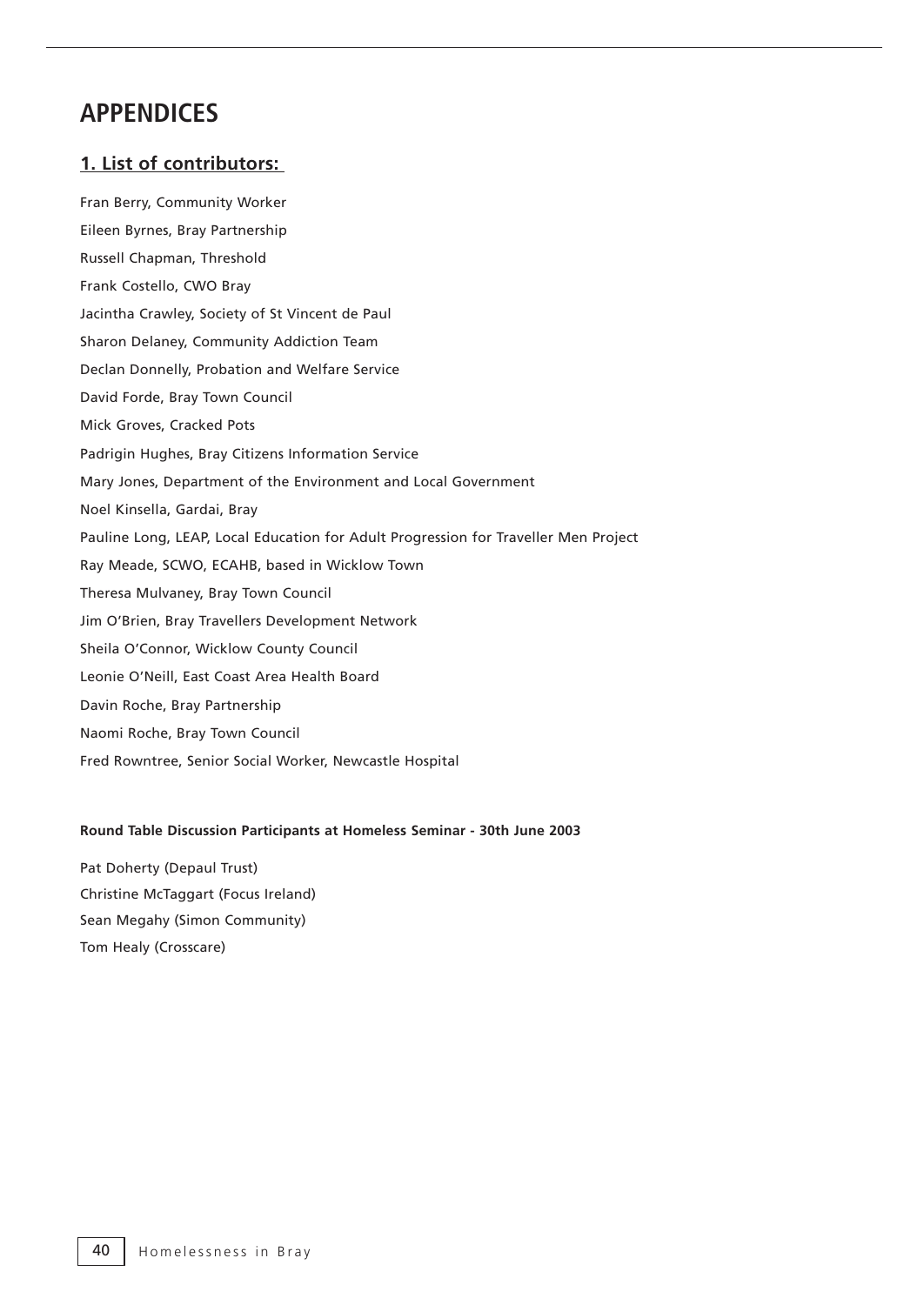## **2. Survey Instructions**

Enclosed please find a survey form to count the number of people who are homeless in Bray for the week of the 24th to the 30th March. The form is a snapshot count for all people who are homeless during the week only and is not a count of people homeless at other times in the year.

The count is more than a count of those people roofless, i.e. sleeping rough, which is the common understanding of homelessness. The survey count follows the definition of the 1988 Housing Act to include those sleeping rough, sleeping in a hostel, in a Bed and Breakfast or sleeping in a friend's house because the family/individual has nowhere else to sleep. If you are in doubt, record the details of the interviewee(s) and explain the full circumstances of their homelessness.

## **The following is an explanation of the different questions in the survey count.**

- Q1. It is most important that you record the "unique identifier" of the person being interviewed. Some people may not be happy to answer other questions but the unique identifier is the most important part of the questionnaire and the other details may be able to be collected elsewhere
- Q2. To ensure that the person is not being asked to fill in a form more than once we find out whether they have been surveyed in the week already. If the person is uncertain, then fill out the form anyhow. The unique identifier will ensure there is no duplication.
- Q3. We ask whether the person was raised in Bray to better understand whether the homeless population in Bray is self-generated or not. Sometimes homeless people can lead very transient lives and if this is the case in the Bray homeless population, this question will reveal this.
- Q4. The answer to question 4 is yes or no.
- Q5. If yes, then ask question 5. Q6. If no, then ask question 6.
- Q7. To verify whether the person is homeless we ask Q7. This is the legal definition of someone who is homeless. If the person is not sleeping in one of these conditions then they are not homeless for the purposes of this count.
- Q8. To find out what type of homelessness the individuals experience during the week of the count, please fill out this question.
- Q9. The year the person first became homeless is sought for question 9.
- Q10. Some people may be newly homeless but have experienced homeless before their present spell of homelessness. To quantify this we ask Q9.
- Q11. To understand a little more about people's pathways into homelessness we ask question 11.
- Q12. Some people homeless, especially those staying in refuges and bed and breakfasts, are homeless with family. To reflect this more fully, we ask question 12.

#### *Thank you most sincerely for your time and help in filling in these forms.*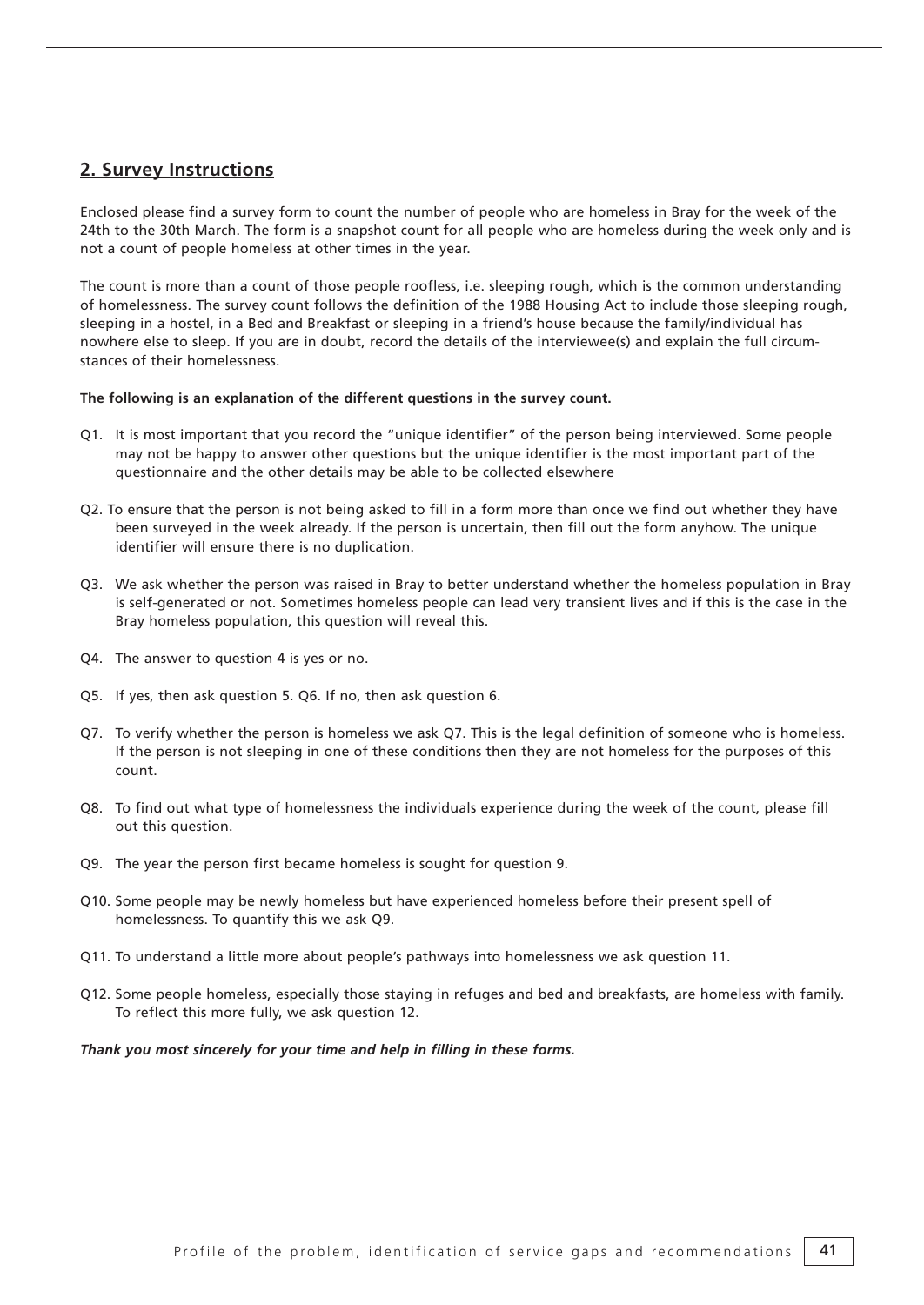## **3. Existing local authority scheme of lettings in Bray**

## **Households are considered for housing if they are:**

## Homeless

Travellers (persons to whom section 13 of the Housing Act, 1988 applies)

Living in accommodation that is unfit or materially unsuitable

Living in overcrowded accommodation

Sharing accommodation involuntarily

Young persons leaving institutional care or without family accommodation

In need of accommodation for medical or compassionate reasons

Elderly (in OPD or other accommodation)

Disabled or handicapped

Not reasonably able to meet the cost of the accommodation they are occupying or to obtain suitable alternative accommodation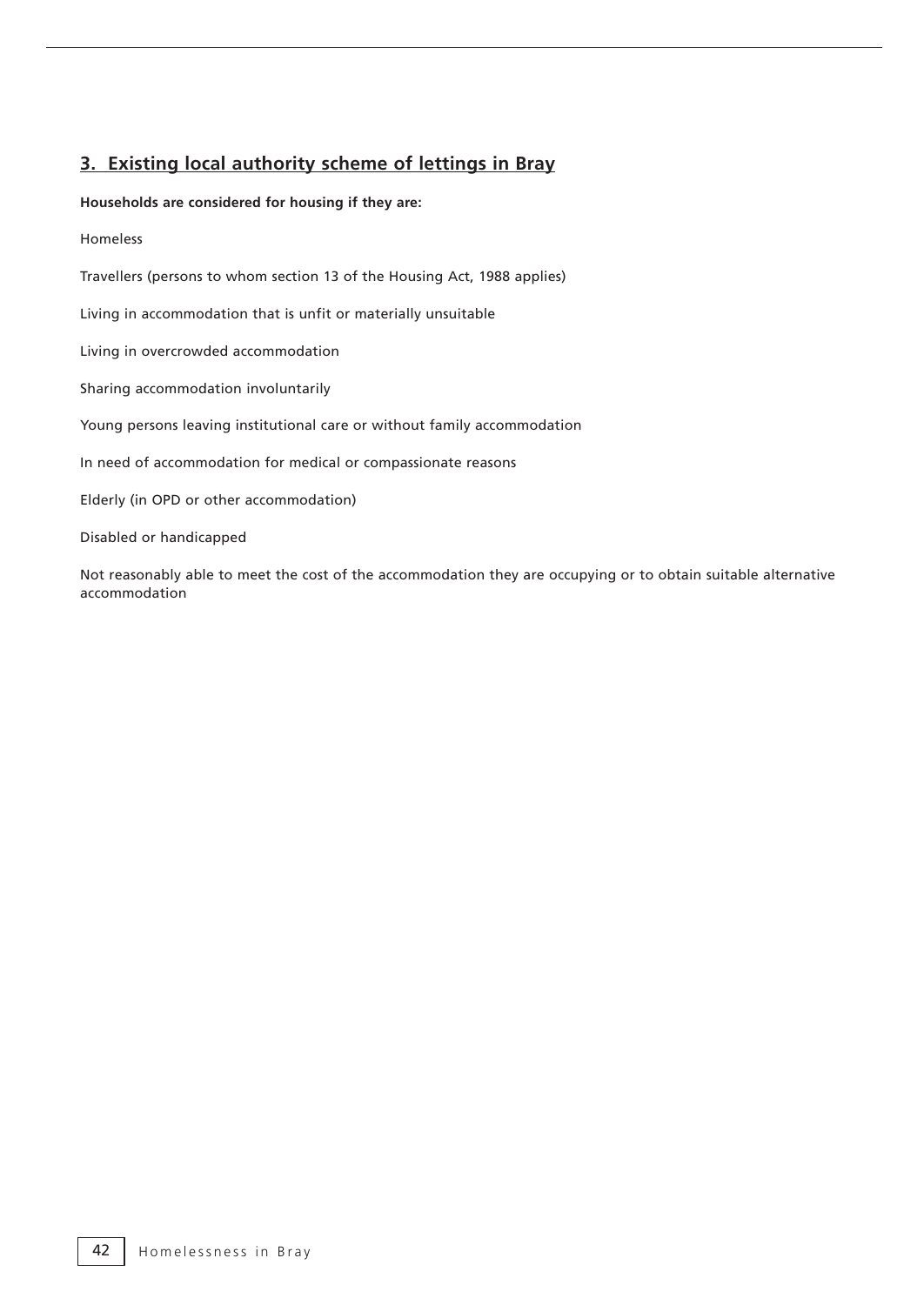## **4. SURVEY ON HOMELESSNESS IN BRAY**

|  | 24th - 30th MARCH 2003 |  |
|--|------------------------|--|
|  |                        |  |

CENTRE NAME: ..................................................................................

Interviewer's Name<br>
Date

We are conducting a very short survey on homelessness over the course of this week and would like you to help us by completing a very short questionnaire. It will take only about 2 minutes of your time. All the answers you give will be strictly confidential.

## **Q1. What are: (a) your initials (b) your date of birth and (c) gender?**

| (a) Initials        |                                                                                                                                   |
|---------------------|-----------------------------------------------------------------------------------------------------------------------------------|
| $(b)$ D.O.B.<br>Day | -      -      <br>Month Year                                                                                                      |
|                     | $\begin{array}{c} \hline \end{array}$ (c) Male $\begin{array}{c} \hline \end{array}$ Female $\begin{array}{c} \hline \end{array}$ |

*(INTERVIEWER: PLEASE ENSURE THAT (a), (b) & (c) ABOVE ARE FILLED IN AS ACCURATELY AS POSSIBLE)*

## **Q2. Did you fill out one of these questionnaires at any time over the last week 24th to 30th March in Bray?**

| Yes                                                                                                               |                                                                                   | Where (END INTERVIEW) |                                                                                                                                                                                                  |  |  |
|-------------------------------------------------------------------------------------------------------------------|-----------------------------------------------------------------------------------|-----------------------|--------------------------------------------------------------------------------------------------------------------------------------------------------------------------------------------------|--|--|
| No/ Don't Know I                                                                                                  | Go to Q3.                                                                         |                       |                                                                                                                                                                                                  |  |  |
| Q3. Were you born in Bray?<br>Yes <sup>1</sup><br>No <sub>1</sub><br>What year did you come to Bray? ____________ |                                                                                   |                       |                                                                                                                                                                                                  |  |  |
| Yes                                                                                                               | Q4. Are you currently on a Local Authority housing or homeless list?<br><b>No</b> |                       |                                                                                                                                                                                                  |  |  |
|                                                                                                                   | Q5. Which Local Authority list or lists?                                          |                       | Q.6 Why not? (Tick most important reason-<br>one only).                                                                                                                                          |  |  |
| Since When?                                                                                                       | Month Year Year                                                                   |                       | a. There is no point<br>b. Barred by local authority<br>c. Arrived in Bray only recently<br>d. allocated accommodation, which I didn't<br>like or was unsafe<br>e. Other Reason (please specify) |  |  |

–––––––––––––––––––––––––––––––––––––––––––––––––––––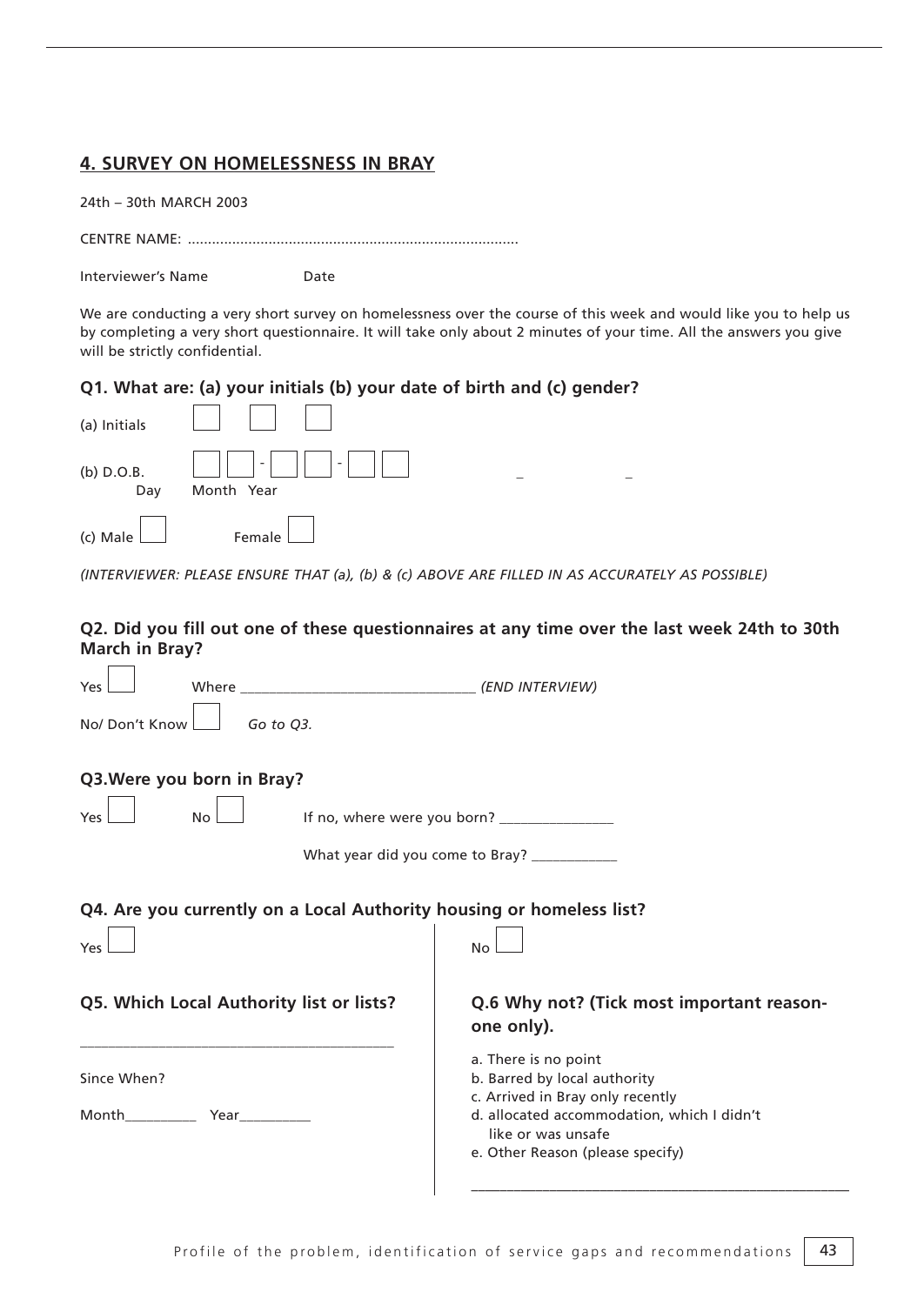**Q7. In the last week did you have to sleep rough; sleep in a hostel; sleep in a refuge; sleep in a Bed and Breakfast; or sleep in a friend's house because you have nowhere else to sleep?** 

Yes

**Q8. I would like you to think back over the last week. How many nights have you: (a) slept rough (including in a squat or other place not normally used for human habitation); (b) slept in a hostel; (c) slept in a refuge; (d) slept in a B&B; (e) slept in a friend's house because you had nowhere else to sleep; (f) slept in your own house/ flat/ other accommodation (including rented accommodation, mobile home, etc.) (g) slept in traditional/ supported housing (h) slept elsewhere?**

|                |                                                                           |              | No of nights         |
|----------------|---------------------------------------------------------------------------|--------------|----------------------|
|                | a) Slept rough                                                            |              |                      |
|                | b) Slept in a hostel                                                      |              |                      |
| $\overline{c}$ | Slept in a refuge                                                         |              |                      |
|                | d) Slept in a B&B                                                         |              |                      |
|                | e) Slept in friend/relative's house because you had nowhere else to sleep |              |                      |
| f)             | Slept in transitional/ supported housing                                  |              |                      |
| q)             | Slept in your own house/ flat/ other accommodation                        |              |                      |
|                | h) Slept elsewhere. Please Specify                                        |              |                      |
|                |                                                                           | <b>Total</b> |                      |
|                |                                                                           |              | Must sum to 7 nights |

## **Q9. Over the last 5 years, approximately how long in total would you say you have been homeless?**

| Less than 1 month                                  |  | 6 to under 12 months   |  | 3 to less than 5 year                                                              |  |  |  |
|----------------------------------------------------|--|------------------------|--|------------------------------------------------------------------------------------|--|--|--|
| 1 to under 3 months                                |  | 1 to less than 2 years |  | All that time (i.e. 5 years)                                                       |  |  |  |
| 3 to under 6 months                                |  | 2 to less than 3 years |  | If for all of 5 years, how long<br>have you been continuously<br>homeless?         |  |  |  |
| Q10. When did you first become homeless?<br>(Year) |  |                        |  |                                                                                    |  |  |  |
|                                                    |  |                        |  | Q11. What was your last form of accommodation before becoming homeless? (Tick one) |  |  |  |
| a. Family home,                                    |  |                        |  |                                                                                    |  |  |  |
| b. private rented accommodation                    |  |                        |  |                                                                                    |  |  |  |
| c. local authority accommodation                   |  |                        |  |                                                                                    |  |  |  |
| d. Other (please specify)                          |  |                        |  |                                                                                    |  |  |  |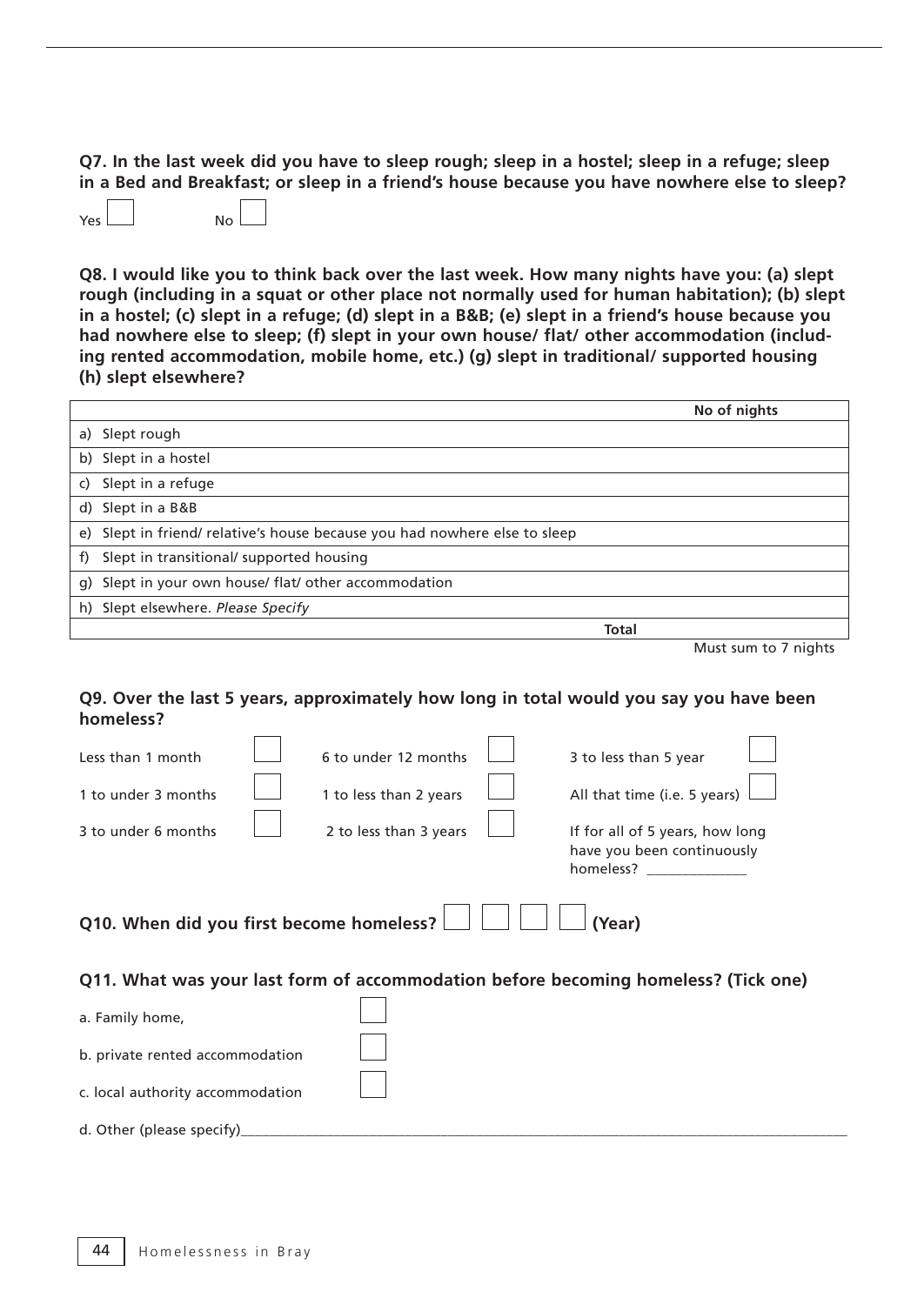| Q12a. Do you have a partner or any children in your family group AT THE MOMENT, who are<br>in the same position as yourself regarding homelessness?                    |                |                       |  |      |                 |
|------------------------------------------------------------------------------------------------------------------------------------------------------------------------|----------------|-----------------------|--|------|-----------------|
| Partner only:                                                                                                                                                          | Children only: | Partner and Children: |  | No:  | (END INTERVIEW) |
| Q12b. In addition to yourself, how many homeless adults (persons aged 18 years and over)<br>are in your family group at the moment?<br>_ adults                        |                |                       |  |      |                 |
| Q12c. What are: (a) the initials (b) the dates of birth and (c) the gender of these other<br>adults in your family group?                                              |                |                       |  |      |                 |
| Initials                                                                                                                                                               | Date of Birth  |                       |  | Male | Female          |
| Initials                                                                                                                                                               | Date of Birth  |                       |  | Male | Female          |
| Initials                                                                                                                                                               | Date of Birth  |                       |  | Male | Female          |
| Initials                                                                                                                                                               | Date of Birth  |                       |  | Male | Female          |
| Q12d. How many children (persons aged 17 years or less) in your family group are in the<br>same position as yourself regarding homelessness at the moment?<br>children |                |                       |  |      |                 |
| Q12e. What are these children's (a) initials (b) dates of birth and (c) gender?                                                                                        |                |                       |  |      |                 |
| Initials                                                                                                                                                               | Date of Birth  |                       |  | Male | Female          |
| Initials                                                                                                                                                               | Date of Birth  |                       |  | Male | Female          |
| Initials                                                                                                                                                               | Date of Birth  |                       |  | Male | Female          |
| Initials                                                                                                                                                               | Date of Birth  |                       |  | Male | Female          |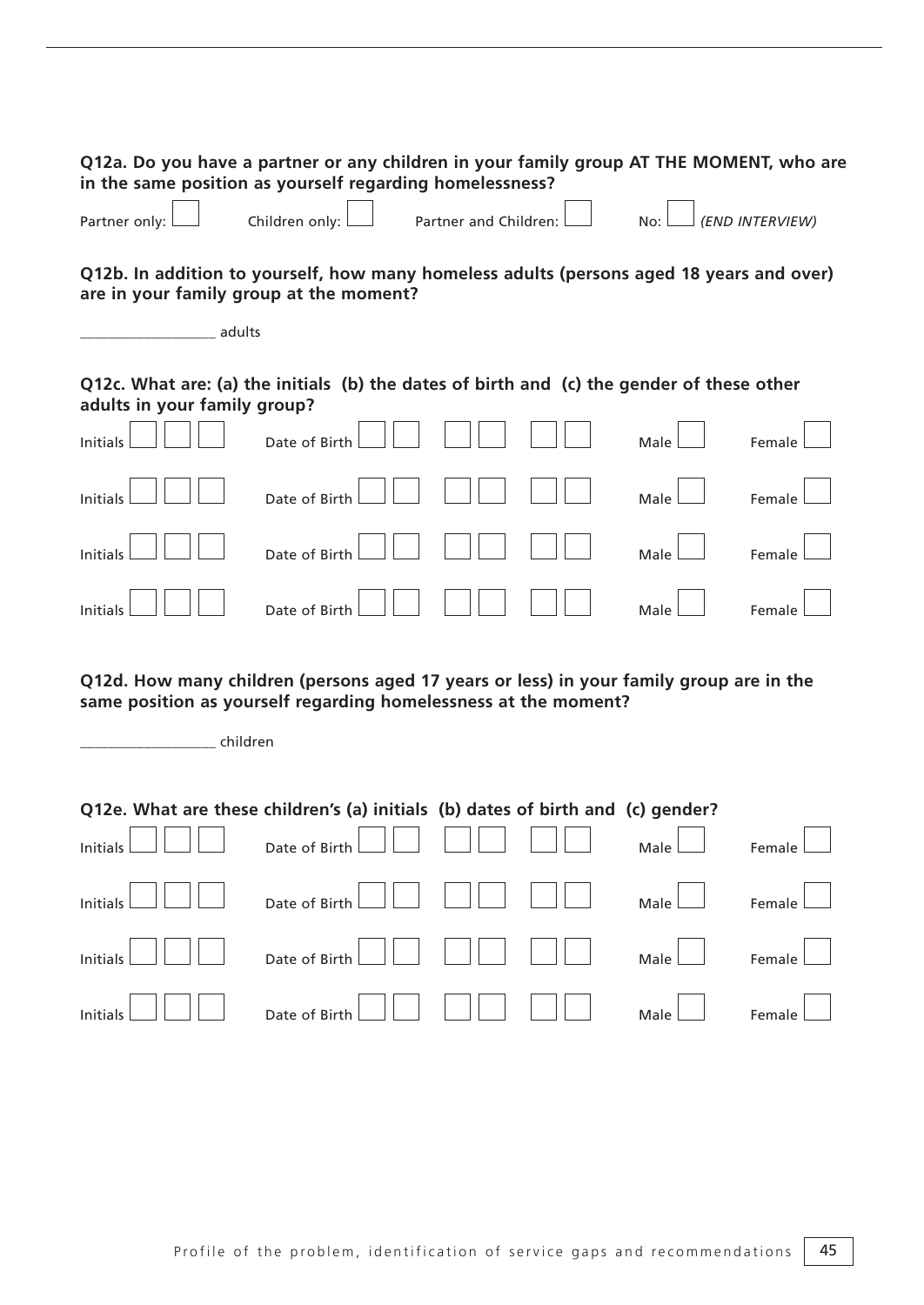**NOTES**